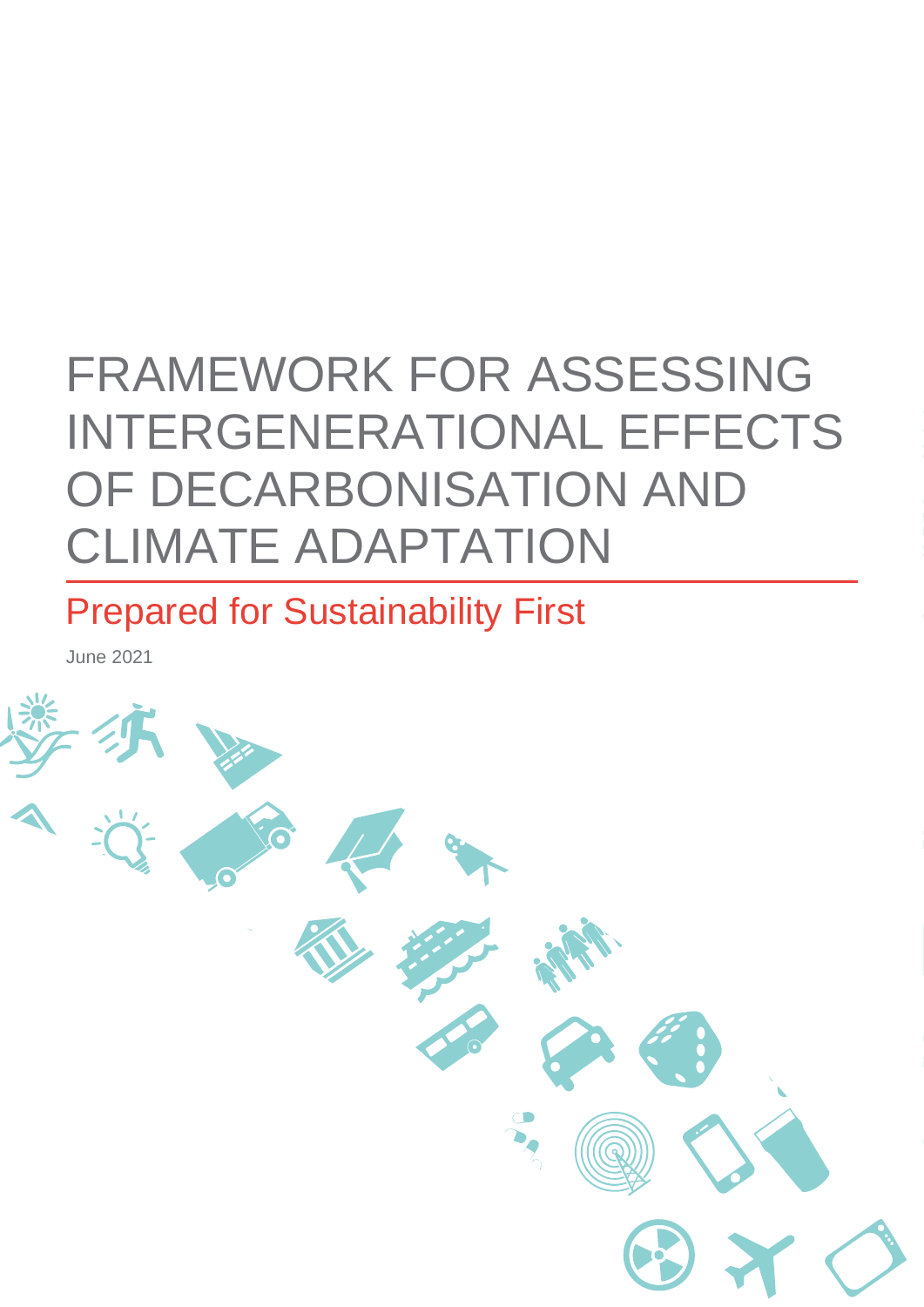$\bullet$ 

 $\bullet$ 

#### Matthew Bell **Astha Singh** Astha Singh

matthew.bell@frontier-economics.com astha.singh@frontier-economics.com Ammar Malik Dario van der Linden

ammar.malik@frontier-economics.com dario.vanderlinden@frontier-economics.com

Frontier Economics Ltd is a member of the Frontier Economics network, which consists of two separate companies based in Europe (Frontier Economics Ltd) and Australia (Frontier Economics Pty Ltd). Both companies are independently owned, and legal commitments entered into by one company do not impose any obligations on the other company in the network. All views expressed in this document are the views of Frontier Economics Ltd.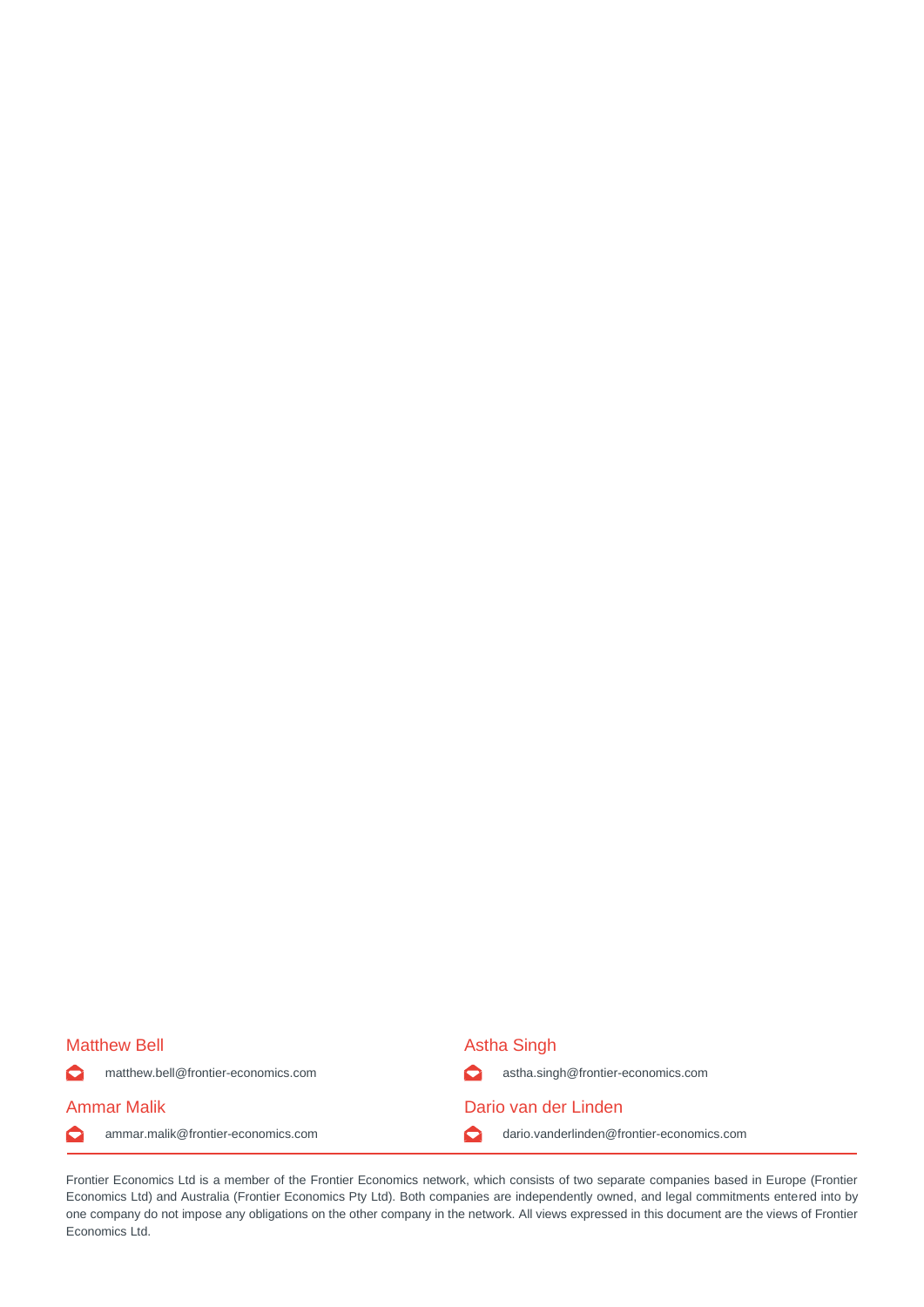## **CONTENTS**

| <b>Executive Summary</b>                                                       |                                                             | $\overline{4}$       |
|--------------------------------------------------------------------------------|-------------------------------------------------------------|----------------------|
| Introduction                                                                   |                                                             | $\overline{7}$       |
| <b>Ethical considerations</b>                                                  |                                                             | 10                   |
| Economic inputs                                                                |                                                             | 13                   |
| Defining outputs and outcomes<br>Outputs<br>Outcomes<br>Distributional effects |                                                             | 18<br>18<br>21<br>24 |
|                                                                                | Bringing together the framework                             | 27                   |
|                                                                                | Conclusion and next steps                                   | 29                   |
|                                                                                | <b>Annex A</b> Further discussion of Ethical considerations | 31                   |
| <b>Annex B</b>                                                                 | <b>Bibliography</b>                                         | 36                   |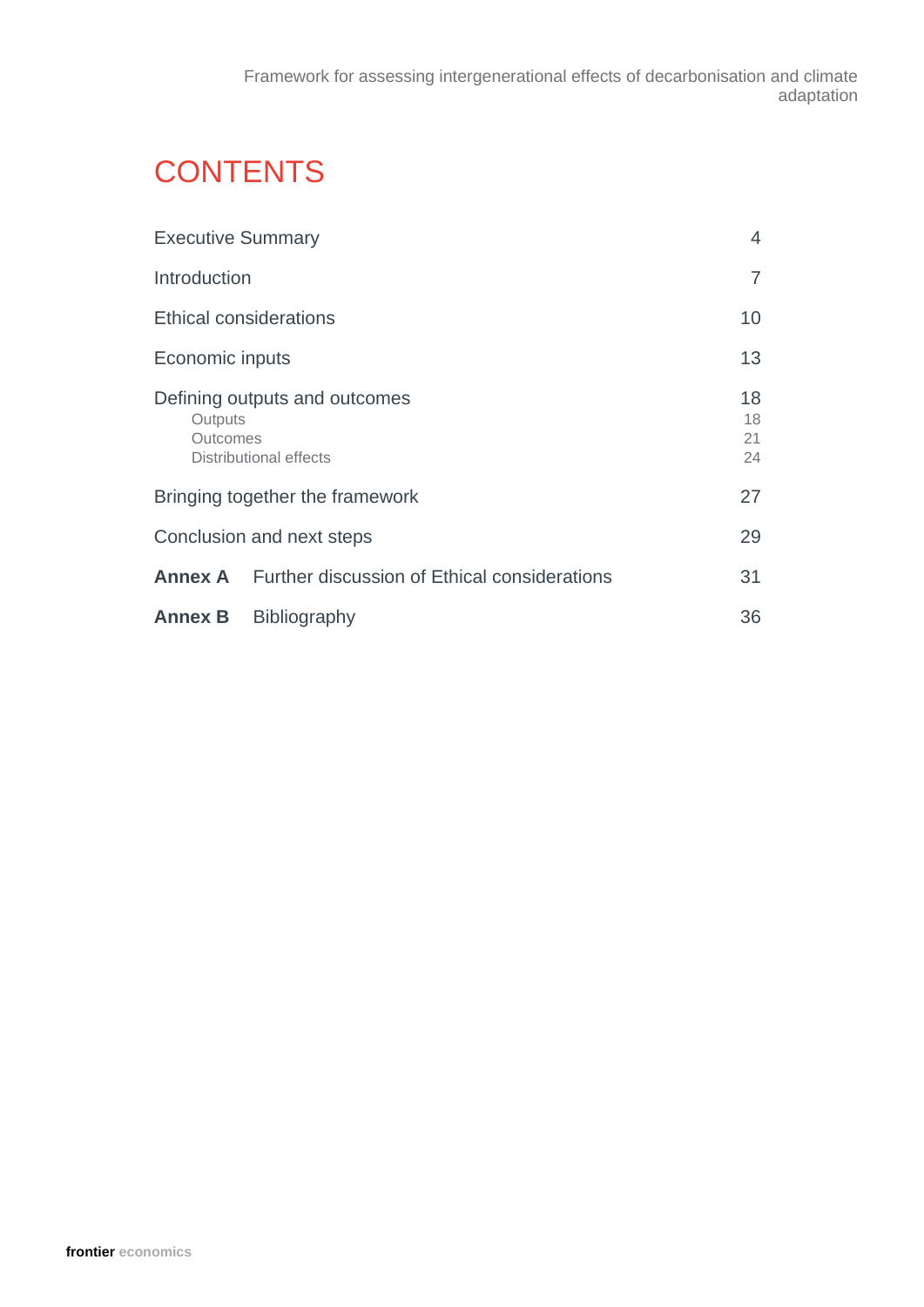### <span id="page-3-0"></span>EXECUTIVE SUMMARY

Climate change is affecting our lives today. However, it is likely to have a much more significant effect over the coming decades and centuries. The decisions made today – by governments, companies and households – will have an impact on the wellbeing and livelihoods of future generations. This report focuses specifically on those decisions made by governments and regulators.

Governments regularly make decisions with long term consequences. The funding and delivery of education, health care, major infrastructure, criminal justice and many other areas can all have repercussions beyond the current generation of adults. This is well recognised in standard approaches to appraisal – in particular HM Treasury's Green Book and related guidance.

These standard approaches to policy appraisal consider costs and benefits within a framework under which it is assumed that future generations are wealthier and have access to improved technologies and greater knowledge than current generations. Higher standards of living and a more informed population mean that the magnitude of costs and benefits are smaller than their equivalents today (they are discounted). For example, cancer treatments, techniques to build new bridges and countless other activities are likely to improve over time. Furthermore, the benefit of UK government actions to improve these (and other) activities is largely captured by UK residents. To the extent that the rest of the world benefits from these improvements, the UK earns a return through increasing exports.

Efforts to tackle climate change are an exception to many aspects of this framework:

- **F**uture generations may not be wealthier in terms of income than current generations, particularly to the extent that we fail to properly control climate change;
- Some changes to the natural environment (and their consequences) may not be reversible by future generations, even if they are wealthier in income, knowledge or both; and,
- The benefits of actions to reduce greenhouse gas emissions paid for by UK tax payers cannot be fully captured by UK residents, while UK residents benefit from actions taken by foreign governments.

These unique aspects of climate change and actions to combat it mean that the standard toolkit for examining the costs and benefits of action today needs to be modified. The intergenerational implications of climate change require new thinking about how to undertake the appraisal (cost-benefit analysis) of spending, regulations or other government actions designed to address climate change – whether by reducing greenhouse gas emissions or putting in place measures to adapt to current and anticipated changes.

Research has also suggested that the future should be discounted at a lower rate for policies appraising intergenerational issues, such as climate change. HM Treasury's Supplementary Green Book Guidance "Accounting for the Effects of Climate Change" (November 2020) provides an important and valuable starting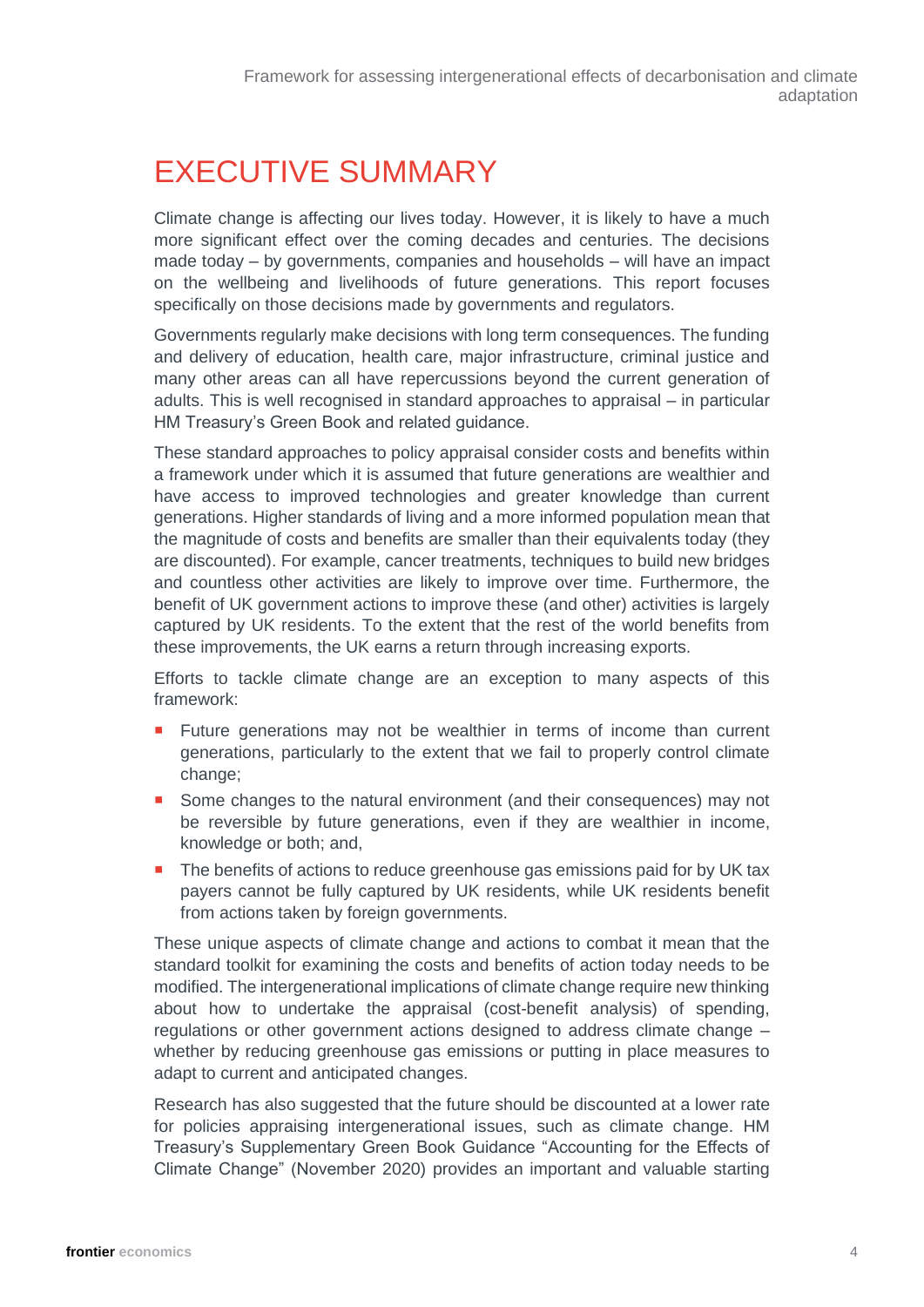point for such thinking. However, the guidance requires considerable additional thinking.

This report presents a very brief examination of these and related issues, with a focus on the approach to appraisal. It was undertaken over a short period, *pro bono* for Sustainability First. It is intended to start a discussion and raises pertinent questions to help develop a framework that tackles the question of intergenerational equity. Developing a comprehensive framework will require more time, discussion and development than was possible in this piece of work.

A framework that successfully tackles the questions above would include the elements summarised in the figure below.





*Source: Frontier Economics*

In particular, the framework involves ensuring that the:

- **1) ethical considerations** associated with particular policies (such as the degree of consideration for future generations or global context) are apparent for decision makers;
- **2) right economic inputs** are used to populate any analysis: discount rates properly reflect future socio-demographic scenarios and assumptions around financing take climate impacts into account;
- **3a) characterisation of outputs** (or results of policies) recognises the shifting sectoral composition of the UK economy under climate scenarios and explicit estimates of their impact on economic growth; and,
- **3b) impacts on outcomes** (or longer term effects of policies as a result of outputs) beyond measured income for future generations are incorporated into the analysis.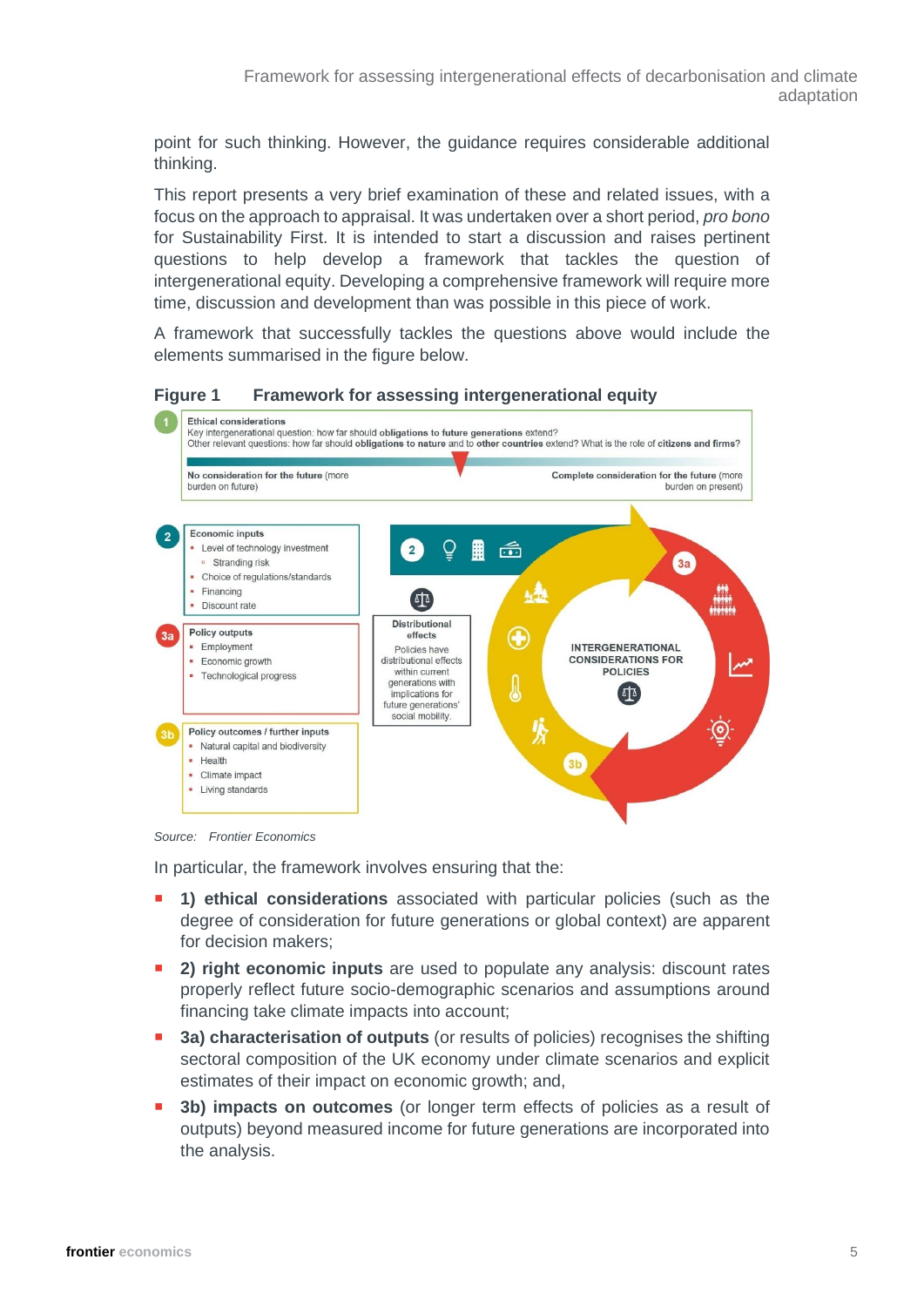The framework also highlights a few topics that are likely to be pervasive throughout the discussion and warrant further thought. These include the:

- **Circular nature of policy impacts**: current policies and actions drive outputs that develop the state of the future world, which in turn, act as inputs that contribute to decision-making for the further future;
- **Non-linear nature of climate change:** beyond a "tipping point" the effects of climate change will no longer be reversible;
- **Co-benefits or disbenefits of policy action**: Many policy actions can have conjoined benefits or disbenefits across sectors. It is important to keep these linkages in mind as policy actions are deliberated; and
- **Behavioural nudges and consumer action:** Policy action needs to be accompanied by an impetus on consumer action and behavioural nudges. It also needs to build on external catalysts for change such as crises and other widespread events.

Finally, underpinning these scenarios there should be explicit recognition of the impact of UK action on the likelihood of wider global action. The impacts on future generations of climate change and the adaptation measures required will fundamentally depend on the actions of all countries. Analysis of UK actions cannot be confined to the impact on UK residents but must consider how they will influence decisions of other countries and institutions (e.g. international financial institutions, UN and others).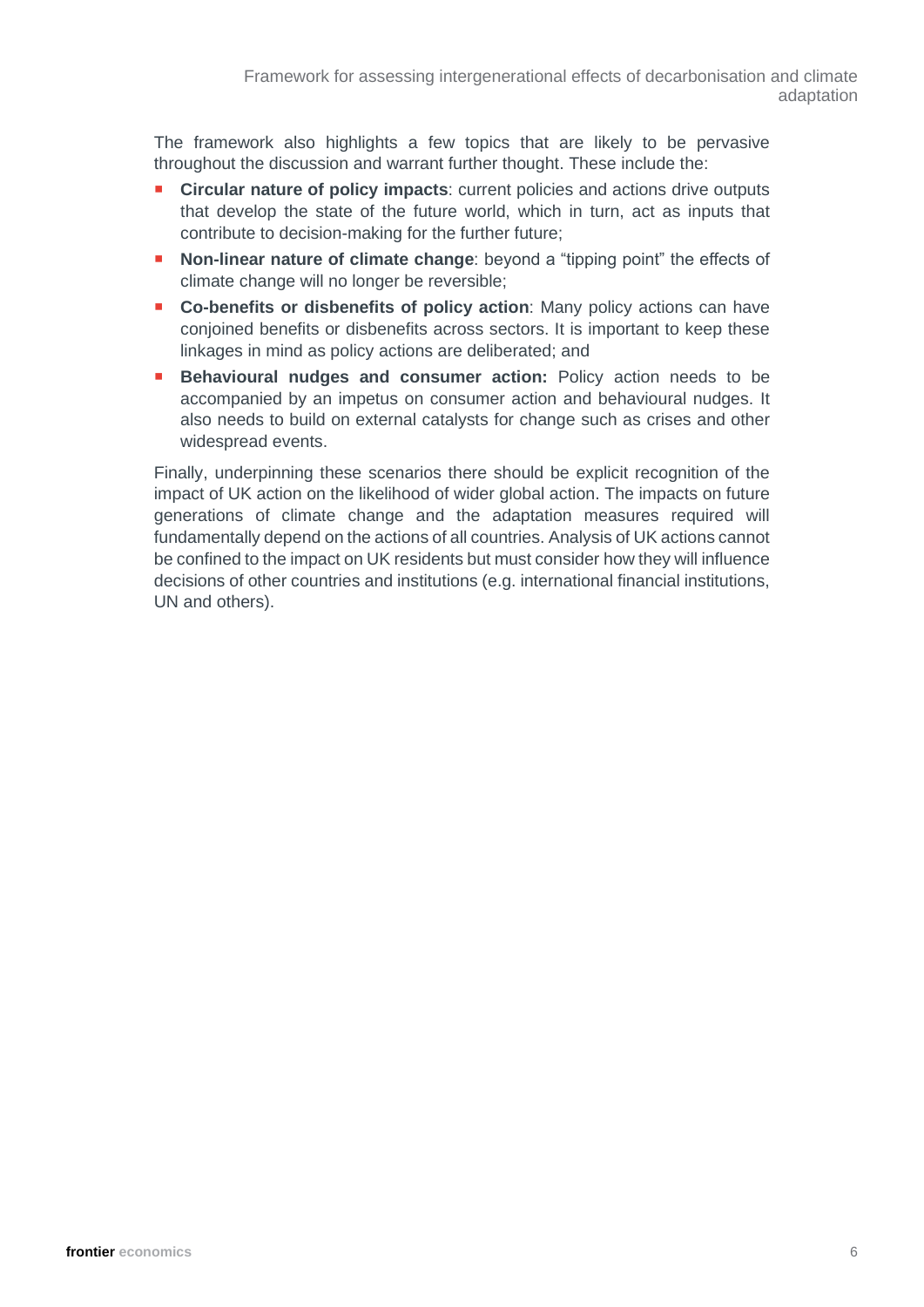### <span id="page-6-0"></span>INTRODUCTION

The 2015 Paris Climate Agreement saw the UK and international community commit themselves to limiting global warming to 'well below 2' degrees Celsius and make best efforts to avoid a rise of 1.5°C (UN, 2015). The IPPC Report in 2019 highlighted the impacts of even a 1.5 degree increase and led the UK to put in place legally binding commitments to meet net zero emissions (by 2050 in England and Wales and 2045 in Scotland).

The Climate Change Committee has recommended that the UK's contribution to this objective, in line with its net zero commitments, requires it to reduce its greenhouse gas emissions by 78%<sup>1</sup> by 2035 relative to 1990 (CCC, 2020a). These decarbonisation efforts will also need to be undertaken in parallel with adaptation actions that build resilience to the current and future adverse impacts of climate change.

In the wake of the economic consequences of the COVID-19 pandemic, the UK's commitment to delivering net zero has also come to constitute more than a legally binding decarbonisation target. It has emerged as a core strategic pillar of the Government's economic recovery package and levelling up agenda which aims to 'Build Back Greener' (BEIS, 2020a). Moreover, articulating how environmental policies can have long-term benefits, including social benefit, can help speed up the rate at which these policies are realised. The upcoming UN Climate Change Conference of the Parties (COP26), hosted by the UK and Italy, will provide further opportunities to strengthen ambitious actions and commitments that catalyse transitions to net zero emissions.

The development of international and national policy has to consider, implicitly and explicitly, the wellbeing of future generations. The half-life of greenhouse gases range anywhere from 12 years in the case of methane to centuries in the case of carbon dioxide (Forster et al., 2007). There are also warnings of "tipping points" beyond which irreversible changes to the climate and a domino effect of climate emergencies may be triggered (Lenton et al., 2020). Current decisions made by policymakers will have long term consequences, impacting the wellbeing and livelihoods of future generations.

While the impact of climate inaction is felt more acutely in the future, the costs of action may be borne by the present generation. This risks weaker incentives to solve issues today even where earlier actions reduce costs. This disincentive, known as the tragedy of the horizon<sup>2</sup>, would be detrimental to a fair transition to net zero as it places a disproportionate burden on future generations.

In order to avoid such disincentives, it is necessary to appropriately value the future by considering the intergenerational effects of activities (or lack of activity) today. Long-term intergenerational issues are also linked to different contexts that form part of the wider discussion of climate action. They include the fairness/justice, resilience, and stewardship/resource management related aspects of the

<sup>1</sup> The Climate Change Committee's Sixth Carbon Budget requires a 78% reduction in UK territorial emissions between 1990 and 2035.

<sup>2</sup> Articulated by Carney, M. (2020) 'Lecture 4: From Climate Crisis to Real Prosperity [transcript]', *The Reith Lectures 2020.* [https://downloads.bbc.co.uk/radio4/reith2020/Reith\\_2020\\_Lecture\\_4\\_transcript.pdf](https://downloads.bbc.co.uk/radio4/reith2020/Reith_2020_Lecture_4_transcript.pdf)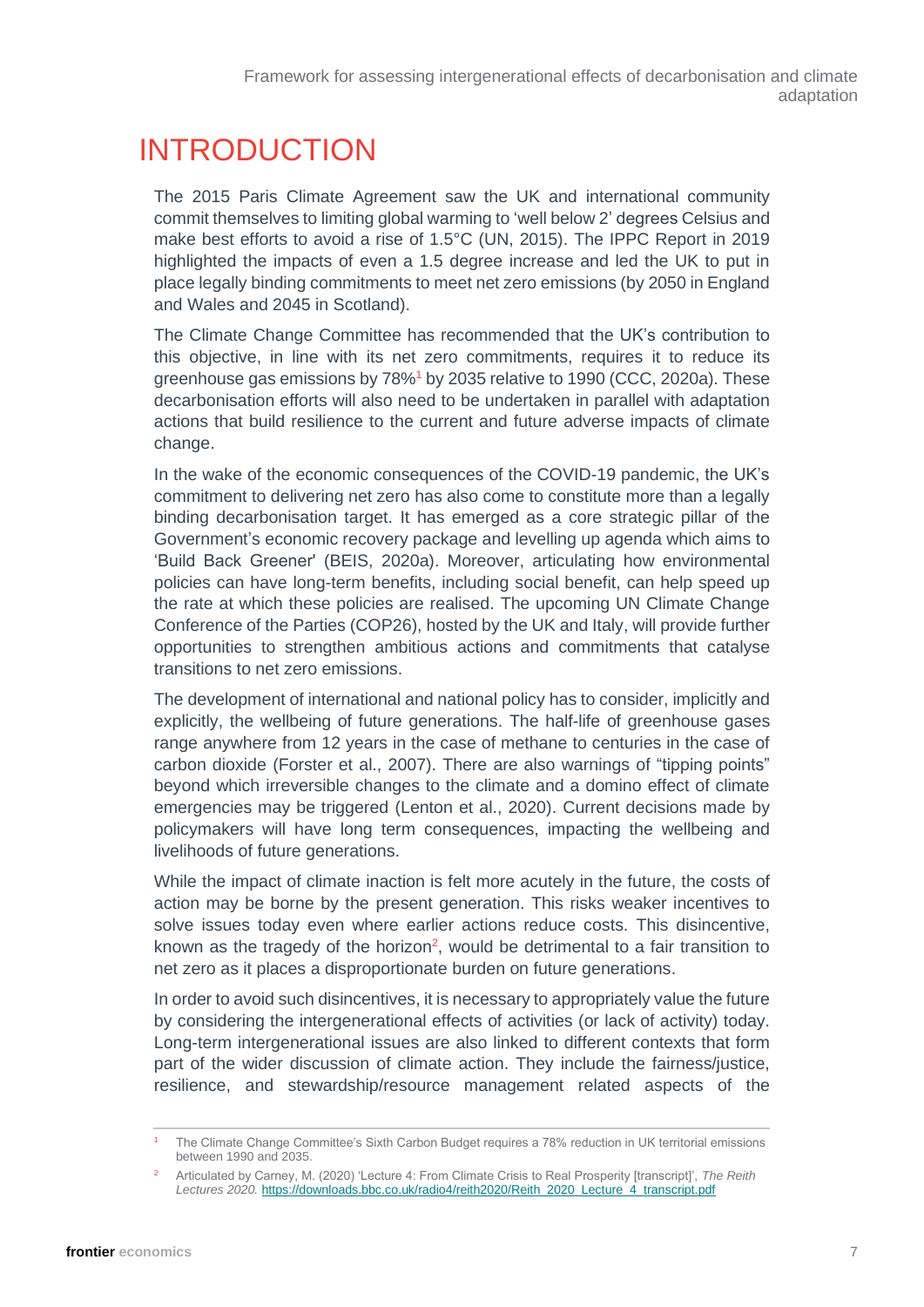relationship between (i) current and future generations; and (ii) the young and the old at any one time (Slaughter and May et al., 2020).

Whilst standard approaches to appraising the costs and benefits of policies today do consider their intergenerational effects, the unique aspects of climate change and associated actions to combat it mean that approaches must be modified to best account for related policies' intergenerational effects.

Whether and how to tackle climate change involves issues that span current and future generations, a wider range of different groups within those generations and all sectors of the economy. A framework for considering how to approach decisions about climate change needs to be equally comprehensive. This discussion document is intended to help the development of such a framework rather than provide that framework. Developing the framework will require more time, discussion and elaboration than was possible in this short piece of work.

For the purposes of beginning the discussion, we divide the framework into three parts. Each part investigates the issues that arise when considering:

- Ethical considerations
- Economic inputs
- How best to define outputs and outcomes

We discuss each in turn in the sections that follow.

#### **Figure 2 Framework for assessing intergenerational equity**





Figure 2 provides a schematic of the framework and presents the main fundamentals covered. Figure 3 presents a more detailed view of the framework, posing relevant questions that could be asked when assessing the intergenerational effects of policies. While elements of this framework might usefully be reflected in the analytical tools that are used to help inform policy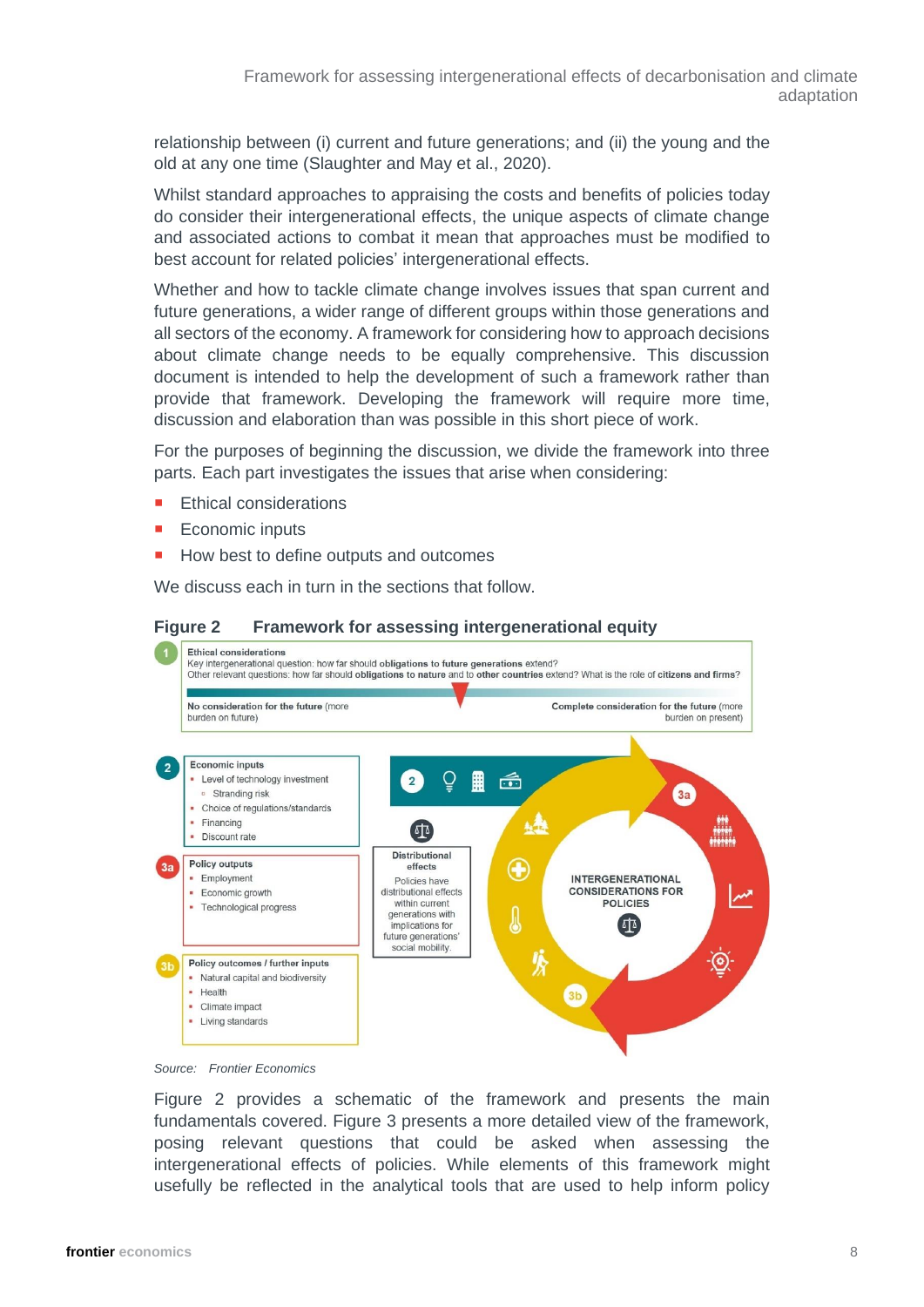decisions, the aim is not for a "super model" that covers all these dimensions. Instead, the aim is that in any wider consideration of the costs and impacts of a move to net zero (such as HMT's net zero review), these elements and the associated questions should be considered at least qualitatively.

| 1. Ethical considerations                                                                                                                                                                                                                                                                                                                                                                 | 2. Economic inputs                                                                                                                                                                                                                                                                                                                                                                                                                                                                                                                                                                                                                                                                                                                                                     | <b>3a. Policy outputs</b>                                                                                                                                                                                                                                                                                                                                                                                                                                                                                                                                                                                                                                                                                                                    | <b>3b. Policy outcomes</b>                                                                                                                                                                                                                                                                                                                                                                                                                                                                                                                                                                                                                                                                                    |  |
|-------------------------------------------------------------------------------------------------------------------------------------------------------------------------------------------------------------------------------------------------------------------------------------------------------------------------------------------------------------------------------------------|------------------------------------------------------------------------------------------------------------------------------------------------------------------------------------------------------------------------------------------------------------------------------------------------------------------------------------------------------------------------------------------------------------------------------------------------------------------------------------------------------------------------------------------------------------------------------------------------------------------------------------------------------------------------------------------------------------------------------------------------------------------------|----------------------------------------------------------------------------------------------------------------------------------------------------------------------------------------------------------------------------------------------------------------------------------------------------------------------------------------------------------------------------------------------------------------------------------------------------------------------------------------------------------------------------------------------------------------------------------------------------------------------------------------------------------------------------------------------------------------------------------------------|---------------------------------------------------------------------------------------------------------------------------------------------------------------------------------------------------------------------------------------------------------------------------------------------------------------------------------------------------------------------------------------------------------------------------------------------------------------------------------------------------------------------------------------------------------------------------------------------------------------------------------------------------------------------------------------------------------------|--|
| How far should<br>policymakers take the<br>welfare of future<br>generations into account?<br>What is the extent of<br>policymakers' global<br>responsibilities?<br>What is the extent of<br>policymakers'<br>responsibility towards<br>nature?<br>What is the extent to which<br>policymakers should<br>facilitate civil society and<br>corporations in meeting<br>the above obligations? | <b>Technology investment:</b><br>which technological<br>investments are favoured<br>through policy targets and<br>consumer incentives? Is<br>there a stranding risk<br>associated with certain<br>assets as a result of the<br>policy? What are the costs,<br>timing and scale of the<br>investment?<br>Choice of regulations /<br>standards: What policies<br>and targets are in place to<br>incentivise the uptake of the<br>specified technology?<br><b>Financing: How are costs</b><br>(e.g. asset investment,<br>network investment. R&D<br>costs, etc.) spread over<br>time? How is the project<br>funded over time (e.g. debt<br>or revenues through current<br>taxation)?<br>Discount rate: what would<br>be the appropriate social<br>discount rate to ensure | <b>Employment:</b> What is the<br>employment shift required to<br>deliver the policy target?<br>How many jobs will be lost /<br>gained and in which<br>sectors? What proportion of<br>the population require<br>reskilling and education?<br><b>Economic growth: What</b><br>are the implications of the<br>proposed policy on regional<br>and national economic<br>growth? What are the short-<br>and long-term trade-offs<br>between economic growth<br>and stringent environmental<br>policy?<br><b>Technological progress:</b><br>What is the scope of<br>technological advancement<br>and how is it expected to<br>drive down future costs and<br>increase productivity?<br>Distributional effects: what distributional effect will the | <b>Natural capital and</b><br>biodiversity: How does the<br>proposed policy preserve,<br>decrease or increase<br>natural capital and<br>biodiversity for future<br>generations?<br><b>Health:</b> What is the impact<br>on health (e.g. loss of life,<br>lifetime earnings and health<br>costs) of future generations<br>as a result of the proposed<br>policy?<br><b>Climate impact: How</b><br>effective is the policy in<br>reducing GHG emissions<br>and mitigating / adapting to<br>climate change? How does<br>the proposed policy affect<br>the likelihood of extreme<br>climate events?<br>Living standards: How<br>does the proposed policy<br>affect the living standards of<br>future generations? |  |
|                                                                                                                                                                                                                                                                                                                                                                                           | intergenerational fairness?                                                                                                                                                                                                                                                                                                                                                                                                                                                                                                                                                                                                                                                                                                                                            | policy have within the current generation and how will this<br>affect social mobility for future generations?                                                                                                                                                                                                                                                                                                                                                                                                                                                                                                                                                                                                                                |                                                                                                                                                                                                                                                                                                                                                                                                                                                                                                                                                                                                                                                                                                               |  |

| <b>Figure 3</b> |  | <b>Prompting questions for the framework</b> |  |  |
|-----------------|--|----------------------------------------------|--|--|
|-----------------|--|----------------------------------------------|--|--|

*Source: Frontier Economics*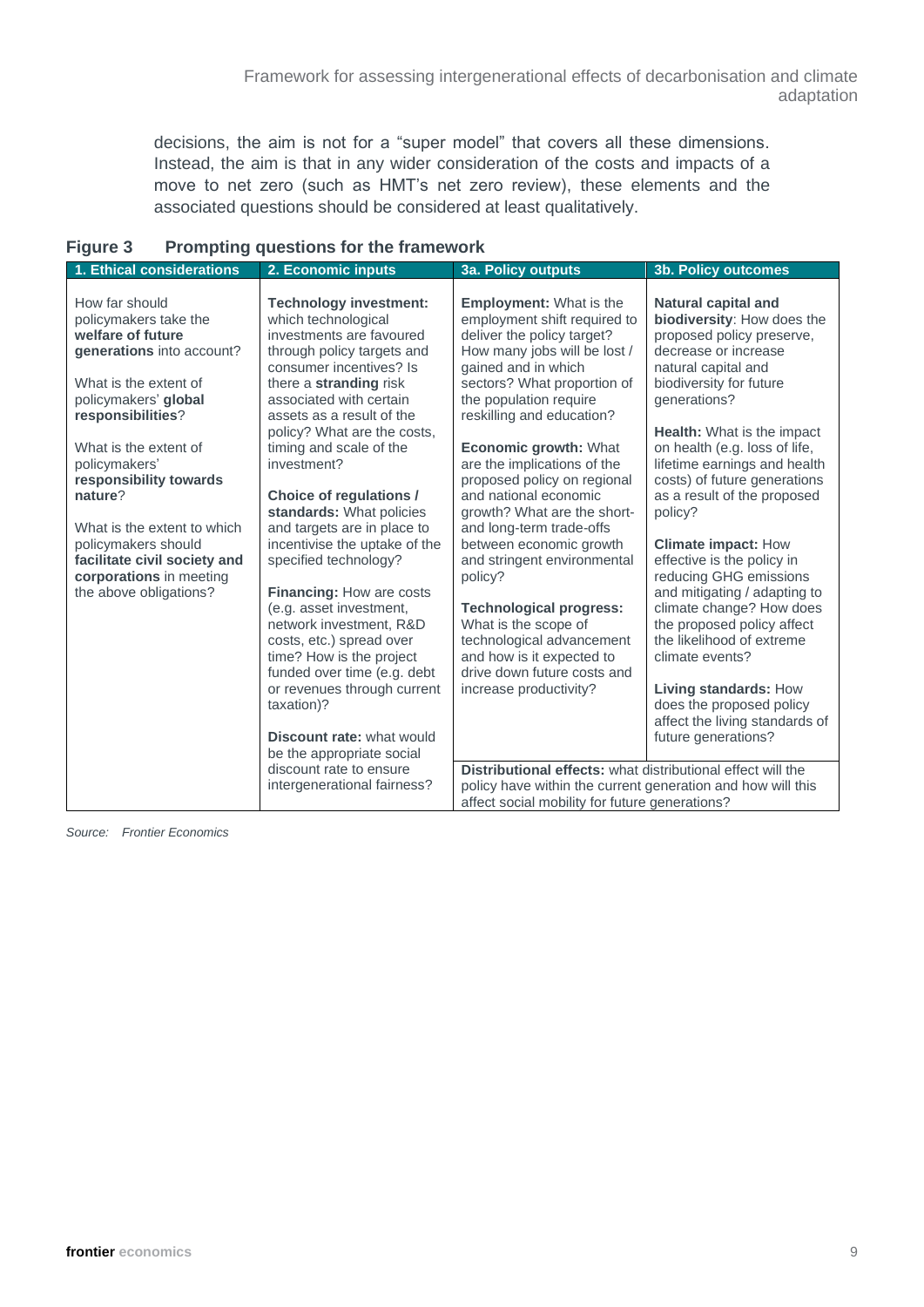### <span id="page-9-0"></span>ETHICAL CONSIDERATIONS

Implicit in any consideration of the intergenerational effects of decarbonisation and climate adaptation policies lie a range of more fundamental ethical questions that include the extent to which policymakers ought to:

- 1. Take the welfare of future generations into account;
- 2. Have a global responsibility;
- 3. Have a responsibility towards nature itself; and
- 4. Facilitate civil society and corporations in meeting the above obligations

Policy decisions on the basis of their long-term effects therefore inherently include ethical choices that policymakers and elected representatives themselves ought to take a view on. By understanding and articulating the debate in ethical terms, they may also be able to spur momentum on decarbonisation and climate adaptation, which can happen more quickly as this momentum builds.

The special features of policies that are associated with climate change (the effects of which are global, intertemporal, and inequitable) bring about further unique ethical considerations. Given the complex and wide-ranging nature of policies' associated ethical questions, this report provides a high level overview of key questions and how one might consider them rather than comprehensive responses.

Ultimately these inform political decisions and require clear political leadership by elected representatives. These ethical questions also benefit from the engagement of citizens to whom elected representatives are accountable. Their voices on environmental issues (via various forms of public participation) make public institutions more accountable and responsive to citizens' needs, thereby strengthening decision-making arrangements and producing outcomes that are favourable to a broader cross-section of society<sup>3</sup>.

Although we are not experts in the field of ethics, we recognise that there are certain ethical considerations that need to be addressed when discussing the intergenerational effects of climate mitigation and adaptation policies. We briefly summarise our thinking on some of the ethical considerations that need to be taken into account. A more detailed narrative of these ethical considerations can be found in Annex A.

### Obligations to future, in addition to current, generations

When considering the intergenerational effects of policies, policymakers require a clear sense of whether they are morally obliged to take the welfare of future generations into account and, if so, by how much and how far into the future these obligations ought to extend. This consideration is particularly salient for questions concerning climate change, which is prone to the 'tragedy of the horizon', the disincentive to address global warming as climate inaction is perceived to be felt more acutely in the future and costs of action are perceived to be borne by the present generation.

<sup>3</sup> For example, the Climate Assembly UK (a representative sample of 100 citizens that spent 6 weeks exploring the issues) gave a clear mandate for bold action centred around fairness.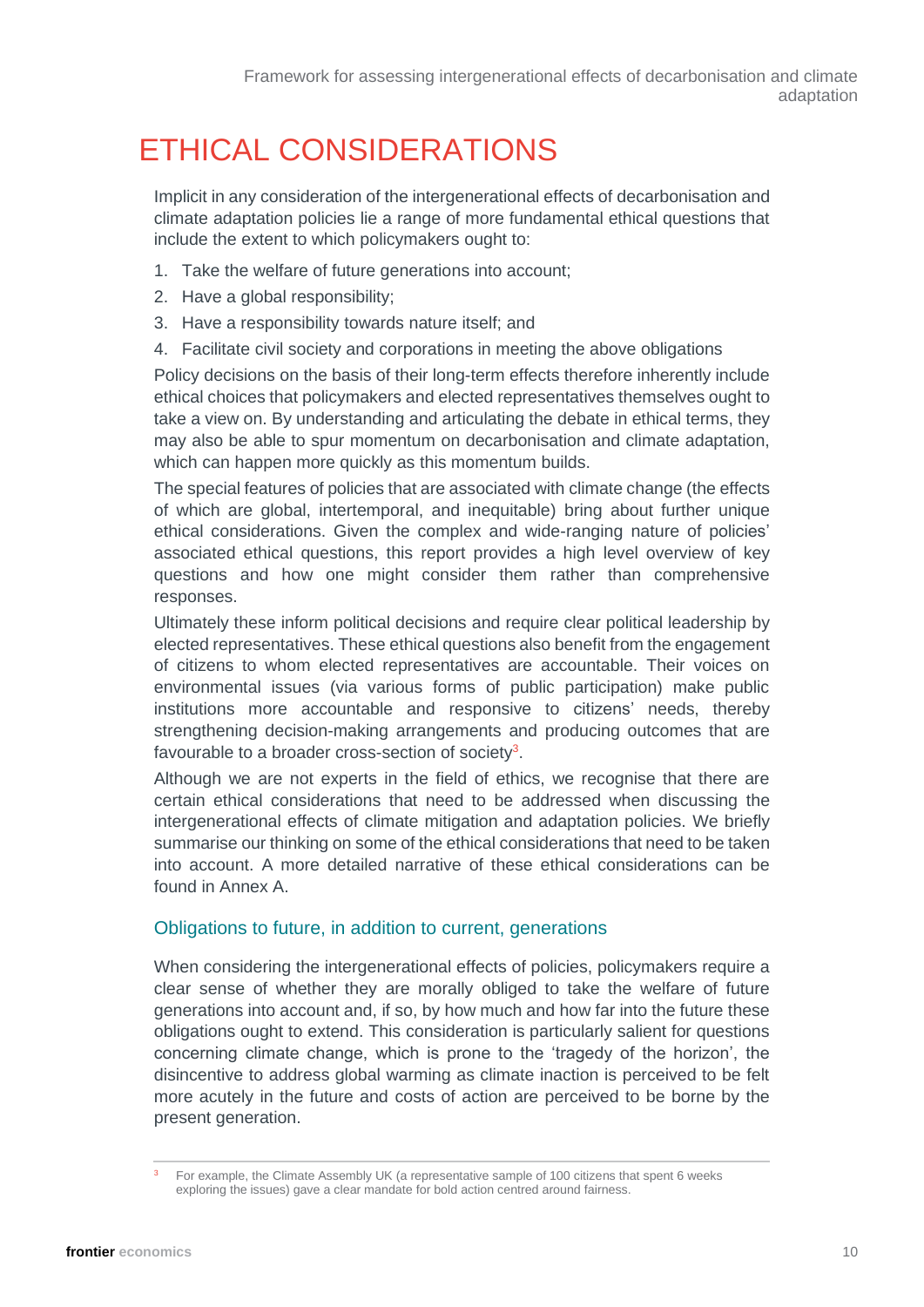Policymakers could, for example, have no consideration for the future (implying a high discount rate and greater burden on future generations). Alternatively, they could have a much greater consideration for the future (implying a low discount rate and a greater burden on present generations). It is notable that, for example, in Wales the Well-being of Future Generations Act requires public bodies to think about the long-term impacts of their decisions, making clear that this is a relevant consideration.

### Global responsibilities

Given that climate change poses a global challenge, effective measures to address this challenge will require international agreement and cooperation. As such, the UK must consider how its actions link to the decisions of other countries and institutions, as any measures taken have the capacity to prompt wider global action. These challenges raise a number of questions around the UK's global responsibilities, including the extent to which it (i) collaborates with other countries and avoids problems of 'free riding'; (ii) provides support to poorer and more vulnerable countries; and (iii) has a historical obligation to act even quicker in addressing climate change.

In addition, policymakers ought to take a place based perspective when setting decarbonisation and climate adaptation policies to account for the varying effects of global warming that occur within countries (such as adverse effects of rising sea levels on coastal communities).

#### Obligations to nature

We may have obligations to preserve nature regardless of its positive effects for humans. This is because of its intrinsic worth<sup>4</sup>. For one, ecological systems are complex networks, and their sophistication in terms of their complex adaptability may render them of similar moral standing to human beings. In addition to its complexity, many people turn to nature on account of its sacredness or a wider almost indefinable benefit they derive from the existence of particular natural habitats. In some cases, this can and has resulted in nature's protection from environmentally harmful activities.

### Obligations of citizens and firms alongside government

Businesses and civil society play a vital role in addressing climate change alongside governments. Businesses are central to the innovations required to meet the climate challenges that we face, and the strategic targets that they set may impact the natural environment. Alongside the actions of these businesses, society has a direct impact on the environment through their consumption patterns and everyday decisions.

Given the role that businesses and society play in mitigating climate change, it is imperative that effective decarbonisation and climate adaptation policies consider the contributions of all parties to successfully lower the long-term adverse effects of climate change. Governments can make use of various policy tools such as

As articulated further in Dasgupta, 2021.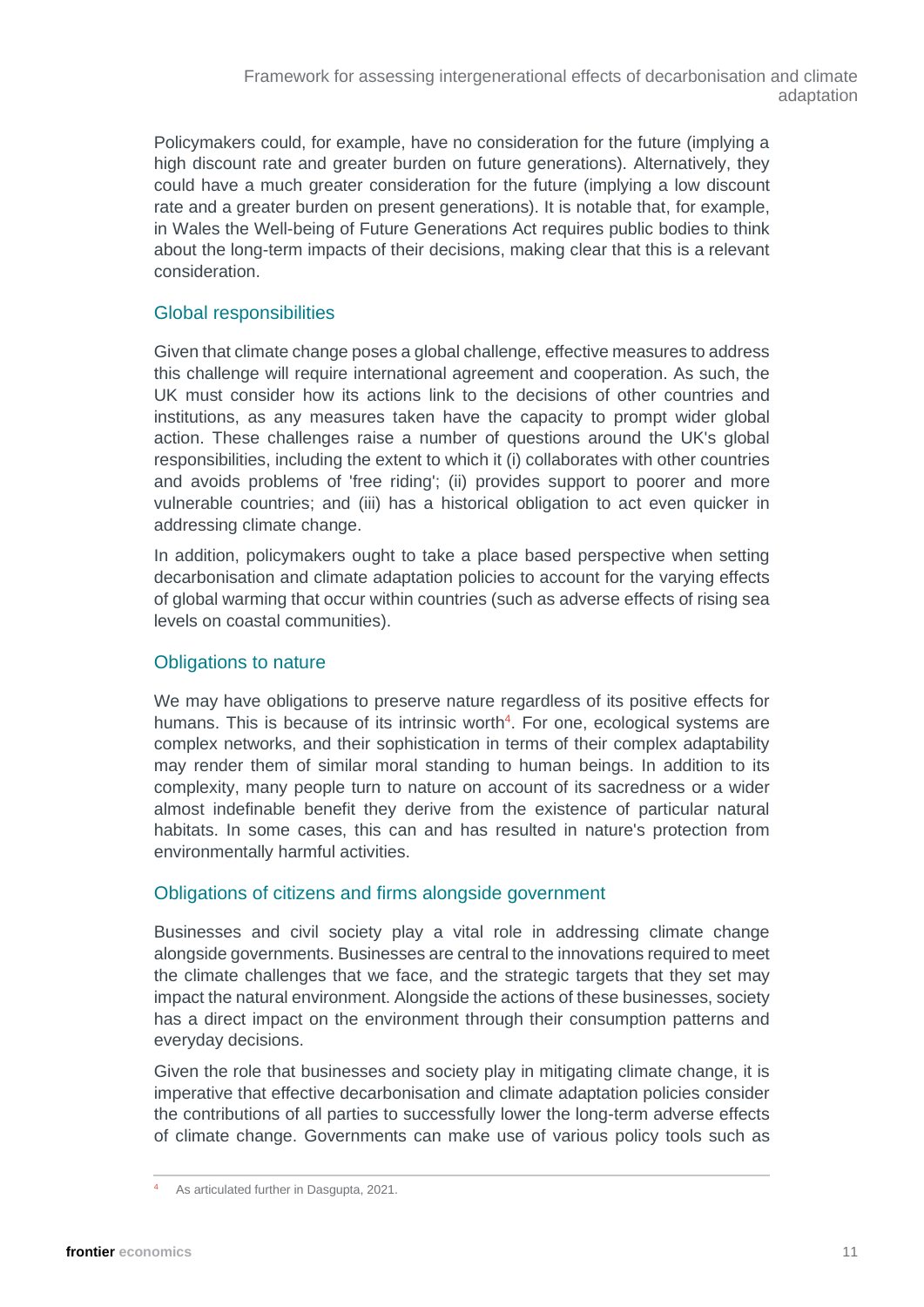Framework for assessing intergenerational effects of decarbonisation and climate adaptation

regulatory initiatives, fiscal measures and behavioural "nudges" to enable businesses and citizens to better tackle environmental challenges. Implementing these policy tools will become increasingly important following the COVID-19 pandemic in order to have a fair transition towards net zero.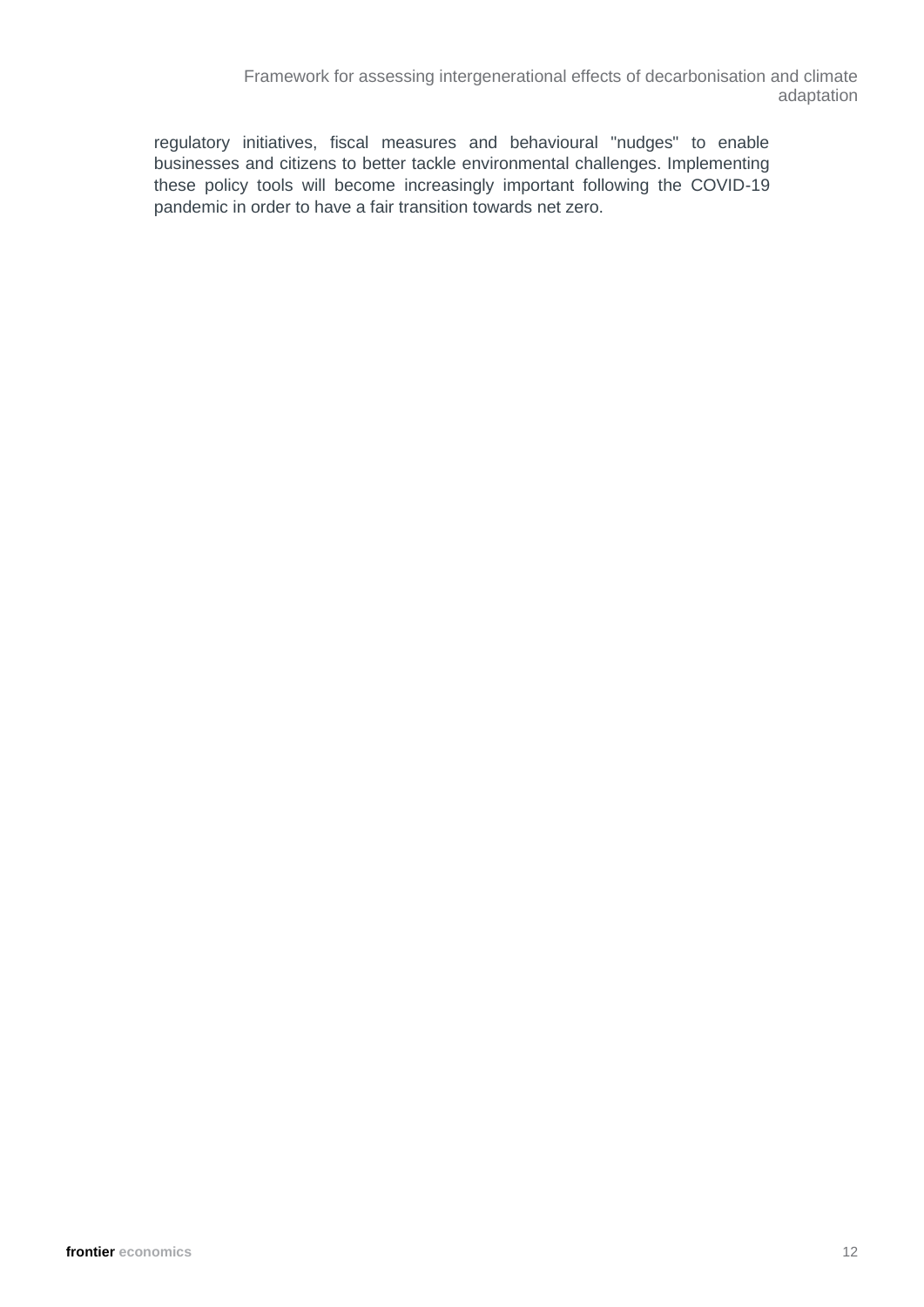### <span id="page-12-0"></span>ECONOMIC INPUTS

HM Treasury's Supplementary Green Book Review "findings and response" (November 2020) provides an important starting point for valuing and comparing different environmental and non-environmental impacts over time.

Regulators have also made a start in recognising the importance of considering policies' intergenerational effects. Ofwat's Resilience in the Round report (2017), for example, sets out how water companies might build resilience for the future. However, regulators are yet to explicitly set out guidance on how to assess these intergenerational effects.

More generally, there is also relatively limited academic work on the intergenerational effects of decarbonisation and climate adaptation, as recognised in Sustainability First's meta-analysis of current research into distributional and social impacts for these policies (Edmondson, 2020).

Given the need for further discussion and insight on how to assess policies' intergenerational effects, the current report provides a framework to guide a discussion on this topic. The economic analysis that follows needs to take place within the context of active consideration of the ethical issues described in the previous section.

In considering the intergenerational effect of a given policy action, we have identified four key levers or inputs that encapsulate a policy and how it is analysed. There are four economic "inputs" within our framework: technology investment, choice of policy instrument, financing and discount rates.

### Technology investment

Government policy can be directed towards endorsing or withdrawing from particular technology investments to meet the goals of net zero emissions. For instance, as set out in the Prime Minister's Ten Point Plan, the government has recently announced a ban on the sale of internal combustion engine (ICE) vehicles from 2030 (HM Government, 2020). Along with the introduction of Clean Air Zones in many cities, this will support the take-up of electric vehicles as a means towards decarbonisation of the transport sector.

A key intergenerational decision is how far technology approaches are to be UKled or internationally-developed. The choice is essentially between trying to get a first mover advantage or waiting until costs fall as a result of early investment by others. This decision will be motivated by industrial strategy and the choice of approach will likely vary by technology depending where the UK has a comparative advantage.

Another important factor when considering technology specifications that is especially relevant with respect to intergenerational equity is **stranding risk**. It is possible that certain technologies may prove sub-optimal in the future such that investments in these technologies may not further the goal of net zero emissions. Depending how they are funded, such investments could detract from the goal of achieving intergenerational equity.

There is also the opposite consideration - lead times for investments to have an impact. Many infrastructure investments take years or decades to have an impact.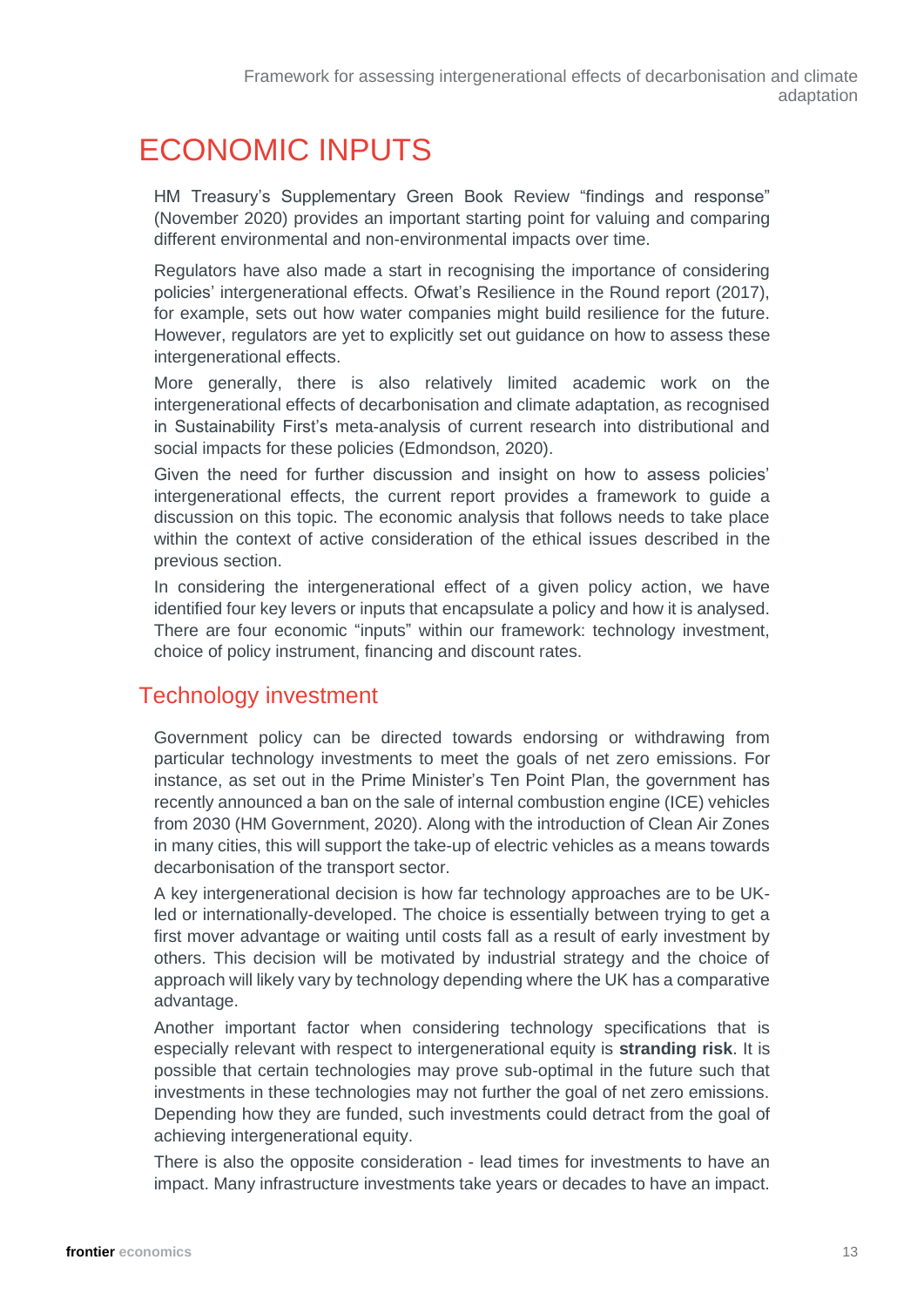Failure to invest now may leave it too late to achieve certain outcomes in the future. The risks of stranding and of delayed action often have to be traded off and present a critical decision where inter-generational equity comes into play.

For instance, the heat sector faces two broad pathways as per the sixth carbon budget (CCC, 2020a) and the future energy scenarios (National Grid ESO, 2020): deploying hydrogen or electrification. If both gas and electricity distribution networks invested in assets based on different assumptions about the proportion of hydrogen to electric heating, this would lead to asset stranding. Existing gas networks could be subject to stranding depending on the pathway taken.

Failure to decide on the path to be taken risks that stranding, but also risks the achievement of the ultimate goal. For example, retrofitting homes with heat pumps cannot be done quickly – if we do not start soon it will not be possible to achieve the levels required to meet net zero targets.

Another example is one where specific technologies may not be optimal in the future and investment in assets and ancillary services related to such technologies may be stranded or made redundant. For example blue hydrogen, which relies on methane, may not be considered a means of achieving net zero emissions in the future if, for instance, there are limitations on the deployment of CCS.

Investment in assets that may be crowded out or may not contribute towards a net zero state of the world in the future will be wasteful. More joined up, whole system forecasting and policy action, as well as a consideration of factors that may make certain technologies more susceptible to stranding at the time of investing, would help in avoiding stranded investments and achieving intergenerational fairness.

In [Figure 4](#page-13-0) below we have listed a few factors that, aside from the technical feasibility of specific clean technologies, should form part of the business case when weighing up considerations of stranding versus the need for early action for new technology investment. Both sides of the coin need to be considered in evaluating options on whether to proceed. As well as the factors below, the concept of enabling technologies (without which other developments may be held back) merits particular consideration.

| <b>Strategy lens</b><br>Extent to which the<br>proposed policy mitigate or<br>adapt to climate change                            | <b>Commercial lens</b><br>Commercial viability of the<br>technology based on costs<br>of adoption and future price<br>projections | <b>Management lens</b><br>Pain points in implementing<br>the proposed technology<br>(e.g. enough technical<br>engineers) |
|----------------------------------------------------------------------------------------------------------------------------------|-----------------------------------------------------------------------------------------------------------------------------------|--------------------------------------------------------------------------------------------------------------------------|
| <b>Consumer lens</b><br>Consumer attitude towards<br>proposed technology (e.g.<br>space and noise<br>constraints for heat pumps) | <b>Regulatory lens</b><br>Fair access to vulnerable<br>populations (including<br>those off the gas grid)                          | <b>Economic lens</b><br>State of the economy and<br>influence on public funding<br>and consumer appetite                 |

### <span id="page-13-0"></span>**Figure 4 Factors to consider for a given technology investment**

*Note: We have presented a number of relevant factors, but this should not be treated as an exhaustive list.*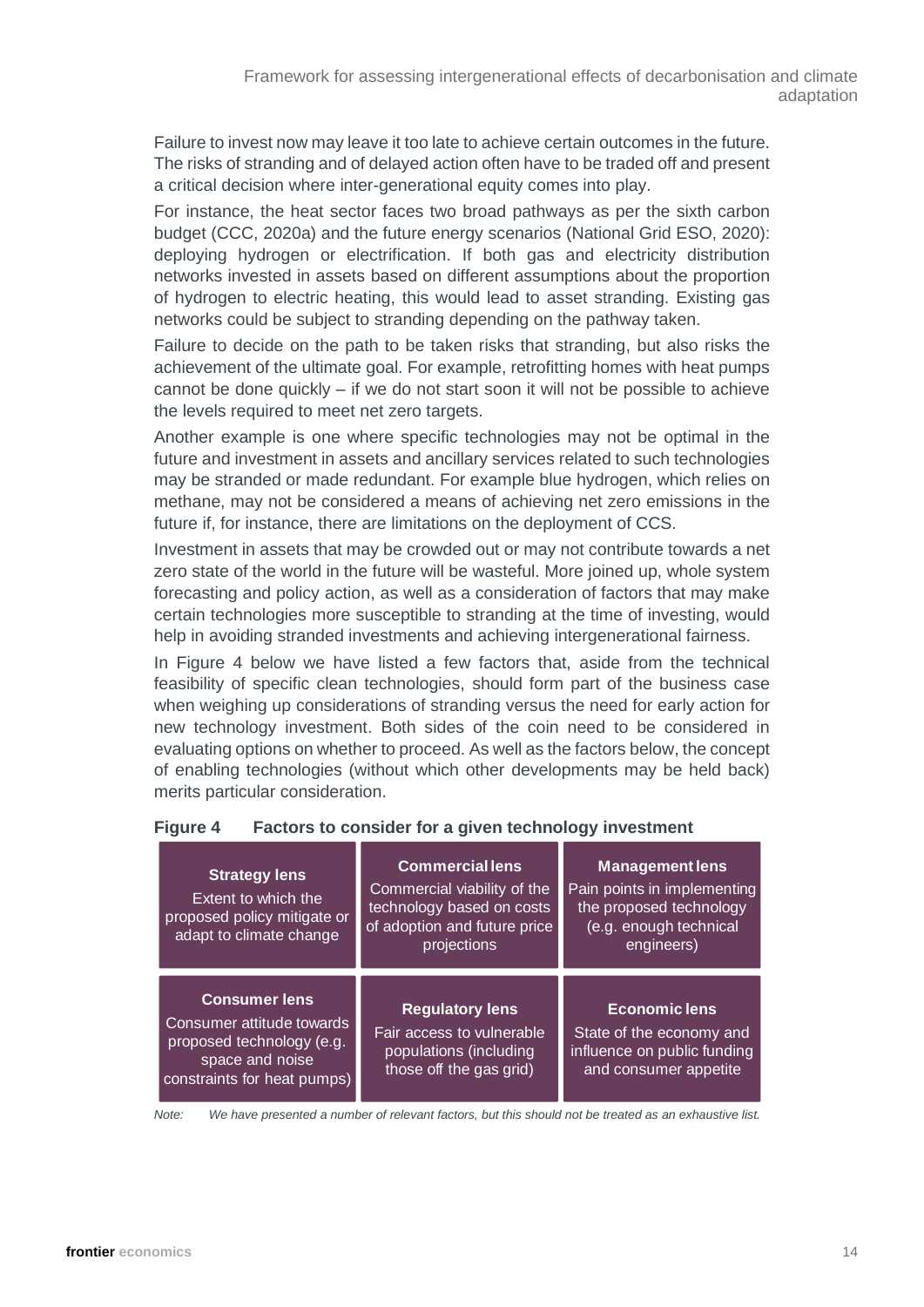### Choice of regulations and standards

This is a definition of the type of policy to be put in place. Policies can be characterised as "push" or "pull" policies. A "push" involves pushing away practices that are detrimental to the goal of achieving net zero emissions. An example is the recent ban on the sale of ICE vehicles by 2030 as per the Prime Minister's Ten Point Plan (HM Government, 2020). Another would be the use of directives or standards such as the Industrial Emissions Directive (Defra, 2020) that regulates the emissions from industrial instalments, and the Future Buildings Standard (Ministry of Housing, Communities & Local Government, 2021) that bans new homes being built with fossil fuel heating from 2025.

A "pull" in contrast involves promoting technologies that contribute to the goal of achieving net zero emissions. This could involve putting in place subsidies or other incentives to meet targets such as the government target of installing 600,000 heat pumps annually by 2028 or installing 40GW of offshore wind capacity in the UK by 2030 as per the Prime Minister's Ten Point Plan (HM Government, 2020).

Other prominent examples of "pull" policies include the Green Homes Grant (BEIS, 2021a)<sup>5</sup> and the Domestic Renewable Heat Incentive that assist homeowners with energy-efficient and low-carbon heating home improvements. The recently announced Industrial Energy Transformation Fund (BEIS, 2021b) offers grants to businesses in energy-intensive sectors (such as pharmaceuticals, steel, paper and food and drink) to reduce carbon emissions. The Future Fund – Breakthrough, announced in the 2021 Budget, promotes innovation in clean technology by encouraging private investors to co-invest with government (HM Treasury, 2021).

The timeframes set by these policies are important in determining the speed of achieving net zero and, consequently, the intergenerational impact of the policies. The co-benefits that climate related regulations and standards can help deliver can also be important in maximising their acceptability and impact.

### **Financing**

How a project is financed is of great significance with regards to the implications it may have on intergenerational equity. In particular, the sheer scale of the impact of climate change means that climate mitigation and adaptation policies often involve large capital expenditures. It therefore becomes crucial for policymakers to consider how these costs will be spread over time, and who faces the burden of financing the policy. There are various means through which the public sector can raise finance for projects, such as through taxation and debt issuance, each of which have important intergenerational consequences that should be taken into consideration.

Decisions on the level of taxation as well as the mix of taxes can have an impact on how the present generation consumes natural resources, which subsequently has an impact on the resources available to future generations. Taxes can aid in the transition to a low-carbon economy if implemented correctly. However, if not, taxes have the potential to reduce the welfare of the present generation through

Note, the future continuity of the Green Homes Grant may be under deliberation by the government: https://www.moneysavingexpert.com/news/2021/02/green-homes-grant-voucher-funding-cut/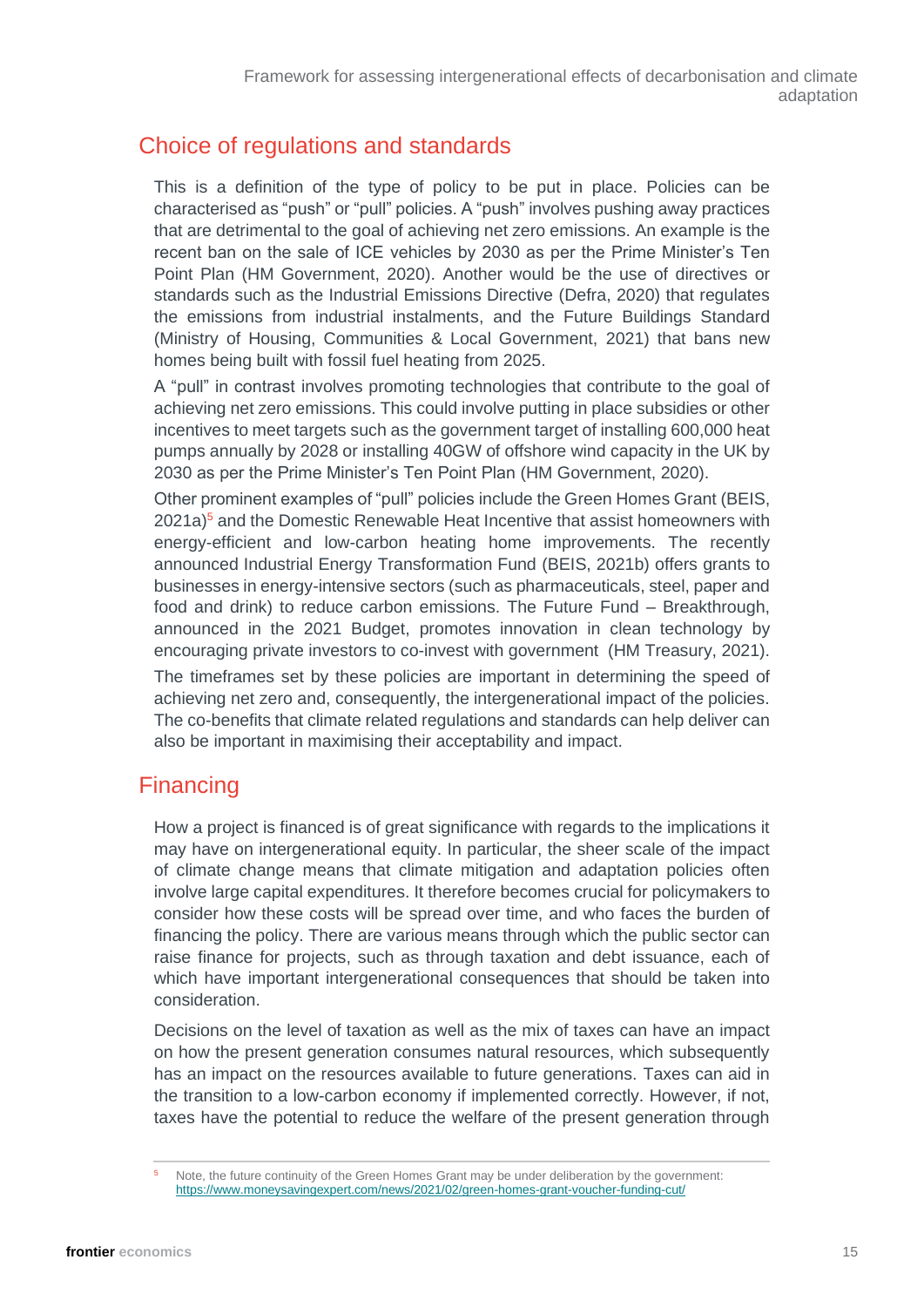dampening economic activity, reducing household incomes, and potentially increasing the level of unemployment (Kato et al., 2015). Solely financing environmental policy through current taxation would place a substantial amount of the financing burden on current generations. The balance between tax and borrowing needs to consider these issues.

There are many choices to make within each category of measure. For example, revenue raised from taxation can come through income tax or through more targeted taxes (e.g. adding costs to energy bills, to licensing of ICE vehicles, to plastic consumption, etc). Each instrument for financing comes with its own set of advantages and disadvantages and these must be considered bearing in mind factors such as the regressive nature of the instrument (i.e., whether it adversely affects lower income households).

The alternative of financing through increases in consumer energy bills arguably puts a heavier burden on current consumers but is particularly criticised for being more regressive among current consumers (i.e. adversely affecting those on lower incomes) than taxation.

Deciding whether current or future generations should face the financial burden of a policy is not a binary decision. A mix of taxation and debt issuance as a means of financing environmental policy is also an option and evidence has shown that using a combination of the two can speed up the transition to a low-carbon economy and promote intergenerational fairness (Heine, 2019). However, it is important to note that any policy decision can result in costs being felt by both current generations in the near-term *and* future generations in the long-term.

Alongside the question of how to finance a policy is also the consideration of the present and future state of public debt. The coronavirus (COVID-19) pandemic has had a significant impact on the economy and, in turn, on public sector borrowing and debt. UK central government tax and National Insurance receipts in the 11 months-to-February 2021 have fallen by 5.7% compared to the same period last year, while government support for individuals and businesses have increased government spending by 27.9% (ONS, 2021). Coupled with a fall in gross domestic product (GDP), this has resulted in the UK public sector net debt reaching 97.5% of GDP - a level not seen since the early 1960s. The level of public debt will likely remain high in the short- and medium-term and this is something that policymakers must consider when considering how to finance climate change mitigation and adaptation policies.

### <span id="page-15-0"></span>Discount rates

In order to value the costs and benefits of future climate actions today, it is imperative to be able to compare or place a value on different policy actions on a consistent present value basis. This is achieved through the use of social discount rates (SDRs). Choosing an appropriate SDR that reflects the significance placed on future generations' wellbeing is essential when undertaking any cost-benefit analysis.

By applying a high SDR to future scenarios, we are assuming that future costs and benefits are valued less highly than present costs and benefits. This inherently ignores the very real risks that may be present to society from unmanaged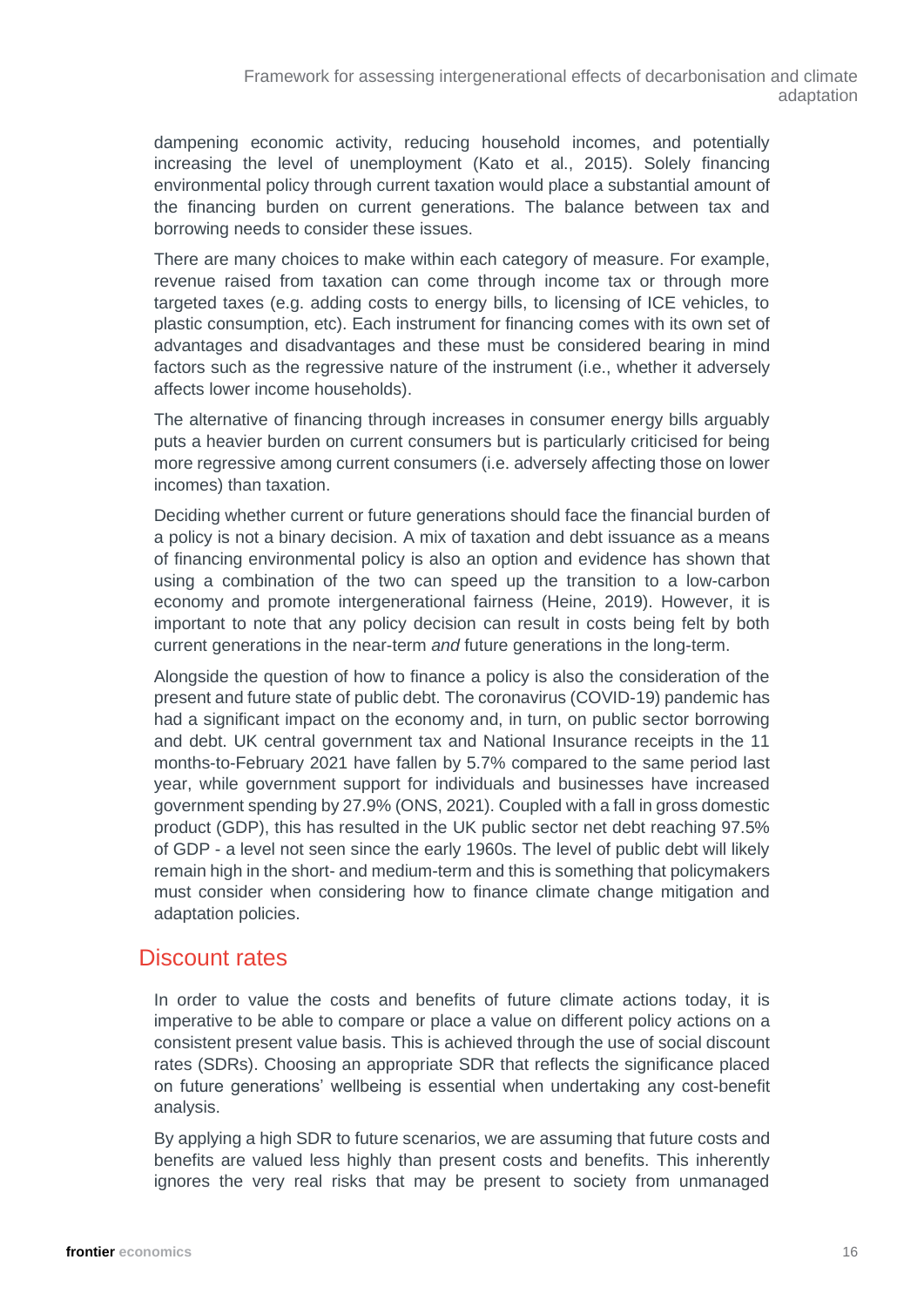environmental degradation. Conversely, using a low SDR supports the view that, by acting now, we protect future generations from any negative impacts of a climate emergency.

Broadly, there are two reasons for discounting the future:

- In the future, people are wealthier. A standard assumption is that societies will grow wealthier over time as a result of economic growth. As such, a unit of wealth today is worth more than a unit of wealth at some future point in time.
- **Pure time preference. This describes people's general preference for** consuming today rather than in the future, independent of any changes in wealth. Applied to an intergenerational context, any pure-time discounting value that is greater than zero effectively places a lower weight on the lives of future generations relative to the lives of present generations. Other than uncertainty surrounding an unavoidable extinction of human life, it is difficult to find ethical arguments to support pure-time discounting in an intergenerational context.

There is significant debate around what an appropriate social discount rate should be, with arguments presented for both a low SDR and a high SDR. Arguments for a low SDR are that it favours investment into the lives of future generations and it does not violate our ethical intuition. Arguments for a high SDR are that future generations are likely to be better off both economically and technologically than past and present generations. Furthermore, a high discount rate may result in the present generation investing into high-yield projects, which may ultimately benefit future generations. Regardless of the magnitude of the SDR, there is a general consensus that that it should decline over time i.e. we increasingly place more weight to future generations.

Since 2003, the UK Treasury's Green Book has recommended using a headline SDR of 3.5% as standard practice (HM Treasury, 2020c). Where certain projects could have an intergenerational impact, the guidance provided in the Green Book suggests that, through the removal of pure-time discounting, a lower SDR can apply. This is reflective of the sentiment that equal weight should be put on the livelihoods of future generations.

An example of this is the case of policies for which there are health or life impacts. Here, the Green Book suggests a lower SDR of 1.5%. This reflects the fact that, as the population becomes wealthier, society does not place a lower value on health. An individual's health is a scarce resource that is not readily substitutable with other purchasable benefits. A similar case can be made for the environment and policies that have negative environmental impacts (HM Treasury, 2020b).

In fact, in a study that surveyed over 200 expert economists on the intergenerational SDR and its component parts, it was shown that the average recommended SDR is 2.27%, with only 10% of experts finding an SDR greater than 3% acceptable (Drupp et al., 2018). This research supports the view that, to address intergenerational concerns, the SDR should be lower than the headline rate of 3.5% that is presently recommended in the UK Treasury's Green Book. HM Treasury is expected to lead an expert external review, which is set to conclude later this year, into whether a new environmental social discount rate should be introduced (HM Treasury, 2020b).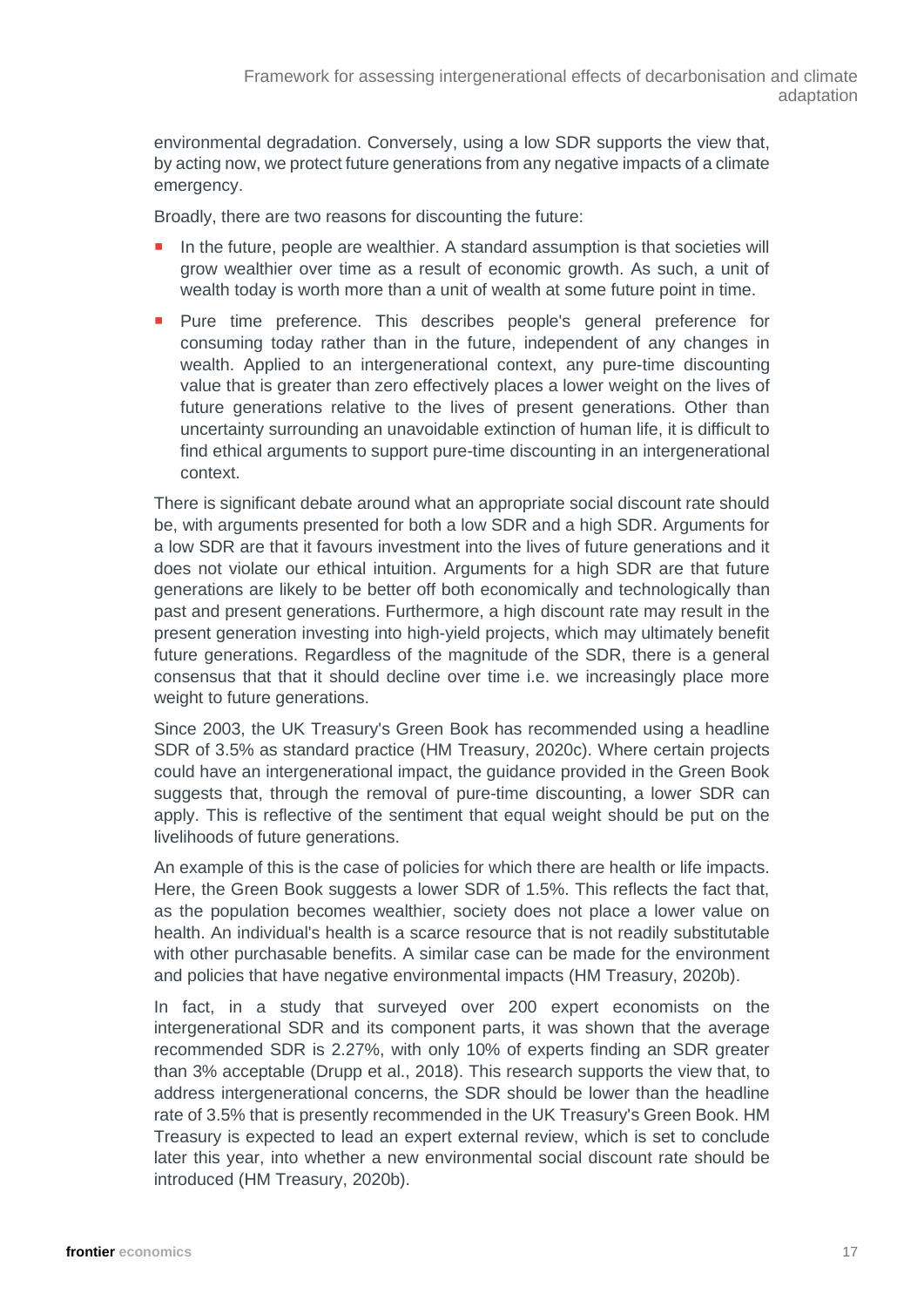### <span id="page-17-0"></span>DEFINING OUTPUTS AND OUTCOMES

### <span id="page-17-1"></span>**Outputs**

### Employment

Decarbonisation and climate adaptation policies will cause changes in the composition of employment as jobs are created in some sectors and lost in others. Jobs in industries that contribute towards achieving a sustainable economy are likely to increase in the future. For example, by advancing offshore wind and encouraging c.£20 billion of investment, the government plans to support up to 60,000 jobs in 2030, double that in 2020 (HM Government, 2020).

On the other hand, jobs are likely to be lost or transformed in 'brown' sectors that have high environmental footprints and whose activities are replaced by green sectors. For example, the North Sea Transition Deal seeks to support workers in the face of potential job losses in the fossil fuels sector by directing their expertise into clean technologies. The intergenerational focus of policy decisions is linked to the training, education and skills provision to allow a transition that minimises long term unemployment.

Preliminary analysis suggests that well implemented green policies do not have to hurt overall employment (OECD, 2017), indicating that policymakers ought to ensure that decarbonisation and adaptation measures are inclusive and fair to workers as well as communities, consumers, and citizens (Robins et al., 2019).

A change in the composition of jobs is likely to result in a structural shift such that certain skills are preferred to others in the future. As a result, to mitigate the negative effects of any job losses associated with a policy, as well as to ensure a smooth transition of workers from declining sectors to emerging ones, training programs will be crucial. These would enable workers to fill in gaps between their existing competencies and the skills required for newly created jobs. Examples of such training programs include the Lifetime Skills Guarantee which will provide training for electric vehicle technicians in the midlands and agroforestry practitioners in Scotland to meet the objectives of the Government's Ten Point Plan for a Green Industrial Revolution (HM Government, 2020).

Additionally, the effects of job losses are compounded across generations with detrimental long-term effects on incomes, health, and educational outcomes. For instance, job loss in parents contributes to a roughly 10% reduction in children's earnings and an increased probability of receiving social assistance<sup>6</sup> (Oreopolous, 2005). These reductions in income can, in turn, bring about worse health and educational outcomes for future generations<sup>7</sup>.

<sup>6</sup> Findings are obtained using a Canadian panel of administrative data that follows over 100,000 father-child pairs from 1978 to 1999.

For example, a 10% increase in household income corresponds to an increase in children's birth weight by 0.75% of a standard deviation and an increase in their maths and English test scores by 1.2% of a standard deviation (Carvalho, 2012). Findings are obtained using longitudinal health and nutrition survey data from children born in one of 33 randomly selected barangays in the Metropolitan Cebu area in the Philippines.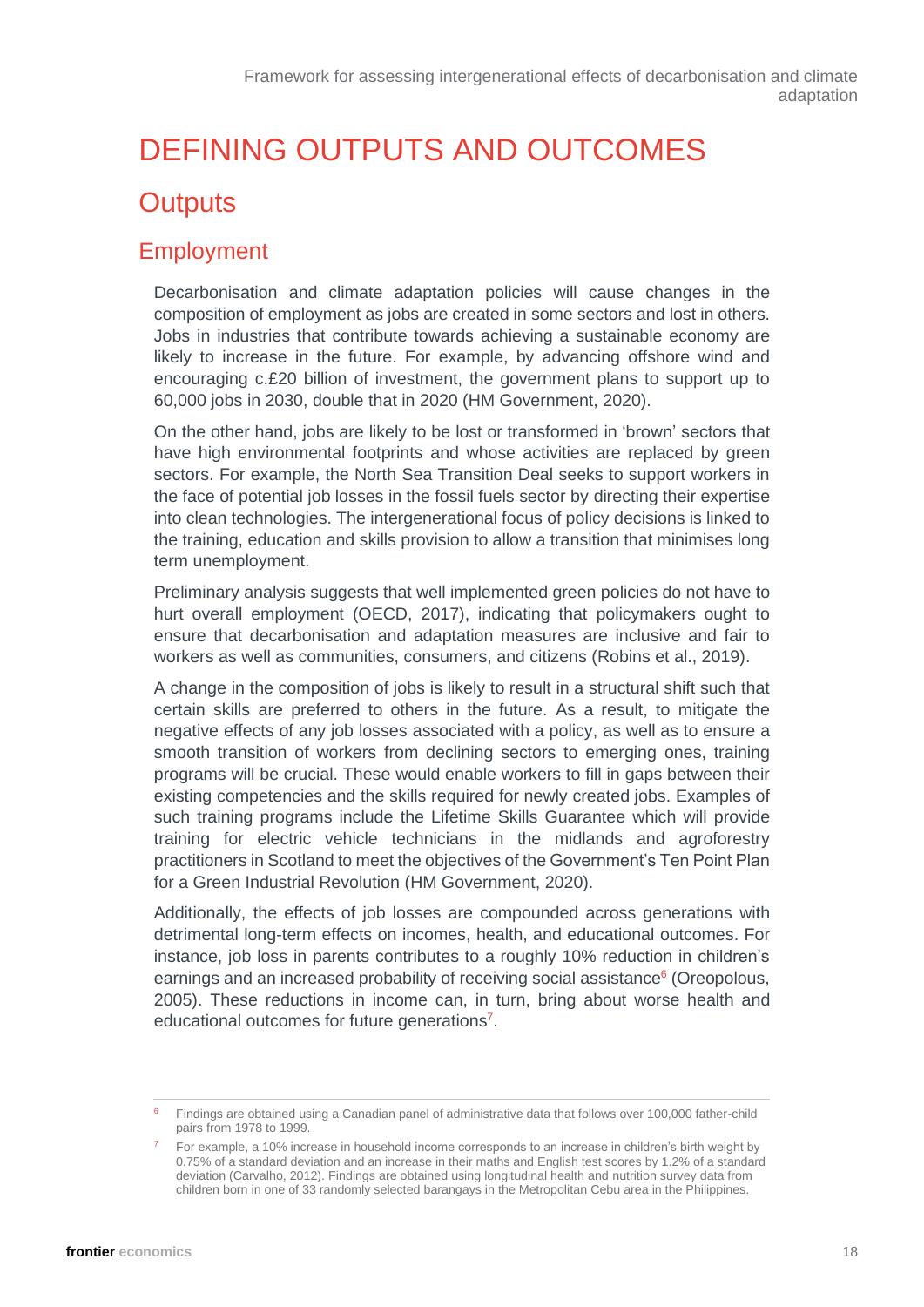### Economic growth

The effects of policies aimed at decarbonisation and climate adaptation on economic growth are ambiguous. It is important for policymakers to consider implications for regional and national economic growth, in both the short and long term, as well as the consequential intergenerational effects.

In the long-term, well-designed environmental policy has the ability to support economic growth through incentivising innovation and providing opportunities for new industries to grow. A successful low carbon transition is therefore likely to result in very significant employment opportunities.

Research on the relationship between stringent environmental policy and R&D has shown that stricter environmental regulations can be positively related to R&D expenditure (Yang et al., 2012). For instance, a study by Calel and Dechezlepretre has found that EU ETS increased low-carbon patenting by almost 10% without crowding out other innovation (2016). Another study by Jaffe and Palmer finds that an increase of pollution abatement costs by 1% is associated with a 0.15% increase in R&D expenditures (1997). Carbon policy can stimulate innovation and thereby improve productivity provided that the innovation outweighs the cost of compliance with the policy. Known as the Porter Hypothesis, this has been tested empirically in numerous studies (Frontier Economics, 2019). As such, carbon policies may altogether have a positive effect on productivity, although the measured effects to-date are small.

In the short-term, environmental policies can create costs for industry through several channels such as by changing the price and availability of raw inputs, placing restrictions and regulatory burdens on production processes, and affecting the price and performance of outputs (European Commission, 2008). Empirical evidence has shown that stringent environmental policies have a negative effect on productivity growth in the short-term, which is later offset in the medium-term (Albrizio et al., 2014). However, for firms that are not optimising their current use of inputs, even in the short run, carbon policy can improve productive efficiency.

It is also worth bearing in mind that the type of policy enacted matters. More flexible policy instruments (e.g. market-based policies such as carbon taxes or cap and trade schemes) are more effective in achieving both environmental goals and better economic outcomes than more prescriptive policies such as standards (Frontier Economics, 2019).

This must all be considered within the intergenerational context. Literature is replete with evidence on the persistence of economic growth outcomes across generations. Crucially, the role of environmental policy is to ensure that the Earth's natural resources are consumed efficiently and at a sustainable rate. This ensures that there are enough natural resources available for future generations to contribute to their own wellbeing and to support economic growth in the future (Everett et al., 2010).

Overall, environmental policies can aid in promoting the wellbeing of future generations through sustaining long-term growth, encouraging innovation, and fostering the development of new industries. However, it is essential that policies aimed at mitigation and climate adaptation are well-designed so that any potential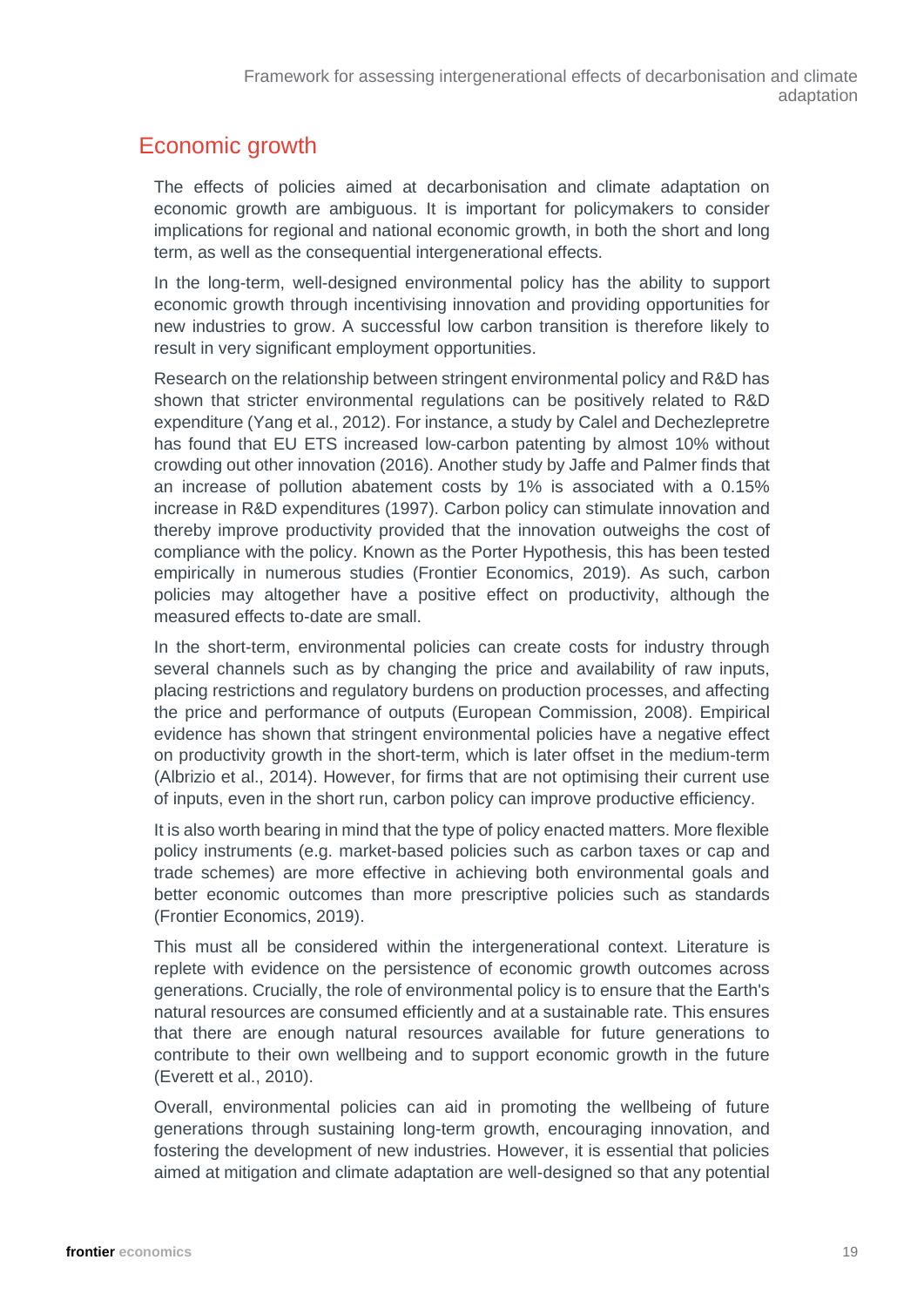short-term trade-offs that can arise between economic growth and environmental policy are minimised.

### Technological progress

A potential output of decarbonisation and climate adaptation policies is advancement in technological progress over time. Improved technology can drive down the costs of clean technology and hence accelerate their adoption. For example, electric vehicles have become more viable due to innovation. EVs exhibit annual performance improvements of roughly 18% for power electronics, 24% for charging and discharging, and 12% for batteries (Fang and Magee, 2020).

Policies accentuating technological progress can target a range of outcomes over generations. For instance, policies can target the development of clean technologies (thereby reducing the impact of climate change through reduced emissions) or target resource-saving technological progress that reduces degradation to ecosystems, all benefitting future generations (Tsuboi, 2019).

Technological advancements may also have intergenerational impacts through influencing health outcomes. For example, advancements that lead to the development of autonomous vehicles have the propensity to increase some health risks (such as air pollution, noise, and sedentarism) yet, if properly regulated, may reduce morbidity and mortality from motor vehicle crashes and may help reshape cities to promote healthy urban environments (Rojas-Rueda, 2020).

Technological progress, induced by decarbonisation or climate adaptation policies, may also bring about changes in productivity (driven by a higher value of output per hour worked). This will have subsequent implications for employment and economic growth and a knock-on intergenerational effect (as elaborated in previous sections).

At a global level there are choices for countries to make as to whether they wish to invest and hope to benefit from technological progress or whether to wait for the developments to be brought forward by others, only investing once costs have fallen. This will likely be driven by industrial strategy and considerations of where the country has a comparative advantage but will also have inter-generational impacts.

Whilst policies that cause technological progress may be capable of bringing about positive intergenerational effects, they have to work in tandem with behavioural change and wider policies that will enable their adoption. Examples of policies that enable the take-up of environmentally friendly technologies include behavioural measures that increase consumers' environmental awareness or 'eco labelling' (Sheoran and Kumar, 2020) or information campaigns that share best practices for reducing one's carbon footprint. Similarly, the benefits of technological advancements in electric vehicles can be best realised with wider policies, such as expanded charging infrastructure (CCC, 2020b).

Finally, technological progress should not come at the expense of non-technology decarbonisation and climate adaptation policies (such as rewilding and reforestation projects) which are themselves able to protect against climate change and enhance natural capital when properly implemented, resulting in positive intergenerational effects (as elaborated upon in the natural capital section).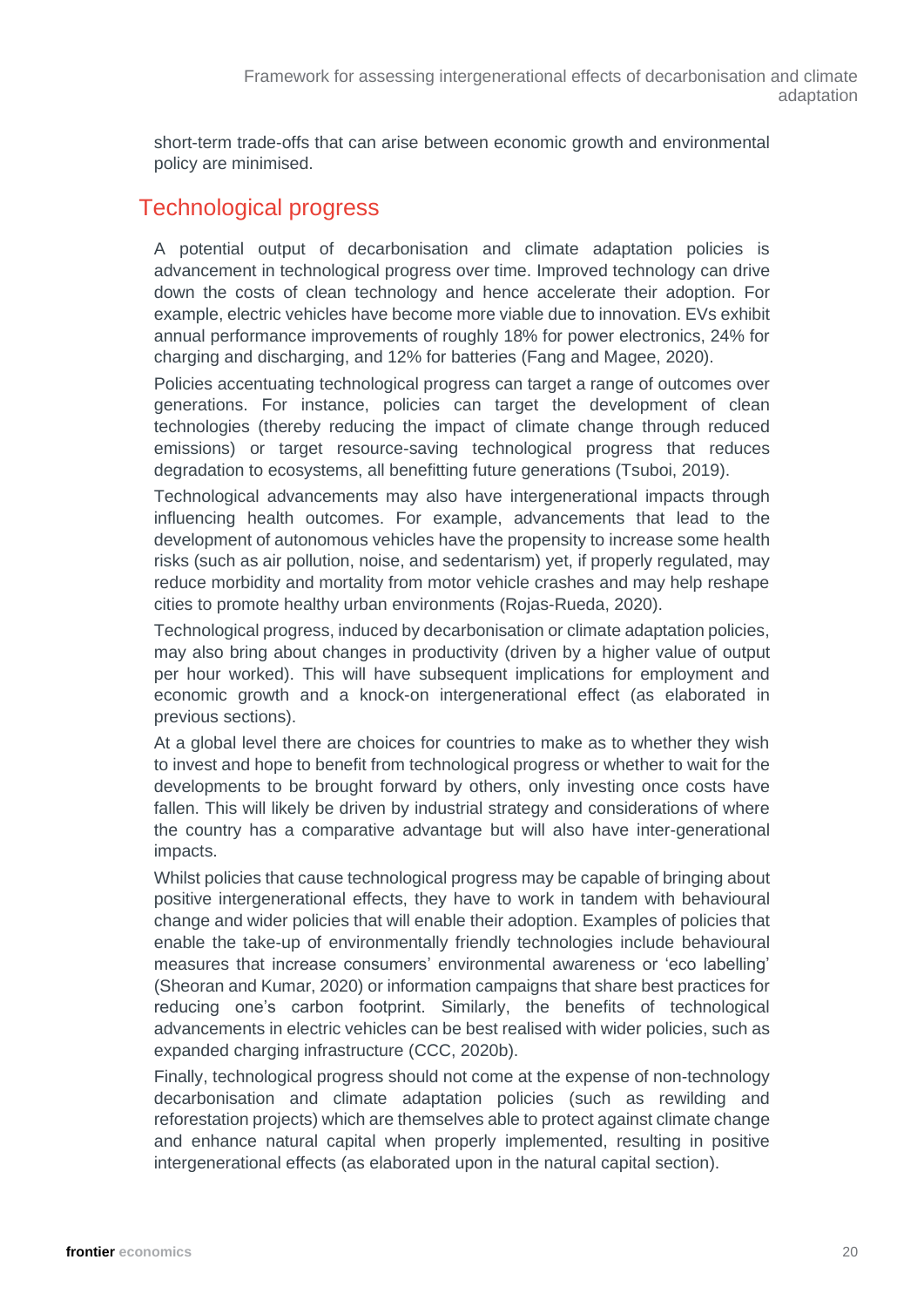### <span id="page-20-0"></span>**Outcomes**

### <span id="page-20-1"></span>Natural capital and biodiversity

Policymakers should consider the effect of decarbonisation and climate adaptation policies on natural capital. Natural capital refers to that part of nature which directly or indirectly underpins value to people, including ecosystems, species, freshwater, soils, minerals, air, oceans as well as natural processes and functions. As HMT's Green Book (2020a) clarifies, it includes certain stocks of the elements of nature that have value to society.

Natural capital provides environmental or 'ecosystem' services over time, including those with market value (e.g. minerals, timber, fresh water), non-market value (e.g. outdoor recreation, landscape amenity), and non-use values (e.g. the value people place on the existence of particular habits or species). Consequently, policies that diminish natural capital, would reduce the availability of ecosystem services to future generations.

In particular, biodiversity, is critical to the health and stability of natural capital. The Dasgupta review (2021) recognises the range of ways that biodiversity is of value. These include its value for human existence (prevention of deaths inevitable through its depletion, such as flooding caused by the loss of natural defences); as a direct contributor to human health (e.g. by reducing pollution in water or the mental health benefits of nature); of amenity value (source of enjoyment); as a provider of goods and services (such as water or medicines); of existence value (the idea that species ought to exist even if we do not interact with them); and of intrinsic value (of value independently of whether it means something to us). The Review also recommends making 'inclusive wealth' a measure of progress.

Natural capital and biodiversity can impact future generations through a range of mechanisms as their associated sources of value have beneficial intergenerational effects. For example, better health and wellbeing (which can emerge as a consequence of greater levels of natural capital through better air quality amongst other factors) has positive intergenerational effects (Onuzu et al., 2013). Therefore, a holistic view of the impact of policies on natural capital will be fundamental in appraising long-term effects.

In addition, given circularity, natural capital is also an important input in future decarbonisation and climate adaptation projects in addition to the wider economy as a whole (Everett, 2010). Preserving marine ecosystems, for example provides biochemical resources that could be used for technological advances in biotechnology fields which may enable future biomass projects. Widespread freshwater ecosystems emerging as a result of efforts to increase natural capital in floodplains will enable more effective climate adaptation policies by mitigating the effects of flooding (Lawson et al., 2013). Effectively rewilding particular areas could be associated with improved human capital via higher levels of training and improved guidance (Di Sacco, 2021), which would, in turn, enable improved rewilding projects in the future.

Furthermore, damage to natural capital is potentially irreversible, with impacts extending across multiple generations. Whilst natural capital can be used to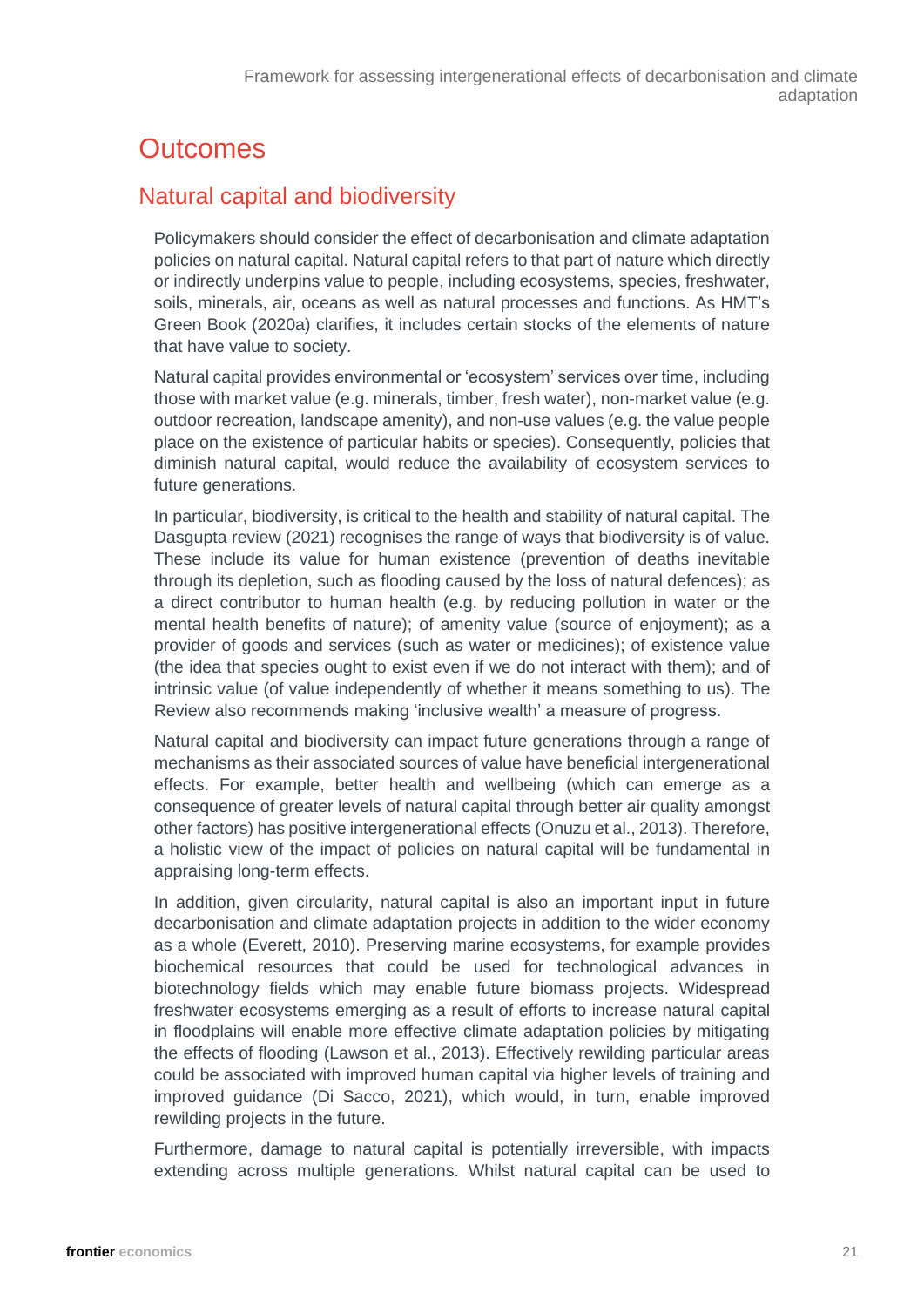generate growth, it must be used sustainably to ensure long run growth. This is most evident with regard to non-renewable resource (such as minerals and oil) but is also necessary for the consumption of renewable resources (such as fisheries and forests) as well as ecosystem services (such as biodiversity and carbon sequestration) where the rate of recharge and replenishment often exceeds critical thresholds (Everett et al., 2010).

Finally, it is worth noting that decarbonisation and climate adaptation policies may have varying effects on the state of natural capital and can be in tension. For example, seeking to sequester carbon dioxide through monoculture or single species plantations in already biodiverse areas that sequester carbon (such as wetlands) will not bring about the same positive effects for biodiversity as mixedtree planting in areas that had previously been forested (Sacco, 2021). Other decarbonisation strategies may be associated with land use requirements or mining activities that are at the expense of natural capital (such as expanding electricity grid systems, improving public transport infrastructure, or increasing use of lithium-ion battery storage). These detrimental effects on natural capital, and their associated intergenerational effects, would need to be considered and weighed against the positive effects of policies.

### **Health**

Health outcomes transcend generations and intergenerational policy must consider the links between climate and future health outcomes. Global warming may affect the health of future generations through its pervasive impacts on the food, air, water, shelter and broader environment that society depends on. For example, it will result in direct deaths and injury from a greater frequency of extreme weather events and will also cause people to be increasingly exposed to high temperatures and heatwaves that have negative health impacts ranging from morbidity and mortality (due to heat stress and heatstroke) to exacerbations of cardiovascular and respiratory disease (Watts et al., 2020). The temperature rises brought about by current greenhouse gas emissions will therefore affect the health of those in the future.

Both decarbonisation and climate adaptation measures are generally prone to improving health outcomes by reducing both the direct effects of climate change on health via extreme climate events (such as heat waves, floods, droughts and fires) as well as its indirect effects on health via ecological disruption (such as crop failures, shifting patterns of diseases or social responses that include the displacement of populations after a climate emergency) (Woodward et al., 2014).

According to the IPCC report (2014), if climate change continues as projected, it can adversely affect health through greater risk of injury, disease and death due to more intense heat waves<sup>8</sup> and fire; increased risk of under-nutrition from reduced food production in poor regions and currently food insecure areas; lost work capacity and reduced labour productivity in vulnerable populations; and increased risk of food and water borne and vector-borne diseases (Woodward et al., 2014). There may be positive effects from reductions in cold-related mortality and

Heat related mortality is projected to increase in the UK by 45% by 2020s and by 167% by 2050s when accounting for projected population growth and demographic change (Paavola, 2017).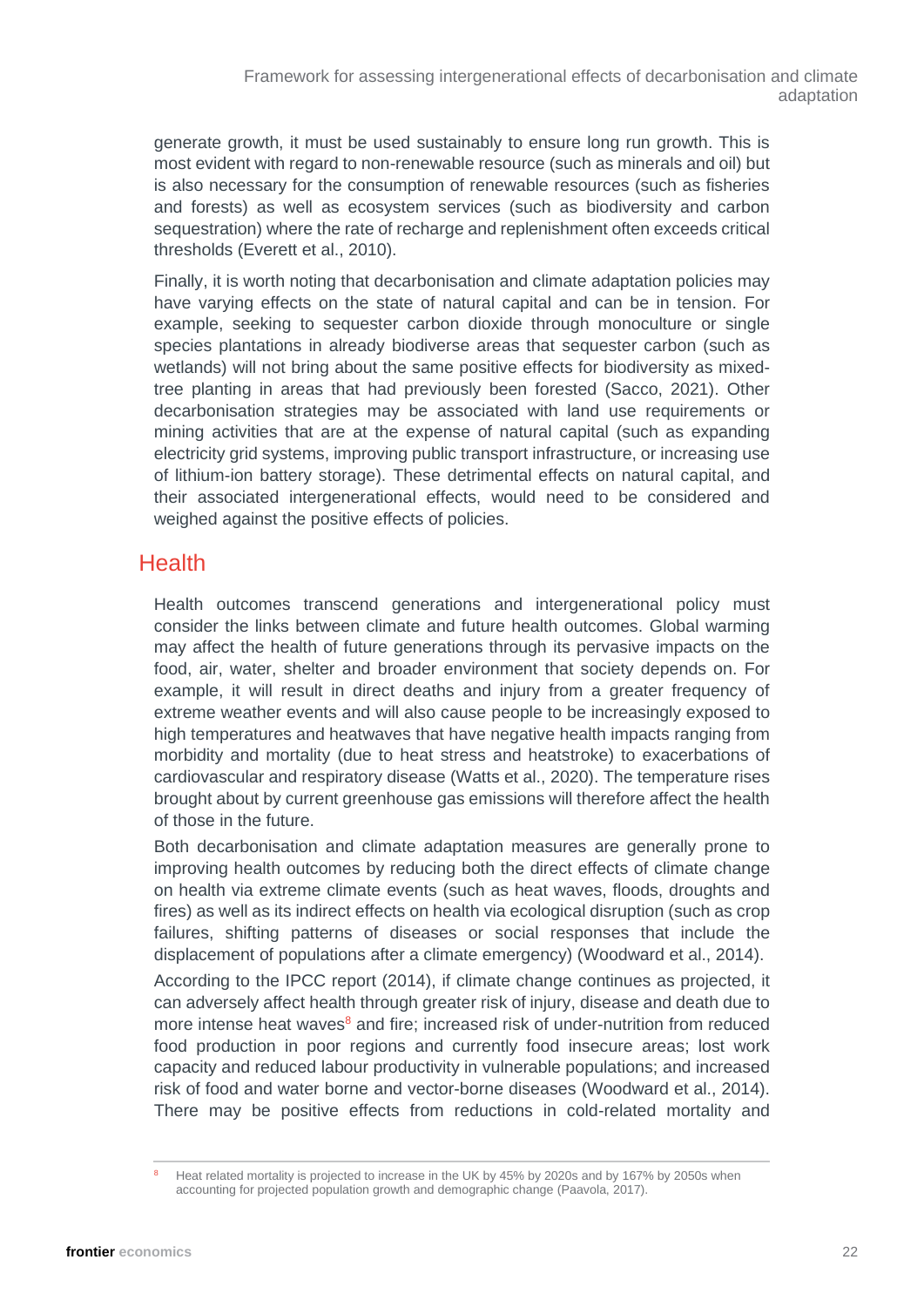morbidity due to fewer cold extremes, but overall, the magnitude and severity of negative impacts are projected to increasingly outweigh positive impacts.

Policies that result in a deterioration of the health of the population are also associated with higher healthcare costs, which would have implications for intergenerational equity, as taxpayers of working ages tend to provide the majority of support for public sector spending. In addition, loss of livelihood and productivity as a result of health issues will have compounding intergenerational effects (as mentioned in other sections of the report). According to a 2016 report by the OECD, in the absence of aggressive control, ambient air pollution is projected to cause between 6 million and 9 million deaths per year by 2060, with annual healthcare costs rising to USD 176 billion (from USD 21 billion in 2015), and will result in 3.7 billion work days lost owing to air-pollution related illnesses (increasing from 1.2 billion in 2015). The combination of lost labour productivity, health expenditure, and reduced crop yields will cost approximately 1% of global GDP by 2060 (OECD, 2016).

In addition to health's intrinsic value as an outcome, in that it enhances wellbeing (Lustig, 2006), it also has an instrumental value of enabling better decarbonisation and climate adaptation policies as an input. Improved health outcomes may, for example, increase productivity as a result of better nutrition, improved learning during education, and lower absenteeism. Health's instrumental benefits would be an enabler for the innovation necessary for improved decarbonisation and climate adaptation policies.

### Climate impact

It is worth considering the impacts of action today on future climate – even within a framework about climate – because it is not possible to capture all of the effects of future climate change. While this framework captures many of the main outputs and outcomes it cannot be comprehensive. Explicitly including the impacts on climate itself helps to incorporate the wider range of effects not explicitly captured.

Amongst others, future climate change may result in more flooding, increased erosion from storms and sea level rise, glacial retreat, and extensive species loss. All of these may have wider effects than those considered in our framework.

Carbon Brief has found that 69% of a total of 355 extreme weather events around the world, identified based on mapping published attribution studies, were made more likely or more severe by climate change owing to human activities (Carbon brief, 2021). In fact, a Stanford University study from 2020 finds that the common scientific approach of predicting the likelihood of future extreme events leads to significant underestimates and even small increases in global temperatures can significantly increase the probability of extreme weather events, particularly heat waves and heavy rainfall (Diffenbaugh, 2020).

As an example, in the UK in particular, climate change has already increased flooding, with every sixth property (5.2 million properties) exposed to some flood risk , causing damage worth about £1.3 billion per annum on average (Environment Agency, 2009).

The impact of policies on the climate itself is therefore another consideration for policymakers.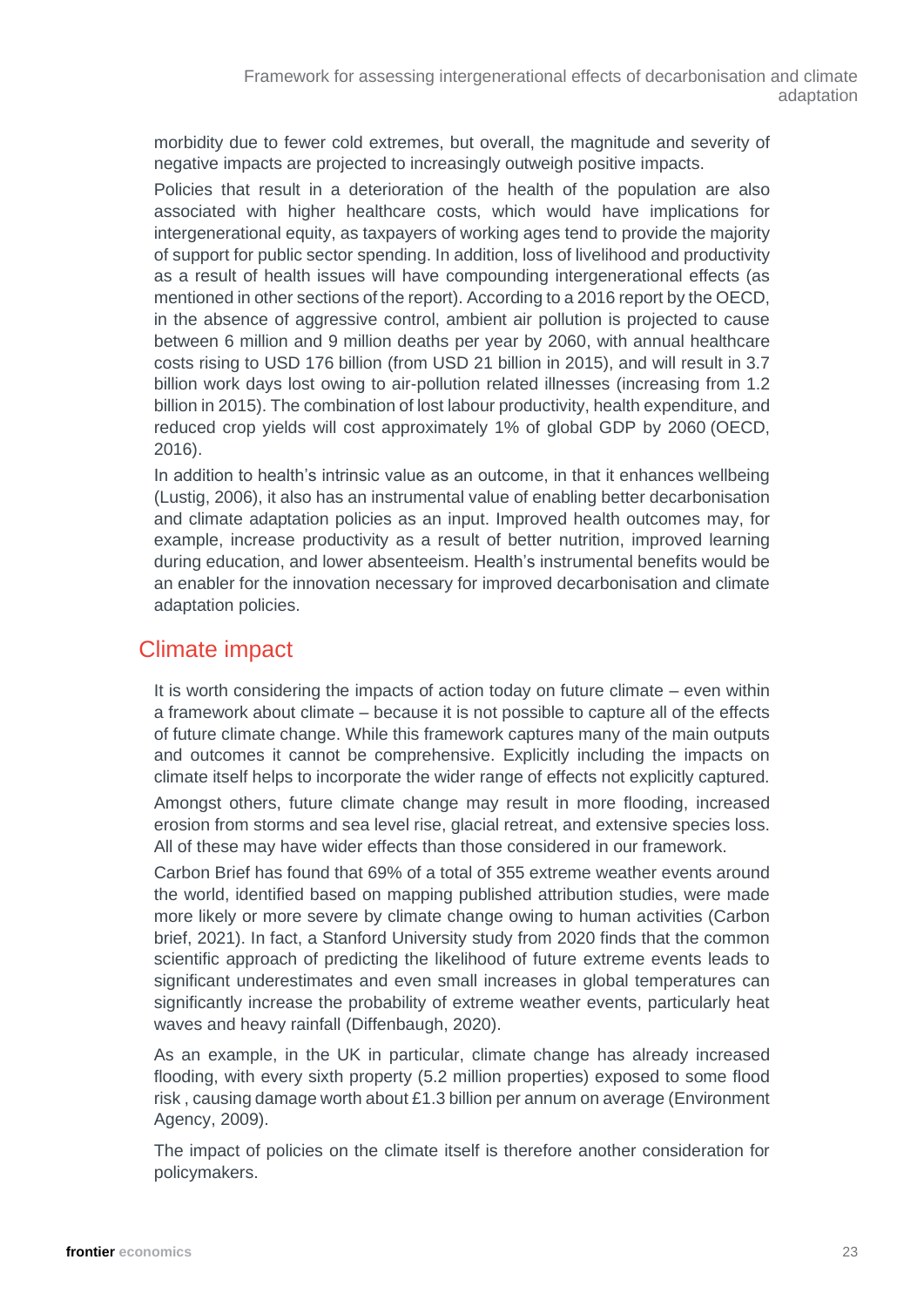### Living standards

The impact of environmental policy on living standards is propagated over generations and can feed into society's quality of life through multiple channels. It is therefore important for policymakers to consider the impact of decarbonisation and climate adaptation policies on these measures of living standards.

For instance, living standards are affected by economic growth and productivity, making it crucial to study the impact of decarbonisation and climate adaptation policies on economic growth. A study conducted by the International Labour Organization (ILO) on the impact of heat-stress on labour productivity concluded that a global temperature rise of 1.5°C by the end of the twenty-first century could result in a 2.2% loss of total working hours worldwide due to high temperatures by 2030, a productivity loss equivalent to 80 million full-time jobs. Consequently, this would result in a loss of global GDP by US\$2400 billion and have a significant negative impact on the livelihoods of future generations (ILO, 2019).

It is also important to consider the intergenerational impact of policy inaction. A study on the intergenerational impacts of natural disasters found that children in utero and young children exhibit the most long-lasting adverse effects from natural disasters (Caruso, 2017). These effects include less human capital accumulation, worse health outcomes, and fewer assets after reaching adulthood. The study also provides evidence of the intergenerational transmission of shocks. Children of mothers who had been exposed to natural disasters have a lower level of educational attainment and increased chance of falling into child labour. As climate change worsens, the likelihood of environmental shocks will increase. As such, policy inaction associated with decarbonisation and climate adaptation can have long-lasting negative effects for many generations to come, making it imperative for policymakers to consider how living standards of future generations can be impacted by it.

This section only scratches the surface on living standards and does not exhaustively cover all the ways through which living standards may be affected by decarbonisation and climate adaptation policies and the intergenerational impact of such policies.

### <span id="page-23-0"></span>Distributional effects

Outputs and outcomes of decarbonisation and climate adaptation policies do not have an equal impact across all demographics and regions. Policies that have distributional consequences for current generations are likely to have an intergenerational impact. Policymakers need to incorporate current and future distributional impacts of climate policy decisions, including decisions not to act.

The mechanism through which distributional inequality for current generations detrimentally affects social mobility for future generations is most notably evident through what was termed by Alan Krueger as the 'Great Gatsby Curve' (Krueger, 2012). This curve, shown in [Figure 5,](#page-24-0) demonstrates the inverse relationship between income inequality (proxied by the Gini coefficient<sup>9</sup>) and intergenerational

This coefficient shows the distribution of incomes across a population and ranges from zero to one. A high Gini coefficient means that a nation has a high level of income inequality. It is often represented graphically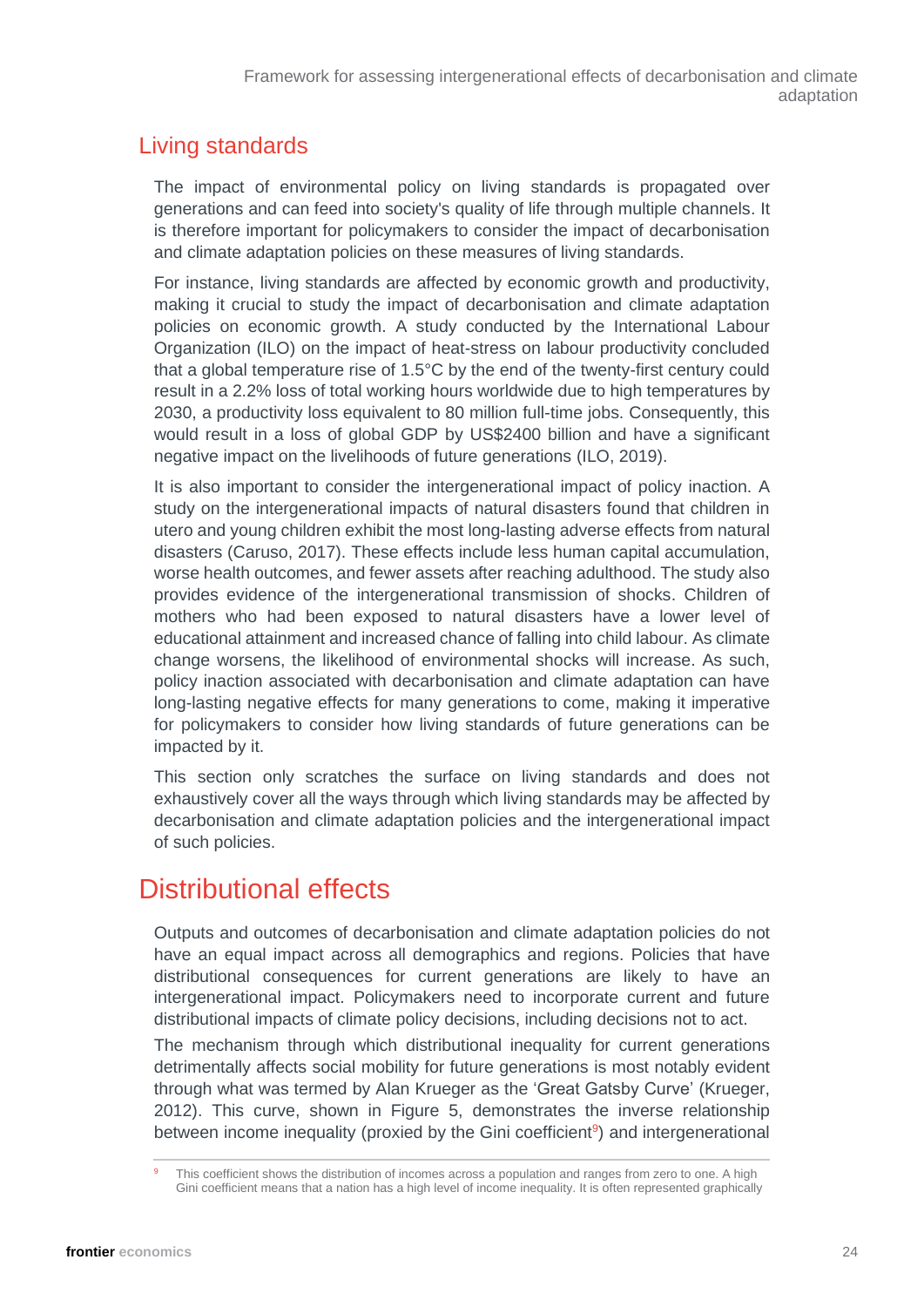mobility (proxied by the elasticity between parents' earnings and children's adult earnings<sup>10</sup>). It implies that a concentration of wealth in one generation is associated with a greater fraction of either advantage or disadvantage being passed on between parents and their children. The curve captures the range of underlying gradients that cause current levels of inequality to affect children (and by extension future generations) including the capacity for inequality to bring about varying levels of access to good schools and jobs amongst other effects.

<span id="page-24-0"></span>



*Source: Frontier analysis of Corak (2016), World Bank (2021) data, OECD.Stat data (2021), and Department of Statistics Singapore Key Household Income Trends data (2021)<sup>11</sup> .*

Given that some areas are more likely to be affected by global warming, it can lead to regional disparities that may compound over time. The choice of decarbonisation and climate adaptation policies may help to alleviate these differences or could exacerbate them. The distributional impact of global warming is, for example, evident in the UK where exposure to heat is greater in the South and East of the country and where people living in urban areas are more exposed than those living in rural areas due to the urban heat island (UHI) effect (Heaviside et al., 2016). Similarly, NO2 concentrations are particularly high in cities near major transport corridors where some socio-economically deprived groups and other ethnic minority groups are over-represented (Brainard, 2002). Additionally, those living in affordable housing and socio-economically disadvantaged households are overrepresented in areas at risk from coastal flooding (Houston, 2011).

through the 'Lorenz curve' which shows income or wealth distributions by plotting the population percentile by income on the horizontal axis and cumulative income on the vertical axis. The Gini coefficient is calculated by subtracting the area below the Lorenz curve from the area below the line of perfect equality (0.5 by definition) and dividing this by the area below the line of perfect equality.

<sup>10</sup> A higher elasticity between parents' earnings and children's adult earnings reflect a lower degree of economic mobility across generations.

<sup>11</sup> Earnings elasticity data is obtained from Corak (2016). Gini coefficient measures are obtained using the average of data available between 2013 and 2018 from World Bank data with the exception of Gini coefficients for New Zealand, which uses OECD data for 2014, and Singapore, which uses Department of Statistics Key Household Income Trends data for 2018. Countries were chosen on the basis of their having intergenerational earnings elasticity data available in Corak (2016).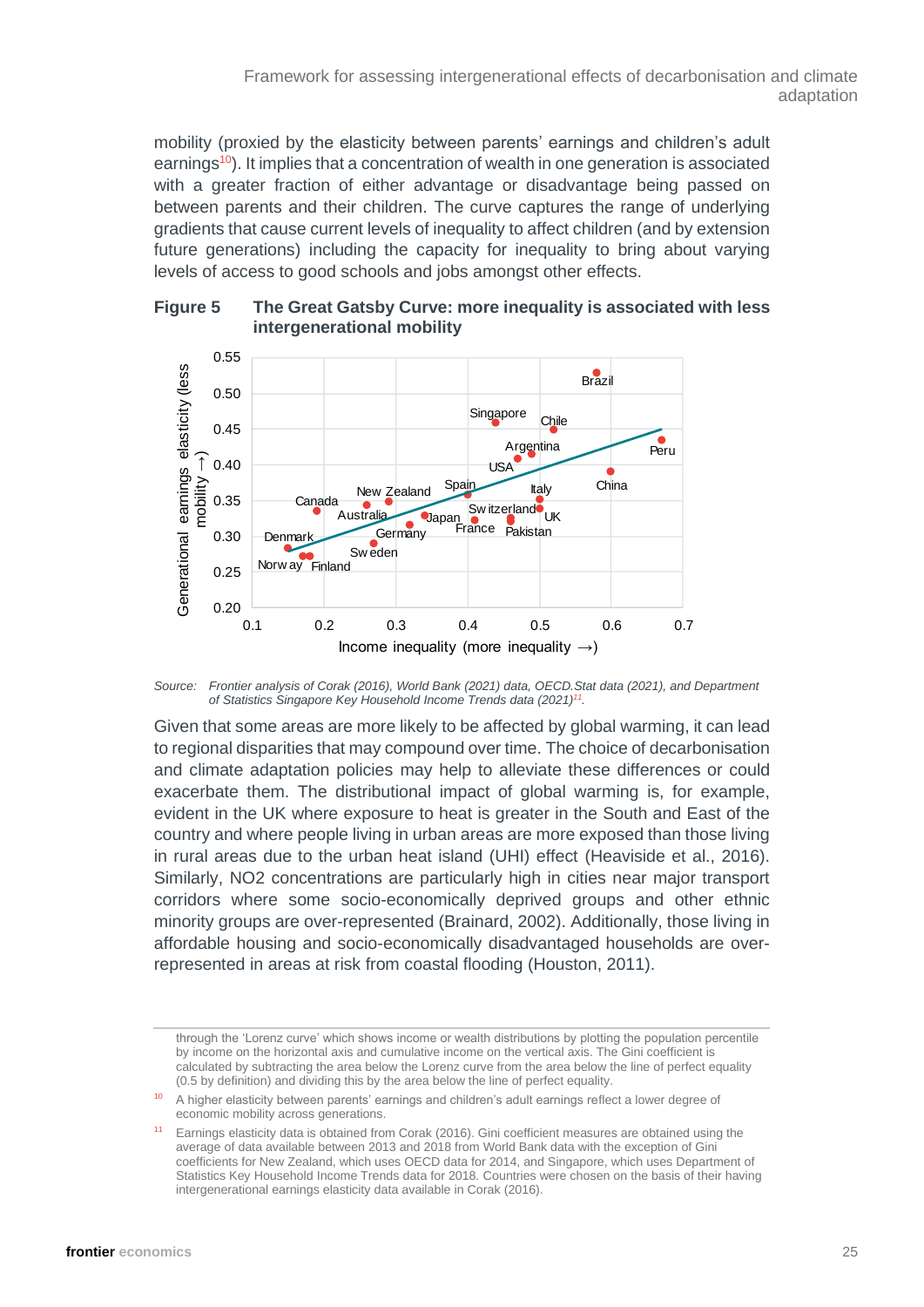Certain demographic groups may also be more susceptible to the effects of climate change on account of their vulnerability through exposure, sensitivity or adaptive capacity towards climate change. For example, older people and those with medical conditions can be disproportionately sensitive to climate impacts which puts them at a higher risk for heat related deaths (Arbuthnott, K. and Hajat, 2011). Decarbonisation and climate adaptation policies by themselves can have distributional impacts within the current generation that compound into the future, some of which could widen inequality. As one example, taxing energy vectors, can increase a range of costs for households which can be distributionally regressive (Guidehouse, 2020). Similarly, subsidies for low-carbon technologies may be distributionally progressive due to reductions in electricity prices spurred by more efficient technology. Moreover, the changes brought about by climate change may render existing measures that support vulnerable groups inadequate.

Given the range of distributional impacts that are associated with global warming, decarbonisation and climate adaptation policymakers should consider options to counter these impacts. These may include targeted funding for vulnerable groups, job retraining programs or tax relief policies, amongst other measures.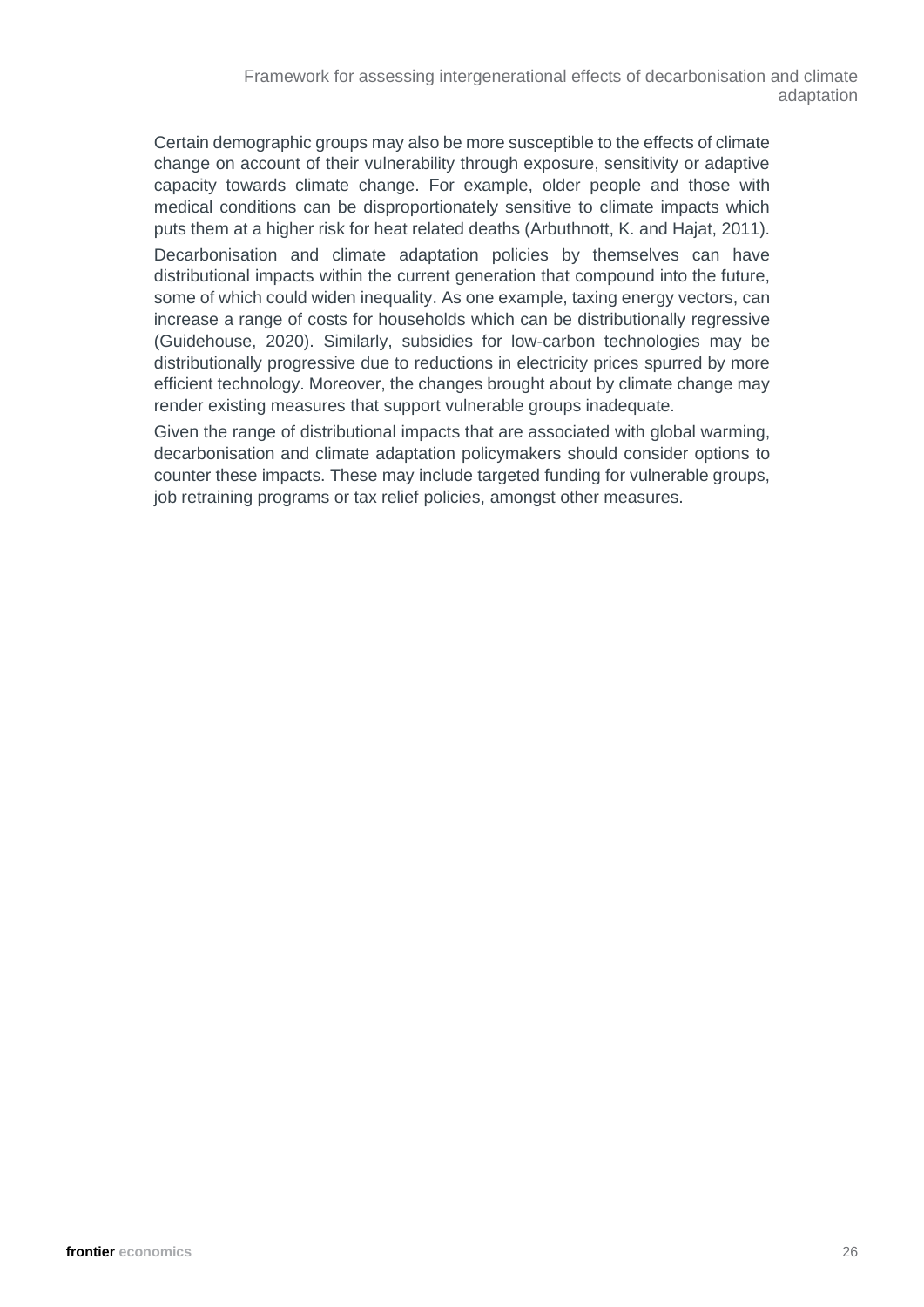### <span id="page-26-0"></span>BRINGING TOGETHER THE FRAMEWORK

The figure below brings together the three elements of the framework: ethical considerations, economic inputs, and defining outputs and outcomes. In addition there are four issues that are pervasive and warrant further thought by policymakers when considering outputs. These include:

- The circular nature of policy impacts
- The non-linear nature of climate change
- Co-benefits or disbenefits of policy actions
- Behavioural nudges and consumer actions

#### **Figure 6 Framework for assessing intergenerational equity**





### The circular nature of policy impacts

The framework is circular to reflect the effects of current policies on the future world which, in turn, act as inputs that contribute to future decision-making. For instance, the state of natural resources in 20 years' time is governed by policy actions today. This future state of natural resources in 20 years' time, however, will act as a constraint on policies that can be enacted at that time. The circular nature of the framework aids in visualising the exact nature of intergenerational fairness and fosters a reflection on the long-term resilience of policies.

#### The non-linear nature of climate change

An important facet of climate change is its non-linear nature. Beyond a "tipping point" some of the effects of climate change will no longer be reversible. For instance, melting of glaciers, loss of biodiversity and other events may trigger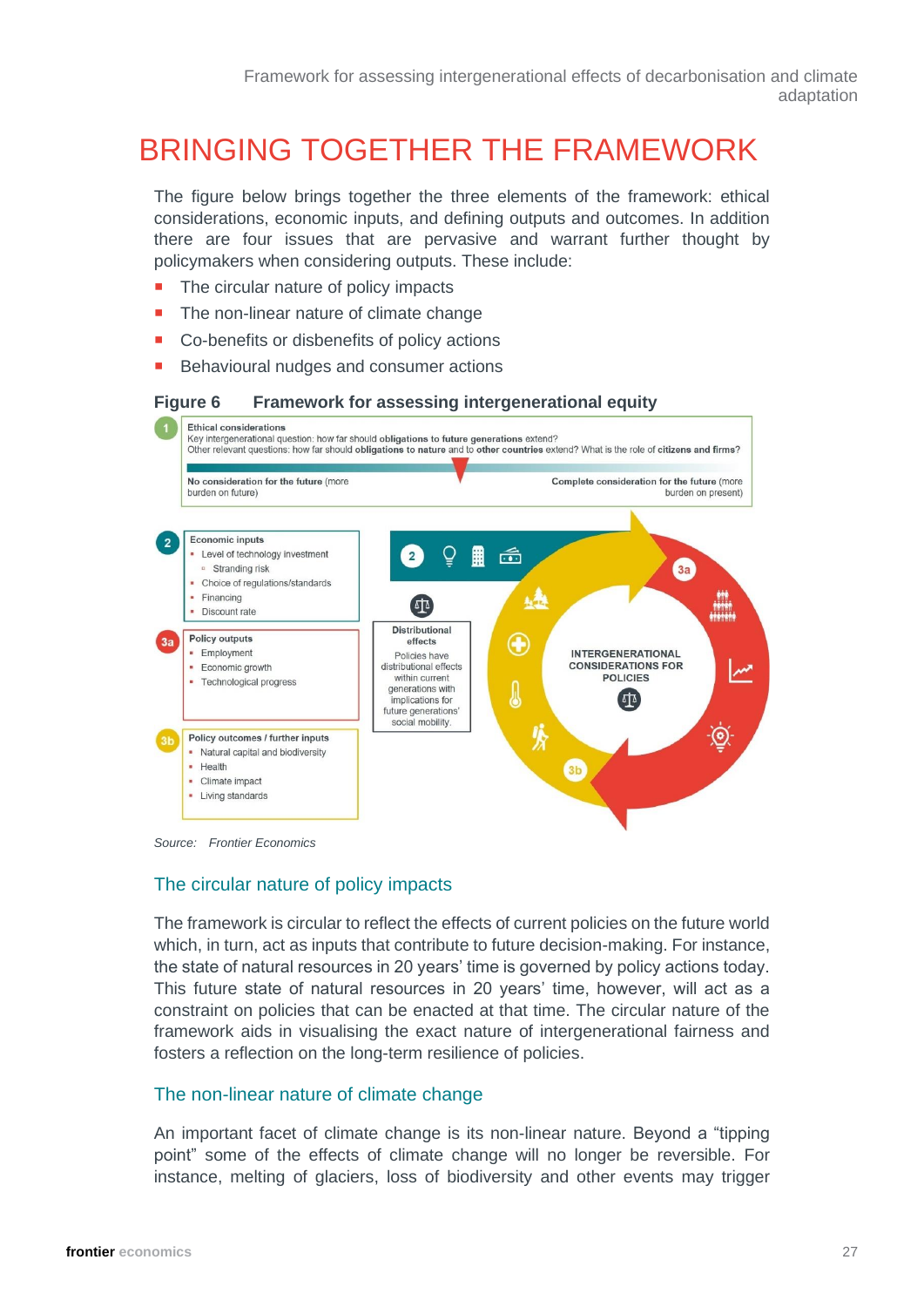changes to ecosystems that are irreparable. It is important to consider this nonlinearity when assessing the trade-offs between current and future actions and intergenerational consequences of policy action or inaction.

### Co-benefits or disbenefits of policy actions

Many policy actions can have conjoined benefits or disbenefits across sectors. It is important to keep these linkages in mind as policy actions are deliberated. For example, policy action providing a stimulus to the electric vehicle industry will likely lead to technological progress and regional economic growth as manufacturing hubs are created, but also cause a shift in employment, requiring additional investment in education and training of labour. In addition, use of electric vehicles will not only reduce GHG emissions but also decrease other forms of air pollution (NOx, SOx) improving air quality and alleviating associated health issues.

### Behavioural nudges and consumer action

Ensuring policy action is based on an understanding of behaviour is important. If climate policy action can be aligned with wider, impactful, events then those events can support – and act as a catalyst – for successful climate action. It is likely that facing the consequences of a risk, such as the COVID-19 pandemic, may raise consciousness (BCG, 2020) and engender behavioural change of climate-related issues. Other events, from volcanic eruptions to rising awareness of health issues linked to obesity, can be spurs to act on climate issues while addressing the particular event itself. Policy action also needs to build on external catalysts for change.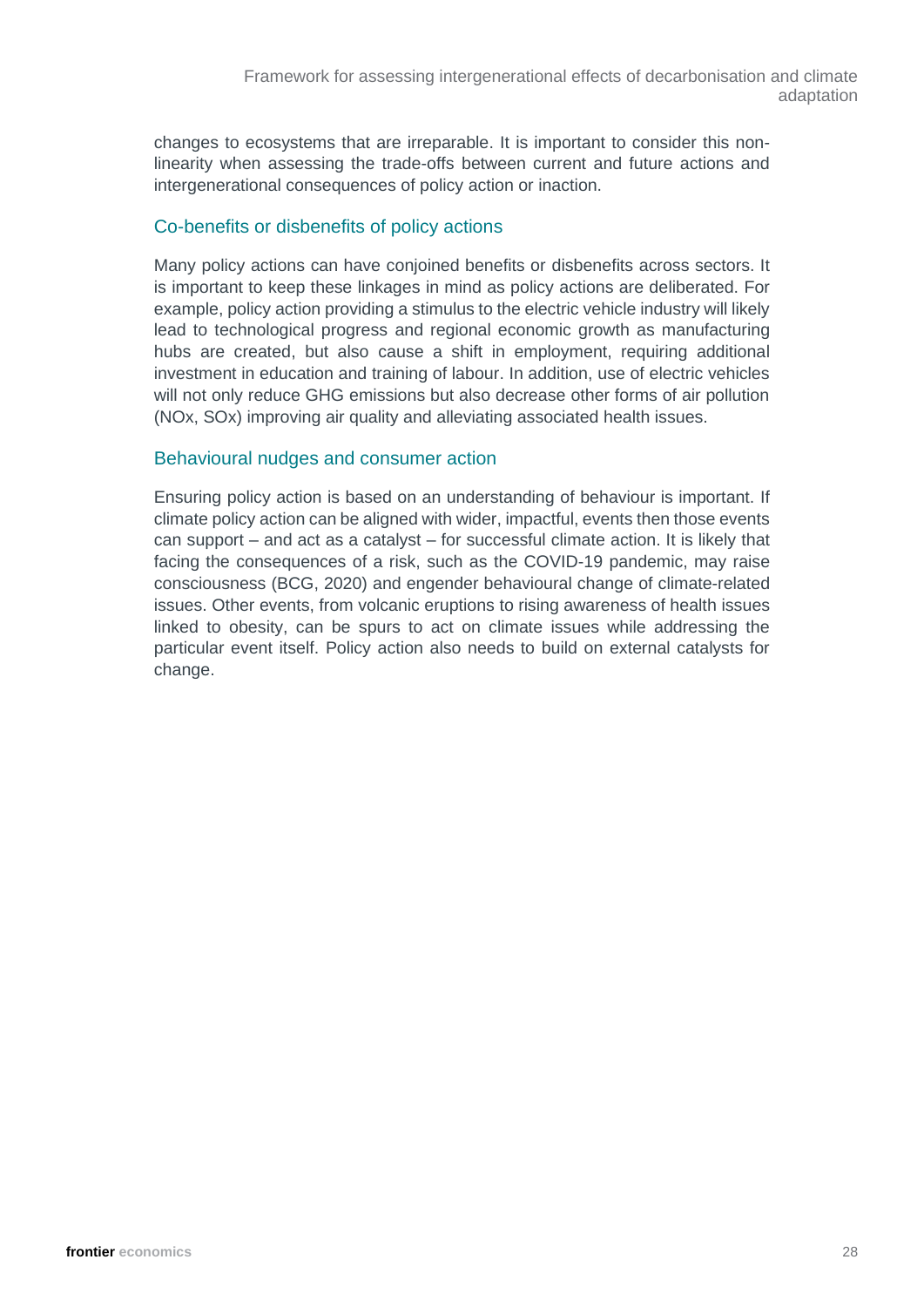## <span id="page-28-0"></span>CONCLUSION AND NEXT STEPS

An important tenet of delivering a just transition to net zero is the focus on intergenerational equity. This discussion document surveys and organises evidence and recent discussions to help develop a framework that could incorporate intergenerational considerations into climate discussions. A summary is provided in the figure below.



#### **Figure 7 Summary of topics discussed**



Developing a comprehensive framework will require more time, discussion and development than was possible in this piece of work. To begin a discussion, we have investigated the following issues as important for policymakers when considering intergenerational equity:

- **Ethical considerations** associated with particular policies (such as the degree of consideration for future generations or global context);
- **Right parameters** are used to populate any analysis: discount rates properly reflect future socio-demographic scenarios and assumptions around financing take climate impacts into account;
- **Characterisation of outputs** recognises the shifting sectoral composition of the economy under climate scenarios and explicit estimates of their impact on economic growth; and
- **Impact on outcomes**, beyond those on measured income, for future generations are incorporated into the analysis.

The framework also highlights a few topics that are likely to be pervasive throughout the discussion and warrant further thought:

 **Circular nature of policy impact**: current policies and actions drive outputs that result in a future world which, in turn, acts as an input that contributes to decision-making for the further future.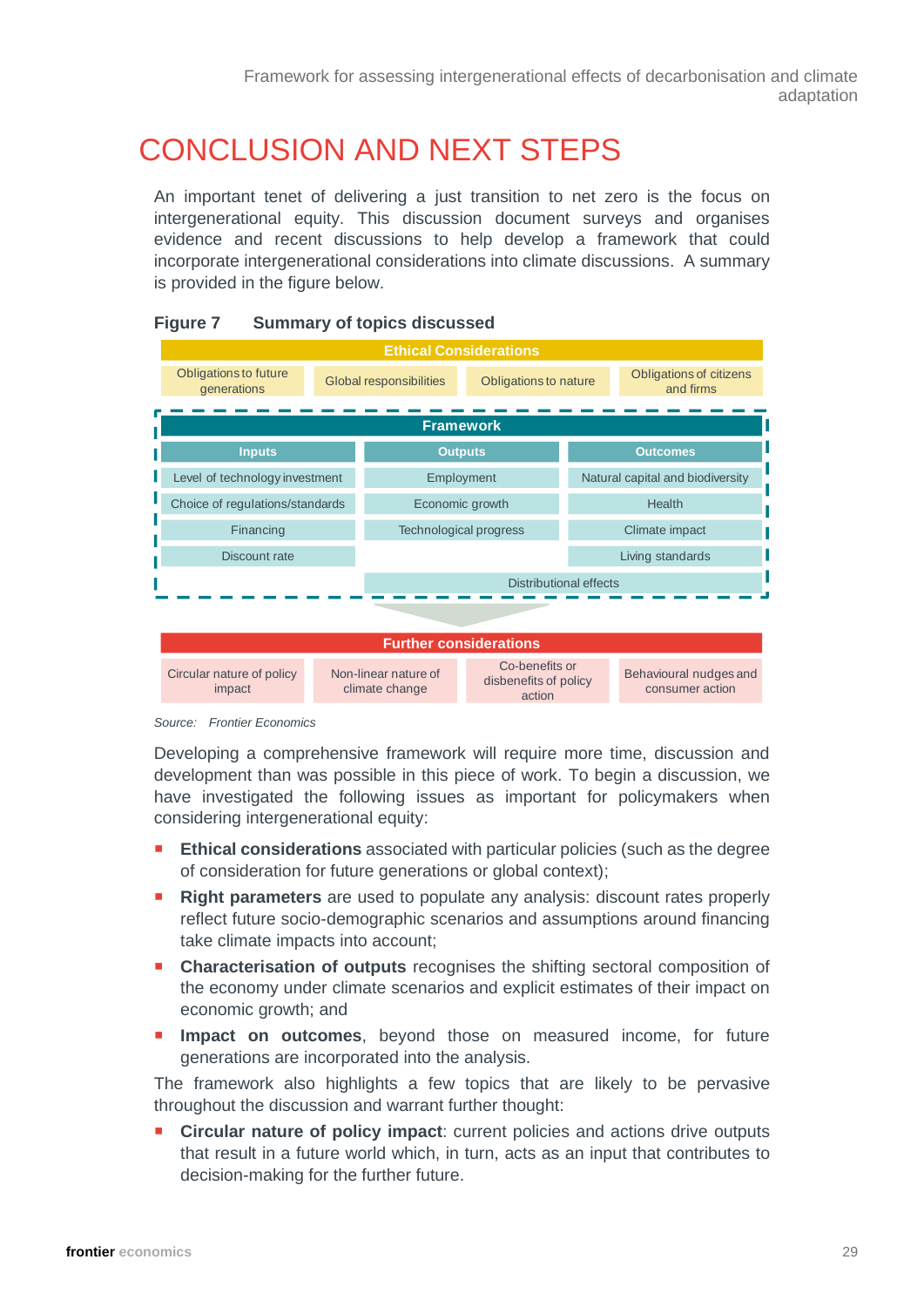- **Non-linear nature of climate change**: beyond a "tipping point" some of the effects of climate change will no longer be reversible.
- **Co-benefits or disbenefits of policy action**: Many policy actions can have conjoined benefits or disbenefits across sectors. It is important to keep these linkages in mind as policy actions are deliberated.
- **Behavioural nudges and consumer action:** Policy action is likely to be more effective when behaviour is taken into account and when it is linked to other events or wider trends.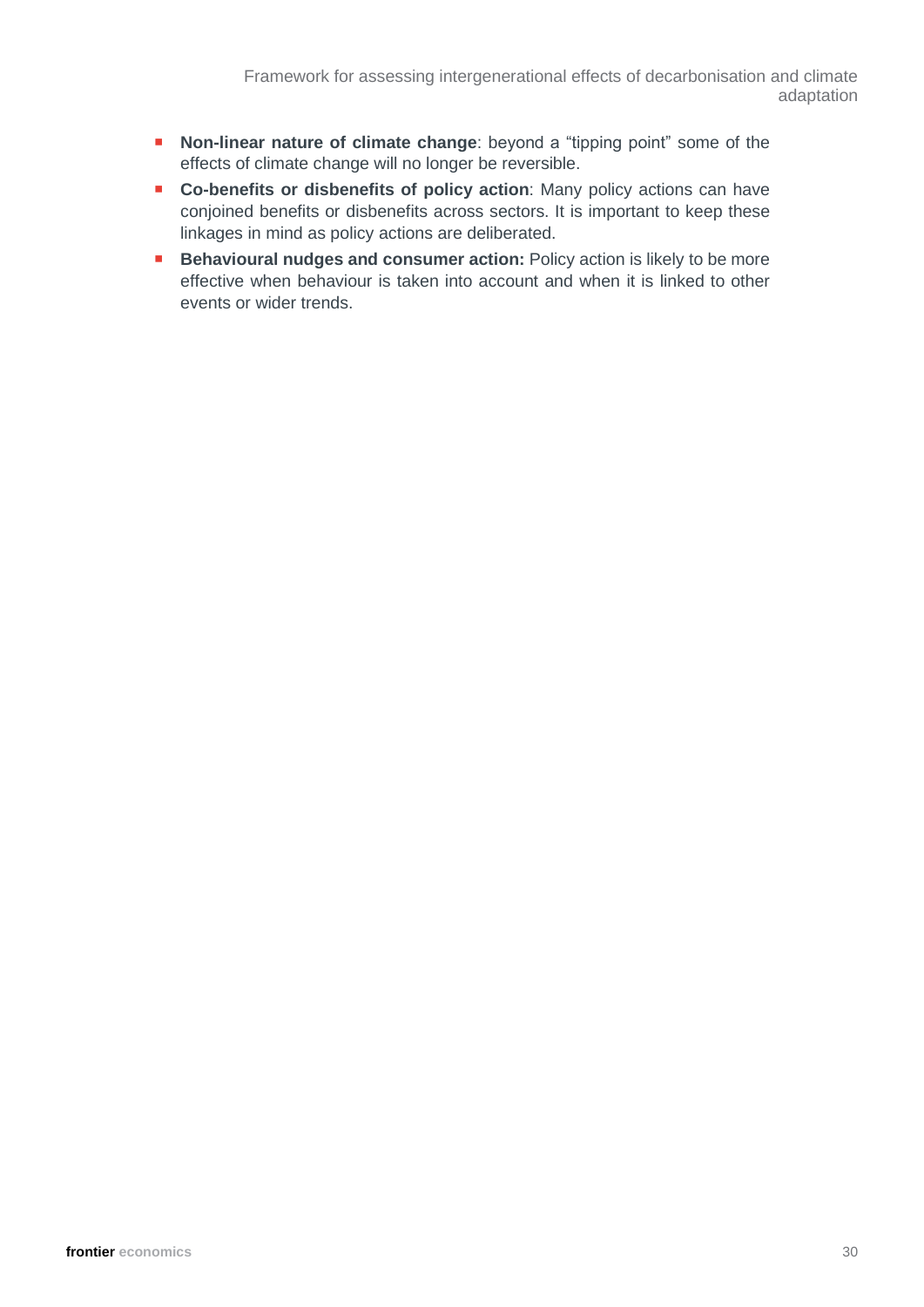### <span id="page-30-0"></span>**ANNEX A** FURTHER DISCUSSION OF ETHICAL CONSIDERATIONS

This annex expands on the ethical considerations that need to be taken into account when discussing the intergenerational effects of climate mitigation and adaption policies. Again, it should be noted that we are not experts in the field of ethics and any views are on the basis of our own *economic* expertise and research of the literature surrounding ethics.

### Obligations to future, in addition to current, generations

When considering projects' intergenerational effects, policymakers need a clear sense of whether they are morally obliged to take the welfare of future generations into account and, if so, by how much and how far into the future these obligations ought to extend. This consideration is particularly salient for questions concerning climate change, which is prone to the 'tragedy of the horizon', the disincentive to address global warming as climate inaction is perceived to be felt more acutely in the future and costs of action are perceived to be borne by the present generation.

Policymakers could, for example, have no consideration for the future (implying a high discount rate and greater burden on future generations). Alternatively, they could have an infinitely greater consideration for the future (implying no discount rate and a greater burden on present generations).

It is notable that for example in Wales the Well-being of Future Generations Act requires public bodies to think about the long-term impacts of their decisions, making clear that this is a relevant consideration.

Aside from the framing of the ethics around future generations presented below, other principles such as "the polluter pays" (which states that the costs of pollution should be borne by those who cause it) indirectly have implications for intergenerational equity. Under this principle, as the current generation continues to emit significant levels of carbon dioxide and create problems for future generations, they have a responsibility to finance the mitigation of the damage they are causing.

There are a range of approaches to considering the ethical dimensions of our responsibility to future generations. Prominent styles of ethical reasoning include<sup>12</sup>:

**Utilitarianism**: broadly seeks to maximise the greatest good for the greatest number<sup>13</sup>. It may consider good to be the expected sum of well-being over time and across generations. This theory entails that policymakers choose activities and leave behind assets which can "sustain the subsequent sequence of socioecological futures that…(they deem) right on utilitarian grounds, aware that succeeding generations will choose in accordance with what is planned for them" (Dasgupta, 2021).

<sup>&</sup>lt;sup>12</sup> Many of these are set out in Dasgupta (2021).

<sup>13</sup> Early forms of utilitarianism, associated with Jeremy Bentham, sought to maximise a 'hedonic' conception of individual utility (focusing on maximising pleasure and minimising pain). Later forms of utilitarianism, associated with John Stuart Mill, maximise a more general concept of aggregate welfare. It is this latter form of utilitarianism that is more typically used by policymakers (Carney, 2021).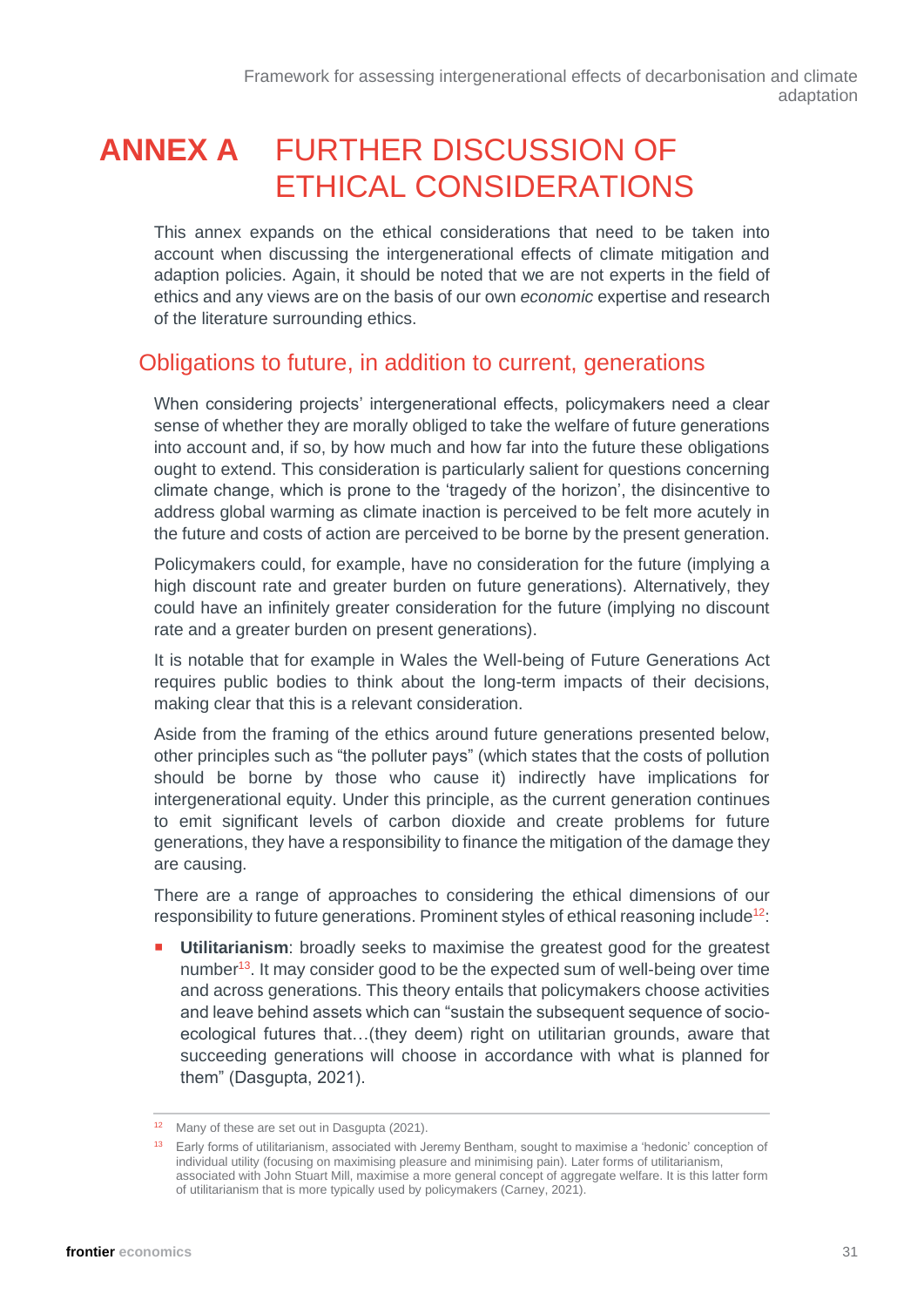- **Utilitarianism behind the Veil of Ignorance:** approaches utilitarianism (and its application to intergenerational wellbeing) through the lens of principles of justice. Rawls (1972) articulates principles of justice as those to which free and rational policymakers would agree ought to govern their society if they had to choose them from behind a 'veil of ignorance'; that is, ignorance of their own abilities, psychological propensities, and status or position in society. Given that policymakers would not know which generation in society they would belong to, they would be likely to choose policies that maximise expected utility across generations.
- **Discounting Future Generations**: The extent to which future utility is discounted (for the above ethical theories and more generally) is a source of debate, as recognised in the ['Discount rates'](#page-15-0) section. Economists and philosophers favour both the use of positive rates to discount future well-being<sup>14</sup> as well as applying the same weight to the well-being of present and future generations<sup>15</sup>.
- **Intuitionism**: recognises that our moral intuition can enable us to determine the actions (and by extension policies) that are self-evidently right without relying exclusively on a single sacrosanct ethical theory. On this basis, after playing off the implications of one set of moral principles (for example including classical utilitarianism) against others, policymakers may appeal to their intuition in order to advocate a particular policy.
- **Intrinsic theory of value<sup>16</sup>**: goods or services may have an intrinsic value that does not vary depending on how people perceive or price them. Instead, the objective value of goods and services spans wider determinants of their worth, such as the way in which they are produced. On this basis, an intrinsic theory of value may preserve wellbeing of future generations, given that this is a constituent of objects' worth, regardless of pricing.

### Global responsibilities

Given that climate change poses a global challenge, effective measures to address this challenge will require international agreement and cooperation. The impacts felt by future generations will depend on the actions of all countries, with measures taken by the UK capable of prompting wider global action. In addition, analysis of UK actions cannot be confined to the impact on UK residents but must consider how it links into the decisions of other countries and institutions.

These challenges raise a number of questions around the UK's global responsibilities, including the extent to which it:

 **Collaborates with other countries and avoids problems of 'free riding':** given that decarbonisation and climate adaptation policies constitute a global public good, collective action to address global warming may be prone to the

<sup>14</sup> Including Arrow, K.J. and M. Kurz (1970), *Public Investment, the Rate of Return and Optimal Fiscal Policy,* Baltimore: Johns Hopkins University Press.

<sup>15</sup> Including Parfit, D. (1984), *Reasons and Persons*, Oxford: Oxford University Press.

<sup>16</sup> An early example of the intrinsic theory of value was articulated in Adam Smith's *Theory of Moral Sentiments* (1759) where his 'Labour Theory of Value' argued that the economic value of goods was determined by the amount of socially necessary labour to produce it.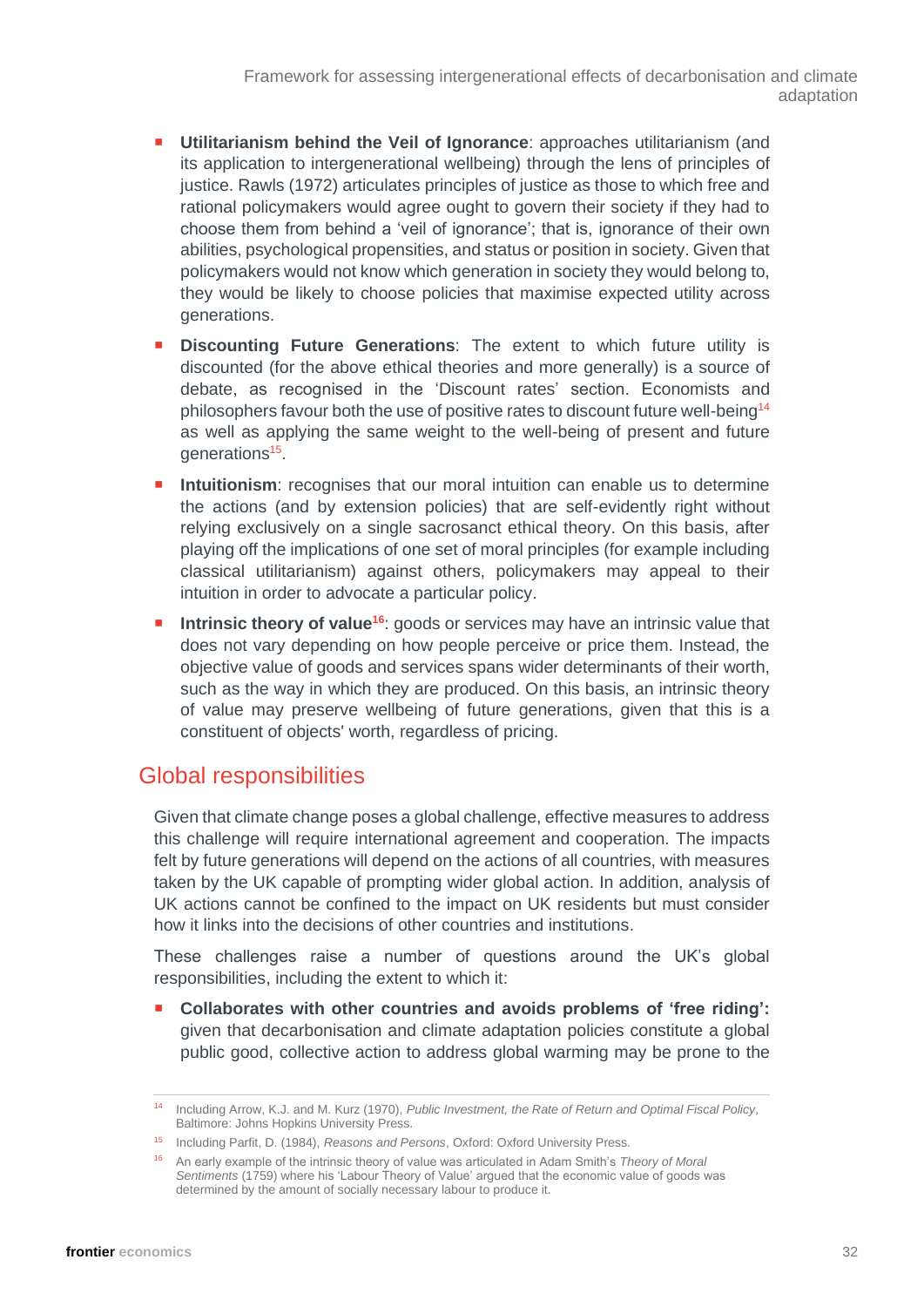'tragedy of the commons': the disincentive to address climate change arising from its local costs and global benefits. Given the scale of climate change's effects, countries must accompany measures that price negative externalities (through a carbon tax) with voluntary participation in sustained, coordinated, international efforts to counter these effects. Multilateral regimes can aid this process by defining the gains to co-operation, sharing them equitably, and sustaining co-operation in ways that overcome incentives for free-riding.

- **Provides support to poorer and more vulnerable countries:** the poorest countries are likely to be hit the hardest by the adverse effects of climate change (and have the least capacity to adapt to these effects) whereas richer countries are better able to bear the burdens of adjusting to them. As a result, global warming will exacerbate inequality between countries which may oblige richer countries to maintain greater duties in tackling climate change and to support more vulnerable countries<sup>17</sup>.
- **Has a historical obligation to act even quicker in addressing climate change:** Richer countries are also responsible for the bulk of accumulated stocks of greenhouse gas emissions (Stern, 2007). The UK, for example, has been responsible for a disproportionate share of historic emissions as the country that industrialised first. These historic emissions may oblige the UK to decarbonise at an even faster rate than other countries and thereby reduce the relative duties of those countries with lower historic emissions to tackle climate change. The relative importance of countries' current wealth versus their historic emissions in bearing greater burdens to tackle global warming remains, however, a source of disagreement (Bou-Habib, 2019).

The effects of climate change and the level of responsiveness to it also vary within countries in addition to between them. The UK's coastal and rural communities, for example, will be particularly adversely affected by rising sea levels and a greater prominence of drought respectively. As a result, when setting decarbonisation and climate adaptation policies, policymakers also ought to take a place based perspective that accounts for these varying effects within countries.

### Obligations to nature

Obligations to nature are beginning to be recognised on a legal basis, with Ecuador's Constitution being the first in the world to recognise legally enforceable Rights of Nature in 2008 (prohibiting the extraction of non-renewable resources in protected areas). Whilst policies that preserve nature may be likely to have positive intergenerational effects (as elaborated upon in the ['Natural capital](#page-20-1) and [biodiversity'](#page-20-1) section), we may have obligations to nature regardless of its positive effects for humans and on account of its *intrinsic* worth. This is evident from the fact that nature may have $18$ :

 **Moral standing:** it may be appropriate to impart a notion of 'personhood' to ecological systems that is analogous to the quality of personhood possessed

<sup>17</sup> Principle 7 of the Rio declaration on environment and development (Rio Declaration, 1992), for example, recognises that that "developed countries acknowledge the responsibility that they bear in the international pursuit of sustainable development in view of the pressures their societies place on the global environment and of the technologies and financial resources they command."

<sup>18</sup> As articulated further in Dasgupta, 2021.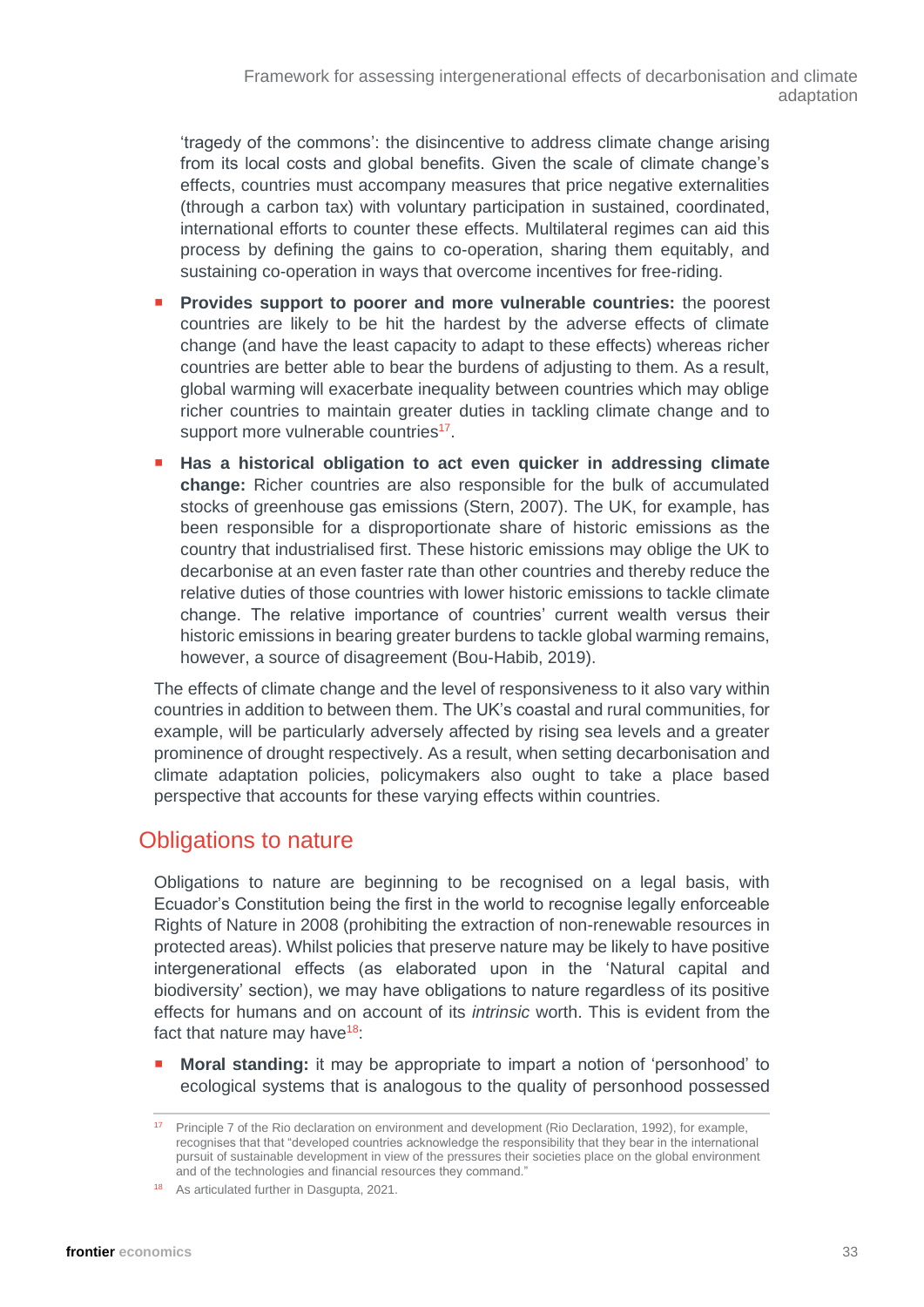by humans that renders them worthy of our moral respect. One means by which applying personhood to nature may be possible is on the grounds that ecosystems as a whole (rather than individual animals) are sufficiently sophisticated in terms of their complex adaptability to warrant moral standing. Ecosystems, for example, have a defined self with clear interests (such as systemic stability and resilience amidst a trend towards greater entropy) that may render them of similar moral standing to human beings.

**Sacredness:** many people locate the sacred in nature on account of its capacity to invoke the transcendent, without necessarily being tied to religion. In some cases, this can result in nature's protection from activities such as logging and hunting (evident, for example, in numerous sacred groves in Benin).

As well as having obligations to nature, we are also embedded in nature and depend upon it for our existence (including, for example, through the air we breathe and water we drink). As a result, it is also in our own self-interest to preserve nature.

### Obligations of citizens and firms alongside government

Businesses and civil society play an important role in addressing climate change in addition to governments. Whilst governments set decarbonisation and climate adaptation policies, as well as finance them, businesses set strategies that also impact the environment and play a role in the innovations required to meet climate challenges. Civil society has the capacity to provide a public consensus for a sustainable economy including through votes and consumer decisions that can confer legitimacy to different governments and brands, and can directly impact the environment through their consumption patterns. Effective decarbonisation and climate adaptation policies will therefore recognise the interaction between government, businesses, and civil society in lowering the long-term adverse effects of climate change.

Government policies may enable businesses and citizens to better address environmental challenges. These include fiscal measures (such as prices on pollution and support for R&D) as well as regulatory initiatives (including investor Environmental, Social and Governance [ESG] reporting requirements and clean fuel mandates).

Behavioural policies, can also be an effective and inexpensive way of encouraging socially beneficial changes in public behaviour through "nudges" (or non-intrusive interventions that guide people toward a desirable action). For this reason, the CCC recommends that the "government should…ensure that policy frameworks are designed in a way that encourages…behavioural change" (CCC, 2020a). Potential behavioural measures might involve information campaigns that share best practices for reducing one's carbon footprint or improvements in the effectiveness of smart meter rollout (which can prompt people to become more aware of their energy consumption). The implementation of behavioural measures in the aftermath of the COVID-19 pandemic will also be particularly important for meeting environmental targets. Schemes that are already proposed include the 'Grow Back Greener' fund which involves greening streets, alongside other measures (London Assembly, 2021). This could encourage more people to walk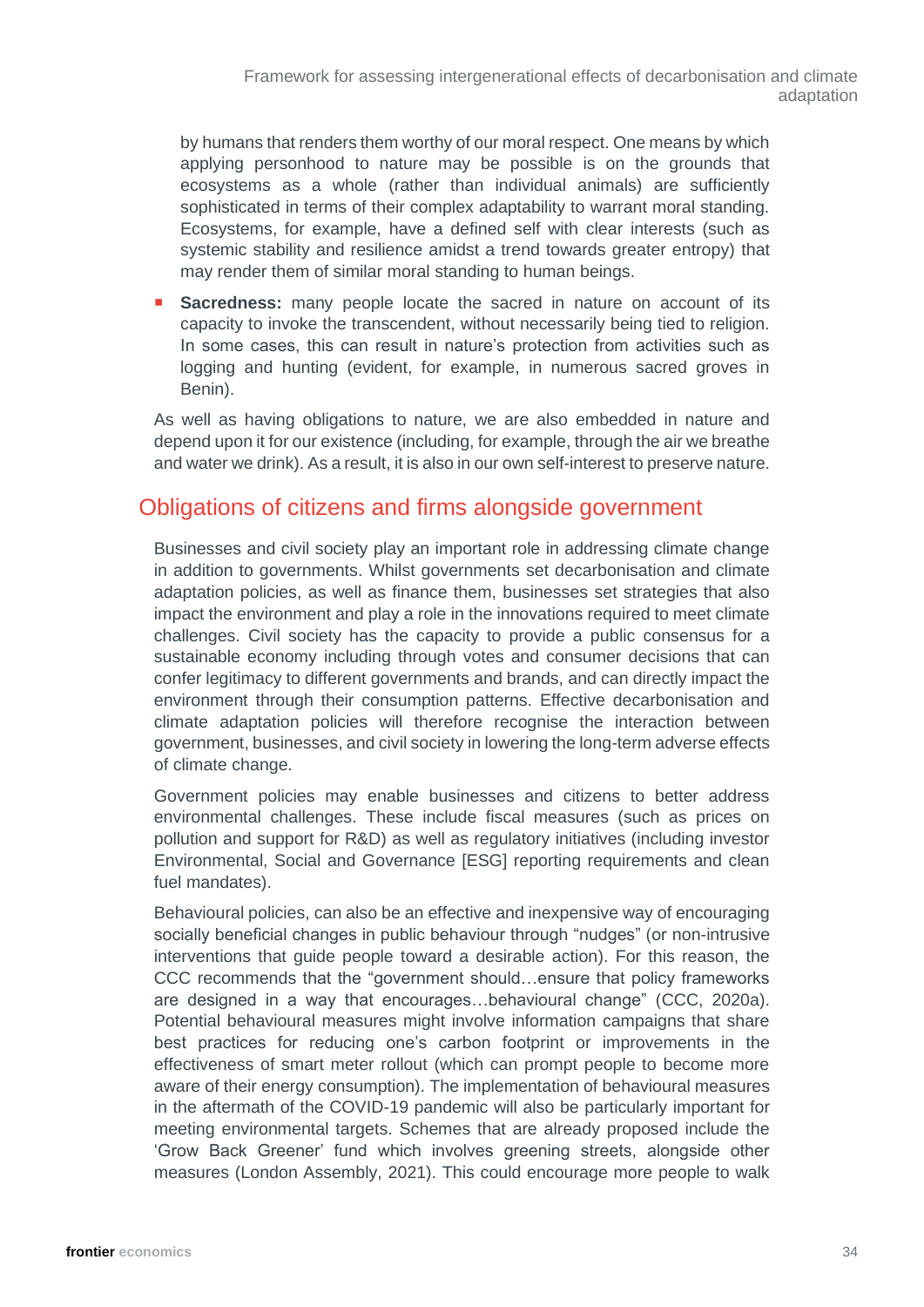Framework for assessing intergenerational effects of decarbonisation and climate adaptation

or cycle to offices. The opportunity to use other key 'events' (personal life-stage milestones, national events and global crises) as catalysts to accelerate behavioural and societal change to further climate related policies needs ongoing consideration.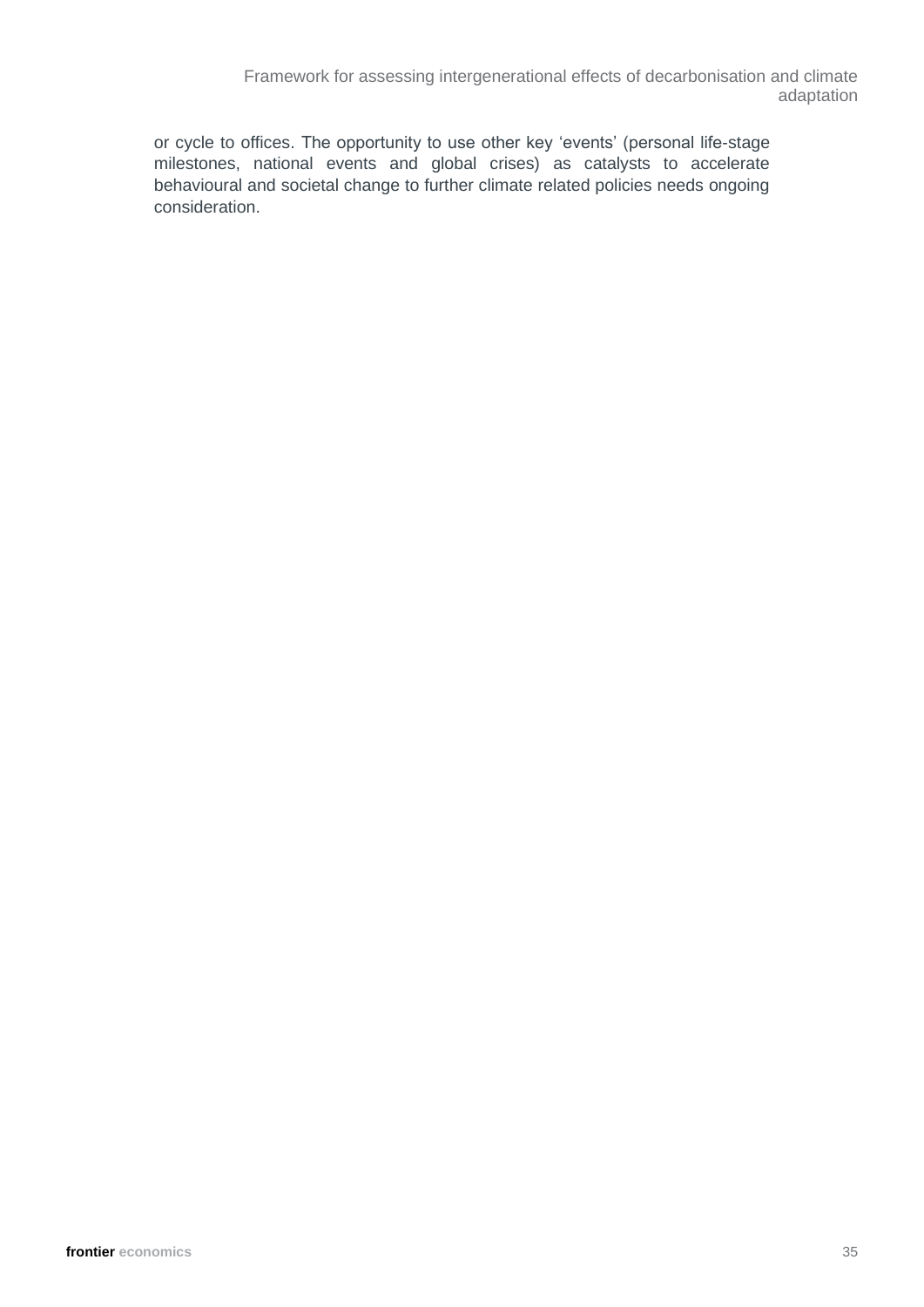### <span id="page-35-0"></span>**ANNEX B** BIBLIOGRAPHY

Albrizio, S. et al. (2014). "Empirical evidence on the effects of environmental policy stringency on productivity growth", OECD Economics Department Working Papers, No. 1179.

Arrow, K.J. and Kurz, M. (1970), Public Investment, the Rate of Return and Optimal Fiscal Policy, Baltimore: Johns Hopkins University Press.

Arbuthnott, K. and Hajat, S. (2017), 'The health effects of hotter Summers and heat waves in the population of the United kingdom: a review of the evidence', Environmental Health, 16(1).<https://core.ac.uk/download/pdf/141439225.pdf>

Barrell, R., Weale, M (2010), 'Fiscal Policy, Fairness between Generations and National Saving', Oxford Review of Economic Policy, 26(1), Spring 2010, pp. 87- 116.<https://doi.org/10.1093/oxrep/grq002>

BCG (2020), 'The Pandemic Is Heightening Environmental Awareness', [https://www.bcg.com/en-gb/publications/2020/pandemic-is-heightening](https://www.bcg.com/en-gb/publications/2020/pandemic-is-heightening-environmental-awareness)[environmental-awareness](https://www.bcg.com/en-gb/publications/2020/pandemic-is-heightening-environmental-awareness)

BEIS (2020a), 'Energy White Paper: Powering our Net Zero Future', Queen's Printer and Controller, UK. [https://assets.publishing.service.gov.uk/government/uploads/system/uploads/atta](https://assets.publishing.service.gov.uk/government/uploads/system/uploads/attachment_data/file/945899/201216_BEIS_EWP_Command_Paper_Accessible.pdf) chment\_data/file/945899/201216\_BEIS\_EWP\_Command\_Paper\_Accessible.pdf

BEIS (2020b), 'Green Homes Grant Skills Training Competition: Guidance'. [https://www.gov.uk/government/publications/green-homes-grant-skills-training](https://www.gov.uk/government/publications/green-homes-grant-skills-training-competition)[competition](https://www.gov.uk/government/publications/green-homes-grant-skills-training-competition)

BEIS (2021a), 'Green Homes Grant: make energy improvements to your home'.

<https://www.gov.uk/guidance/apply-for-the-green-homes-grant-scheme>

BEIS (2021b), '£40 million government funding to help polluting businesses clean up' [https://www.gov.uk/government/news/40-million-government-funding-to-help](https://www.gov.uk/government/news/40-million-government-funding-to-help-polluting-businesses-clean-up)[polluting-businesses-clean-up](https://www.gov.uk/government/news/40-million-government-funding-to-help-polluting-businesses-clean-up)

Bou-Habib, P. (2019) 'Climate Justice and Historical Responsibility', The Journal of Politics, 81(4), pp. 1298-1310. <https://www.journals.uchicago.edu/doi/pdf/10.1086/704325>

Brainard, J., Jones, A., Bateman, I., Lovett, A., and Fallon, P. (2002) 'Modelling Environmental Equity: Access to Air Quality in Birmingham, England', Environment and Planning, 34(4), pp. 695-716. <https://journals.sagepub.com/doi/10.1068/a34184>

Bratman, G., Anderson, C., Berman, M., Cochran, B., de Vries, S., Flanders, J., Folke, C., Frumkin, H., Gross, J., Hartig, T., Kahn Jr, P., Kuo, M., Lawler, J., Levin, P., Lindahl, T., Meyer-Lindenberg, A., Mitchell, R., Ouyang, Z., Wheeler, B., White, M., Zheng, H., and Daily, C. (2019) 'Nature and Mental health: An ecosystem service perspective', Science Advances Review, 5(7). <https://advances.sciencemag.org/content/advances/5/7/eaax0903.full.pdf>

Calel, R., and Dechezlepretre, A. (2016) 'Environmental policy and directed technological change: evidence from the European carbon market', Review of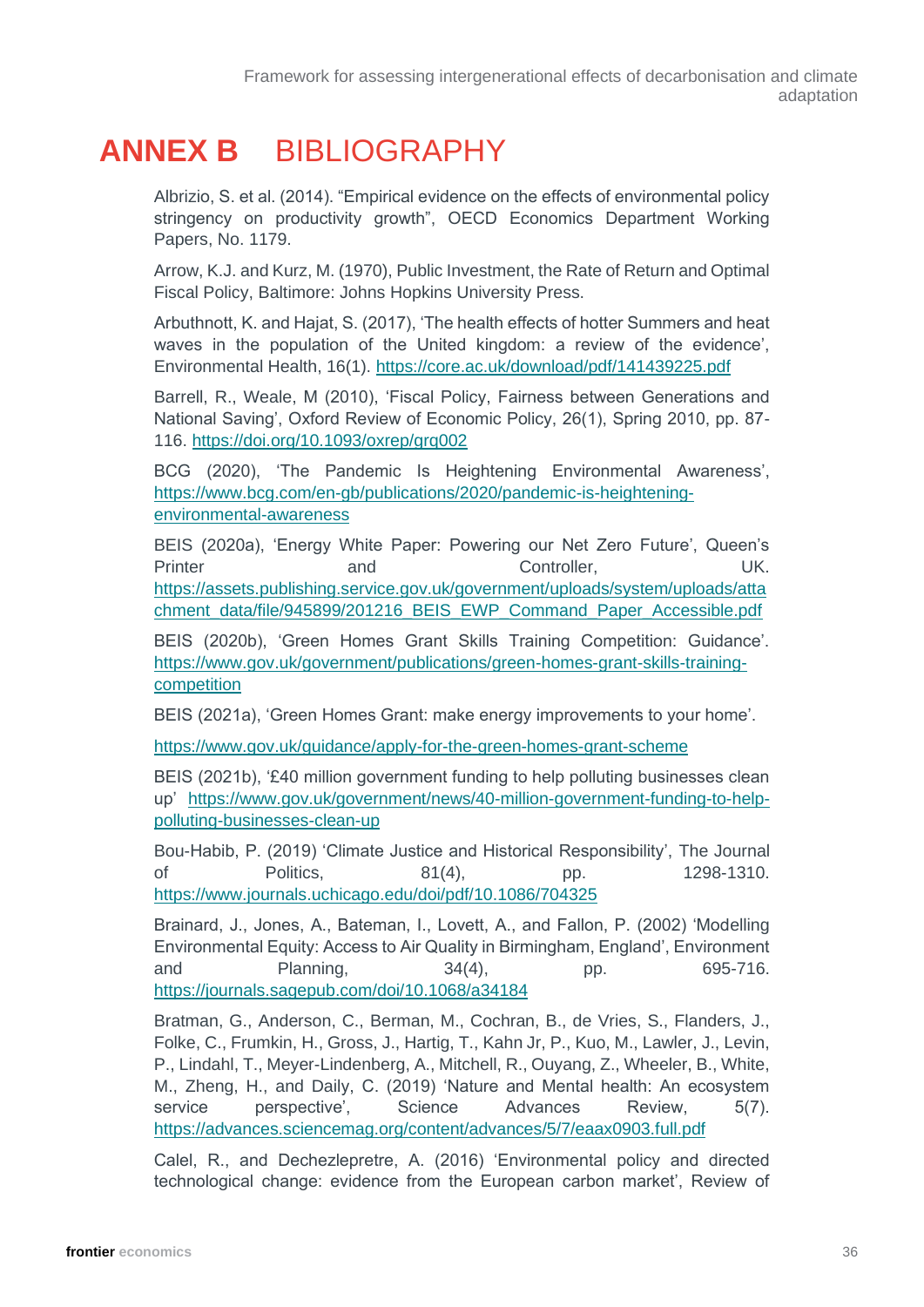economics and statistics, 98(1), pp. 173-191. [https://direct.mit.edu/rest/article/98/1/173/58288/Environmental-Policy-and-](https://direct.mit.edu/rest/article/98/1/173/58288/Environmental-Policy-and-Directed-Technological)[Directed-Technological](https://direct.mit.edu/rest/article/98/1/173/58288/Environmental-Policy-and-Directed-Technological) 

Carbon Brief (2021) 'Attributing extreme weather to climate change [online]'. Available at: [https://www.carbonbrief.org/mapped-how-climate-change-affects](https://www.carbonbrief.org/mapped-how-climate-change-affects-extreme-weather-around-the-world)[extreme-weather-around-the-world](https://www.carbonbrief.org/mapped-how-climate-change-affects-extreme-weather-around-the-world) [last accessed 29/03/2021]

Carney, M. (2020) 'Lecture 4: From Climate Crisis to Real Prosperity [transcript]', The Reith Reith Reverse Reith Reverse Reverse Reverse Reverse Reverse Reverse Reverse Reverse Reverse Reverse R [https://downloads.bbc.co.uk/radio4/reith2020/Reith\\_2020\\_Lecture\\_4\\_transcript.p](https://downloads.bbc.co.uk/radio4/reith2020/Reith_2020_Lecture_4_transcript.pdf) [df](https://downloads.bbc.co.uk/radio4/reith2020/Reith_2020_Lecture_4_transcript.pdf)

Carney, M. (2021) Value(s): building a better world for all, London: William Collins books.

Caruso, G.D. (2017). 'The legacy of natural disasters: The intergenerational impact of 100 years of disasters in Latin America', Journal of Development Economics. 127, 209–233.

<https://www.sciencedirect.com/science/article/abs/pii/S0304387817300317>

Carvalho, L. (2012) 'Childhood Circumstances and the Intergenerational Transmission of Socioeconomic Status', Demography, 49(3), pp. 913-938. <https://pubmed.ncbi.nlm.nih.gov/22753083/>

CCC (2020a) 'Sixth Carbon Budget'. [https://www.theccc.org.uk/publication/sixth](https://www.theccc.org.uk/publication/sixth-carbon-budget/)[carbon-budget/](https://www.theccc.org.uk/publication/sixth-carbon-budget/) 

CCC (2020b) 'The UK's transition to electric vehicles', Briefing document. <https://www.theccc.org.uk/publication/the-uks-transition-to-electric-vehicles/>

Corak, M. (2016) 'Inequality from Generation to Generation: The United States in Comparison', published in Robert Rycroft (editor). The Economics of Inequality, Poverty, and Discrimination in the 21st Century. Santa Barbara, CA: ABC-CLIO. <http://ftp.iza.org/dp9929.pdf>

Dasgupta, P. (2021), The Economics of Biodiversity: The Dasgupta Review, London: HM Treasury. [https://www.gov.uk/government/publications/final-report](https://www.gov.uk/government/publications/final-report-the-economics-of-biodiversity-the-dasgupta-review)[the-economics-of-biodiversity-the-dasgupta-review](https://www.gov.uk/government/publications/final-report-the-economics-of-biodiversity-the-dasgupta-review)

Defra (2020) 'Industrial emissions standards and best available techniques'.

[https://www.gov.uk/guidance/industrial-emissions-standards-and-best-available](https://www.gov.uk/guidance/industrial-emissions-standards-and-best-available-techniques)[techniques](https://www.gov.uk/guidance/industrial-emissions-standards-and-best-available-techniques)

Department of Statistics Singapore (2018) 'Key Household Income Trends, 2018'. <https://www.singstat.gov.sg/-/media/files/publications/households/pp-s25.pdf>

Di Sacco, A. (2021) 'Ten golden rules for reforestation to optimize carbon sequestration, biodiversity recovery and livelihood benefits', Global Change Biology, 27(7), pp. 1328-1348. <https://onlinelibrary.wiley.com/doi/10.1111/gcb.15498>

Diffenbaugh, N. (2020). 'Verification of extreme event attribution: using out-ofsample observations to assess changes in probabilities of unprecedented events' Science **Advances**, **6(12)**, **6** Advances, **6** Advances **6** (12). <https://advances.sciencemag.org/content/6/12/eaay2368>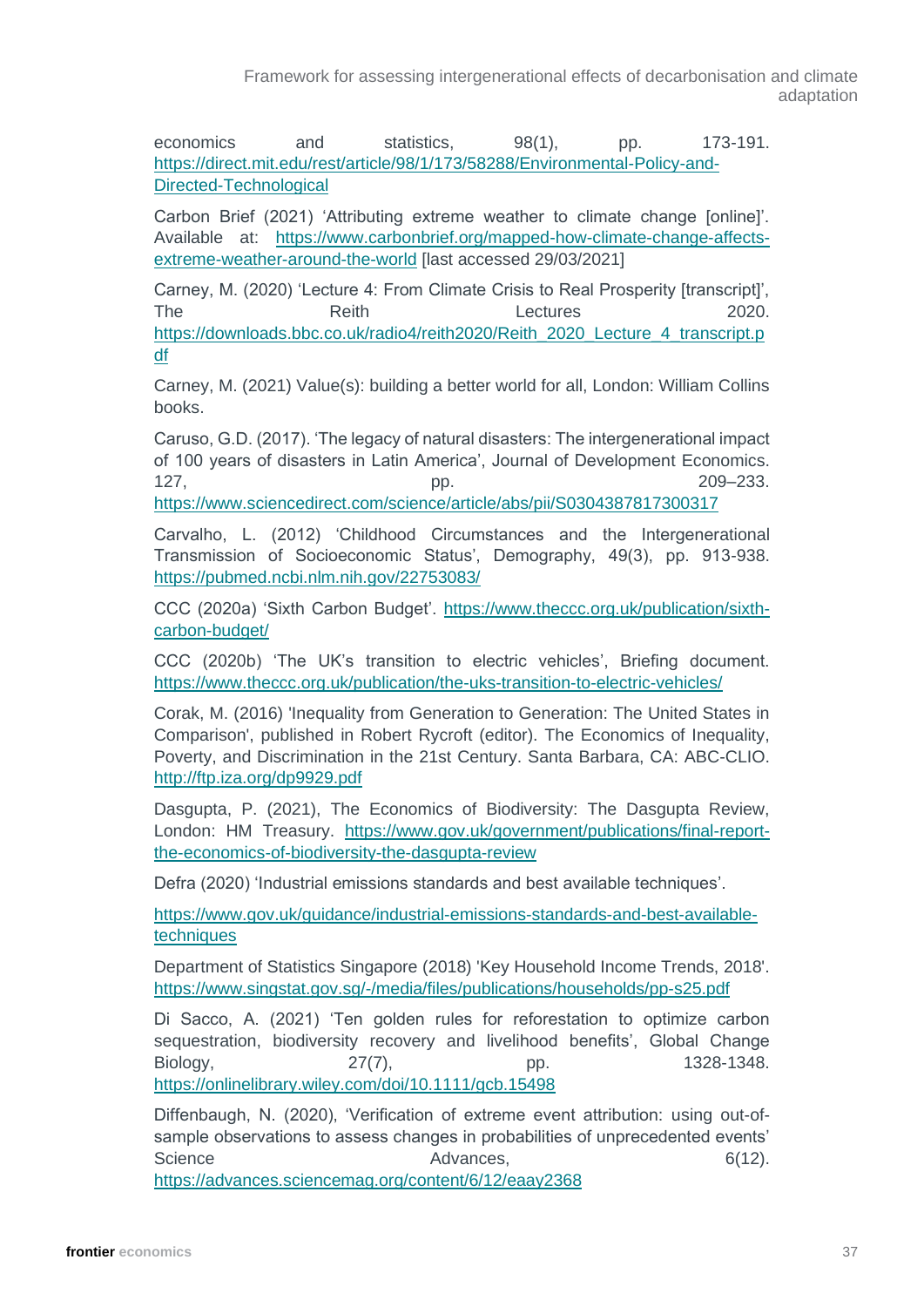Diffenbaugh, N. and Burke, M. (2019) 'Global warming has increased global economic inequality', Proceedings of the National Academy of Sciences, 116(20), pp. 9808-9813.<https://www.pnas.org/content/116/20/9808>

Drupp, Moritz A., Mark C. Freeman, Ben Groom, and Frikk Nesje. (2018), 'Discounting Disentangled'. American Economic Journal: Economic Policy, 10(4), pp. 109-34,<https://www.aeaweb.org/articles?id=10.1257/pol.20160240>

Edmondson, D. (2020) 'Social and distributional impacts of decarbnoisation and climate adaptation in the UK', Report produced or Sustainability First. [https://www.sustainabilityfirst.org.uk/images/publications/other/Social\\_impacts\\_FI](https://www.sustainabilityfirst.org.uk/images/publications/other/Social_impacts_FINAL_REPORT_8.6.20.pdf) [NAL\\_REPORT\\_8.6.20.pdf](https://www.sustainabilityfirst.org.uk/images/publications/other/Social_impacts_FINAL_REPORT_8.6.20.pdf) 

Environment Agency (2009) 'Flooding in England: A national assessment of flood risk'.<https://ehjournal.biomedcentral.com/articles/10.1186/s12940-017-0328-z>

European Commission. (2008). 'Protecting the environment and economic growth: trade-off or growth-enhancing structural adjustment?' [https://ec.europa.eu/economy\\_finance/publications/pages/publication7726\\_en.pd](https://ec.europa.eu/economy_finance/publications/pages/publication7726_en.pdf) [f](https://ec.europa.eu/economy_finance/publications/pages/publication7726_en.pdf) 

Everett, T., et al. (2010). 'Economic Growth and the Environment', Defra Evidence and Analysis Series. [https://mpra.ub.uni-muenchen.de/23585/1/economic-growth](https://mpra.ub.uni-muenchen.de/23585/1/economic-growth-environment.pdf)[environment.pdf](https://mpra.ub.uni-muenchen.de/23585/1/economic-growth-environment.pdf)

Fang, S., and Magee, C. (2020) 'Technological development of key domains in electric vehicles: Improvement rates, technology trajectories and key assignees', Applied **Energy,** Energy, 260(11).

<https://www.sciencedirect.com/science/article/abs/pii/S0306261919319518>

Forster, P., Ramaswamy, V., Artaxo, P., Bernsten, T., Betts R., Fahey, D.W., Haywood, J., Lean, J., Lowe, D.C., Myhre, G., Nganga, J., Prinn, R., Raga, G., Schulz, M., and Van Dorland, R. (2007) 'Changes in Atmospheric Constituents and in Radiative Forcing' in Climate Change 2007: The Physical Science Basis. Contribution of Working Group I to the Fourth Assessment Report of the Intergovernmental Panel on Climate Change [Solomon, S. et al. (eds.)]. Cambridge University Press: Cambridge and New York. <https://www.ipcc.ch/site/assets/uploads/2018/02/ar4-wg1-chapter2-1.pdf>

Frontier Economics (2019) 'Carbon Policy and Economy-wide productivity', report for the Energy Systems Catapult. [https://www.frontier](https://www.frontier-economics.com/media/3111/carbon-policy-and-economy-wide-productivity.pdf)[economics.com/media/3111/carbon-policy-and-economy-wide-productivity.pdf](https://www.frontier-economics.com/media/3111/carbon-policy-and-economy-wide-productivity.pdf) 

Guidehouse Inc. (2020) 'E-quality: shaping an inclusive energy transition', <https://www.eurelectric.org/e-quality/>

Heaviside, C., Vardoulakis, S., and Cai, X. (2016) 'Attribution of mortality to the urban heat island during heatwaves in the west midlands, UK', Environmental Health, 15(27), pp. 49-59. <https://ehjournal.biomedcentral.com/articles/10.1186/s12940-017-0328-z>

Heine, D et al. (2019), 'Financing Low-Carbon Transitions through Carbon Pricing and Green Bonds', Vierteljahrshefte zur Wirtschaftsforschung, ISSN 1861-1559, Duncker & Humbolt, Berlin, 88(2), pp. 29-49. http://dx.doi.org/10.3790/vjh.88.2.29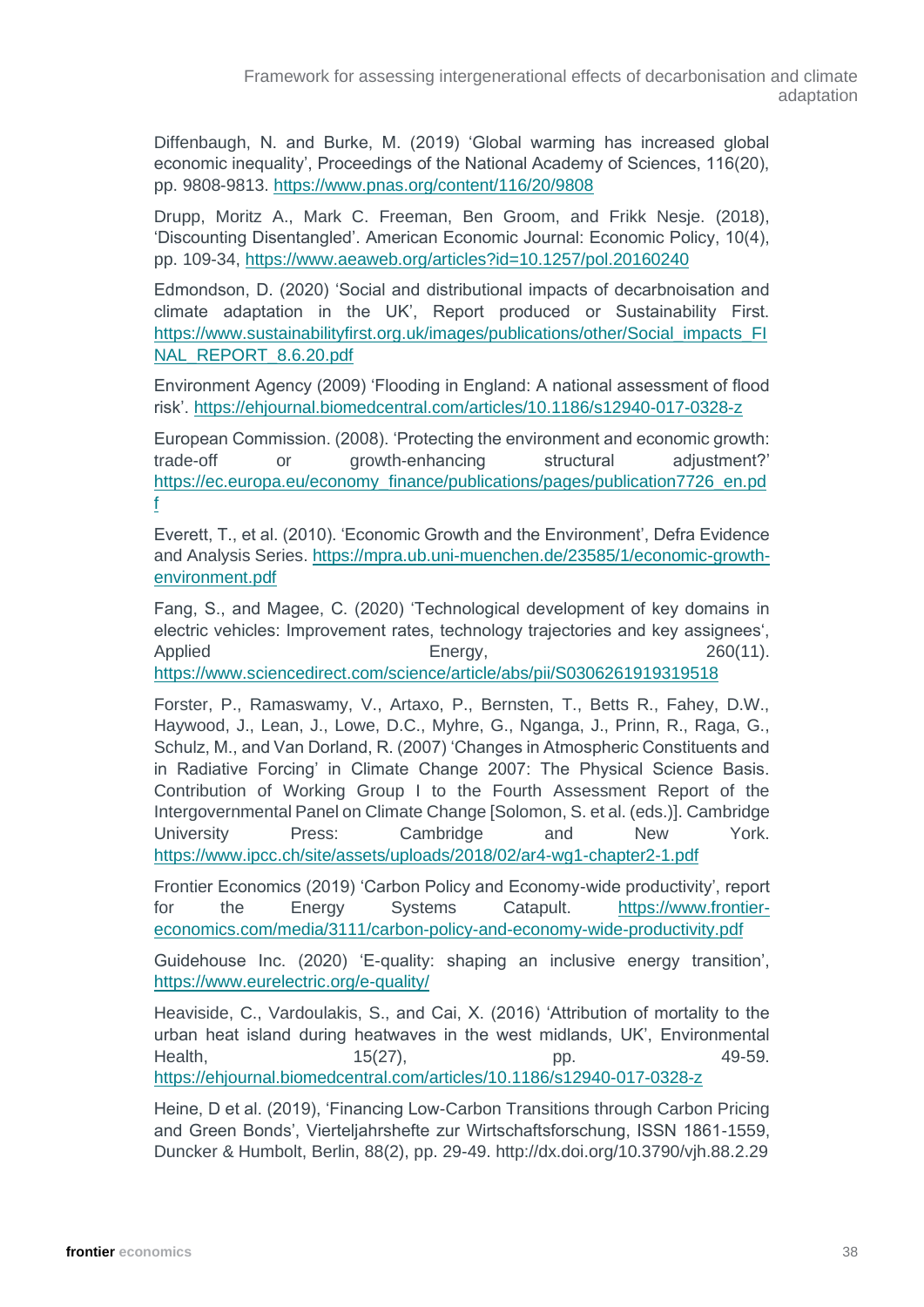Framework for assessing intergenerational effects of decarbonisation and climate adaptation

HM Government (2020) 'The Ten Point Plan for a Green Industrial Revolution: Building back better, supporting green jobs, and accelerating our path to net zero'. [https://assets.publishing.service.gov.uk/government/uploads/system/uploads/atta](https://assets.publishing.service.gov.uk/government/uploads/system/uploads/attachment_data/file/936567/10_POINT_PLAN_BOOKLET.pdf) [chment\\_data/file/936567/10\\_POINT\\_PLAN\\_BOOKLET.pdf](https://assets.publishing.service.gov.uk/government/uploads/system/uploads/attachment_data/file/936567/10_POINT_PLAN_BOOKLET.pdf)

HM Treasury (2020a) 'The Green Book: Central Guidance on Appraisal and Evaluation'.

[https://assets.publishing.service.gov.uk/government/uploads/system/uploads/atta](https://assets.publishing.service.gov.uk/government/uploads/system/uploads/attachment_data/file/938046/The_Green_Book_2020.pdf) [chment\\_data/file/938046/The\\_Green\\_Book\\_2020.pdf](https://assets.publishing.service.gov.uk/government/uploads/system/uploads/attachment_data/file/938046/The_Green_Book_2020.pdf) 

HM Treasury (2020b), "Green Book Review 2020: Findings and response", [https://assets.publishing.service.gov.uk/government/uploads/system/uploads/atta](https://assets.publishing.service.gov.uk/government/uploads/system/uploads/attachment_data/file/937700/Green_Book_Review_final_report_241120v2.pdf) chment\_data/file/937700/Green\_Book\_Review\_final\_report\_241120v2.pdf

HM Treasury (2020c), "The Green Book: appraisal and evaluation in central government". [https://www.gov.uk/government/publications/the-green-book](https://www.gov.uk/government/publications/the-green-book-appraisal-and-evaluation-in-central-governent)[appraisal-and-evaluation-in-central-governent](https://www.gov.uk/government/publications/the-green-book-appraisal-and-evaluation-in-central-governent) 

HM Treasury (2021), 'Budget 2021: Protecting the Jobs and Livelihoods of the British People'. [https://www.gov.uk/government/publications/budget-2021](https://www.gov.uk/government/publications/budget-2021-documents) [documents](https://www.gov.uk/government/publications/budget-2021-documents) 

Houston, D., Werritty, A., Bassett, D., Geddes, A., Hoolachan, A., and McMillan, M. (2011) 'Pluvial (rain-related) flooding in urban areas: the invisible hazard', Joseph Rowntree Foundation.<http://eprints.gla.ac.uk/162145/7/162145.pdf>

International Labour Organization (2019) 'Working on a warmer planet: The impact of heat stress on labour productivity and decent work'. [https://www.ilo.org/wcmsp5/groups/public/---dgreports/---dcomm/--](https://www.ilo.org/wcmsp5/groups/public/---dgreports/---dcomm/---publ/documents/publication/wcms_711919.pdf) [publ/documents/publication/wcms\\_711919.pdf](https://www.ilo.org/wcmsp5/groups/public/---dgreports/---dcomm/---publ/documents/publication/wcms_711919.pdf) 

IPCC (2014) 'Summary for policy makers', Climate Change 2014: Impacts, Adaptation, and and Vulnerability. https://www.ipcc.ch/site/assets/uploads/2018/02/ar5\_wgll\_spm\_en.pdf

Jaffe, A. B., and Palmer, K. (1997). 'Environmental regulation and innovation: a panel data study', Review of economics and statistics, 79(4), pp. 610-619. [https://www.jstor.org/stable/2951413?seq=1#metadata\\_info\\_tab\\_contents](https://www.jstor.org/stable/2951413?seq=1#metadata_info_tab_contents)

Krueger, A. (2012) 'The Rise and Consequences of Inequality in the United States [transcript]', Speech delivered at the Center for American Progress. [https://obamawhitehouse.archives.gov/sites/default/files/krueger\\_cap\\_speech\\_fin](https://obamawhitehouse.archives.gov/sites/default/files/krueger_cap_speech_final_remarks.pdf) [al\\_remarks.pdf](https://obamawhitehouse.archives.gov/sites/default/files/krueger_cap_speech_final_remarks.pdf) 

Lawson, C., Rothero, E., Gowing, D., Nisbet, T., Barsoum, N., Broadmeadow, S., and Skinner, A. (2018) 'The natural capital of floodplains: management, protection and restoration to deliver greater benefits' Valuing Nature Natural Capital Synthesis Report. Report. [https://valuing](https://valuing-nature.net/sites/default/files/documents/Synthesis_reports/VNP09-NatCapSynthesisReport-Floodplains-A4-16pp-144dpi.pdf)[nature.net/sites/default/files/documents/Synthesis\\_reports/VNP09-](https://valuing-nature.net/sites/default/files/documents/Synthesis_reports/VNP09-NatCapSynthesisReport-Floodplains-A4-16pp-144dpi.pdf)

[NatCapSynthesisReport-Floodplains-A4-16pp-144dpi.pdf](https://valuing-nature.net/sites/default/files/documents/Synthesis_reports/VNP09-NatCapSynthesisReport-Floodplains-A4-16pp-144dpi.pdf) 

Lenton, T., Rockstrom, J., Gaffney, O., Rahmstörf, S., Richardson, K., Steffen, W., and Schellenhuber, H. (2020) 'Climate tipping points – too risky to bet against', nature, available at: <https://www.nature.com/articles/d41586-019-03595-0> [Accessed: 29/03/2021]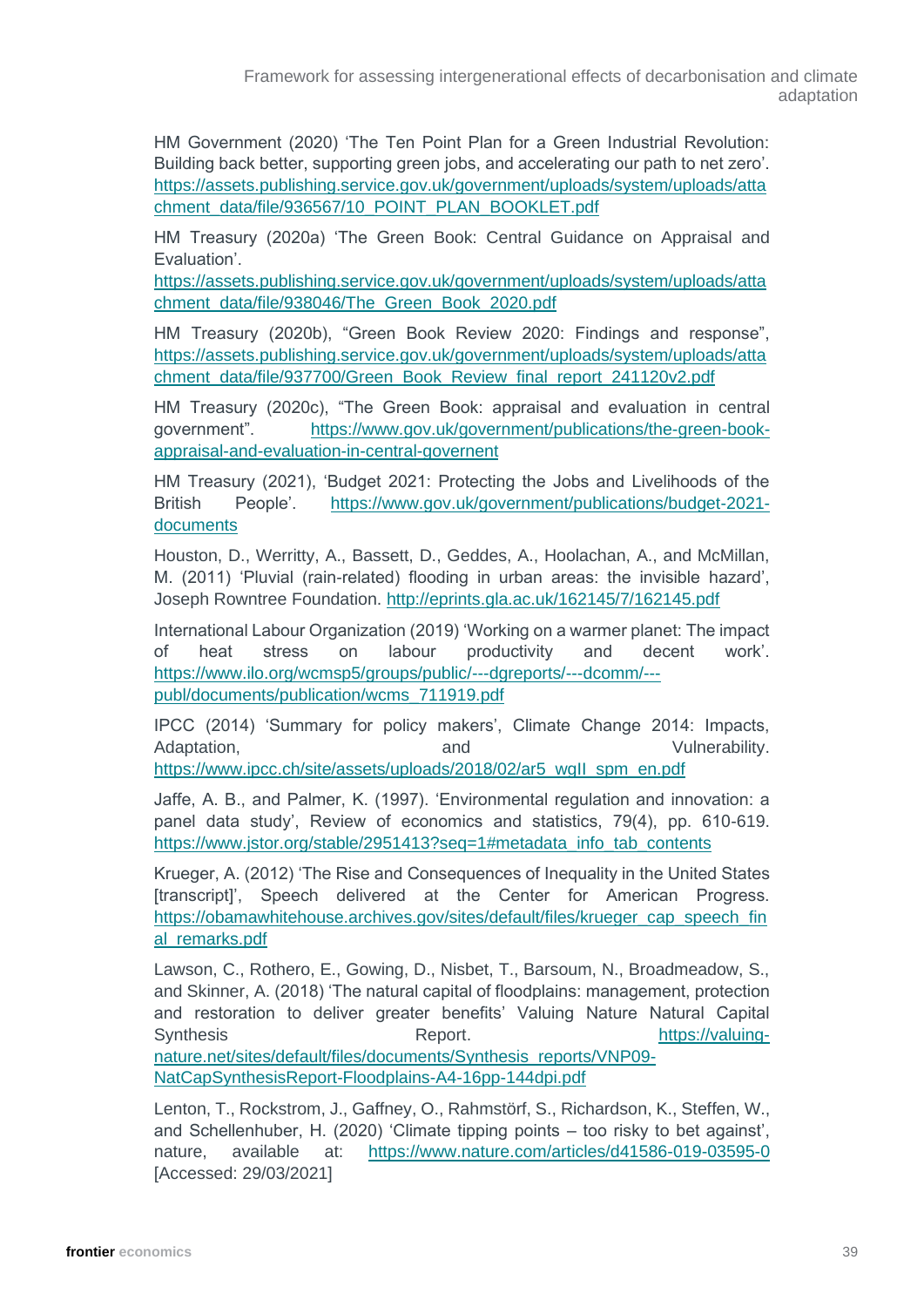Framework for assessing intergenerational effects of decarbonisation and climate adaptation

London Assembly (2021) 'Grow Back Greener Fund', available at: [https://www.london.gov.uk/what-we-do/environment/parks-green-spaces-and](https://www.london.gov.uk/what-we-do/environment/parks-green-spaces-and-biodiversity/grow-back-greener-fund)[biodiversity/grow-back-greener-fund](https://www.london.gov.uk/what-we-do/environment/parks-green-spaces-and-biodiversity/grow-back-greener-fund) [Accessed: 31/03/2021]

Lustig, N. (2006) 'Investing in Health for Economic Development: The Case of Mexico', Research Paper No. 2006/30. <https://www.wider.unu.edu/sites/default/files/rp2006-30.pdf>

Ministry of Housing, Communities & Local Government (2021) 'The Future Buildings Standard'. [https://www.gov.uk/government/consultations/the-future](https://www.gov.uk/government/consultations/the-future-buildings-standard)[buildings-standard](https://www.gov.uk/government/consultations/the-future-buildings-standard)

Mittnik, S., Semmler, M., Kato, M., Samaan, D (2015), 'Employment and Output Effects of Climate Policies', The Oxford Handbook of the Macroeconomics of Global Warming.

[https://www.oxfordhandbooks.com/view/10.1093/oxfordhb/9780199856978.001.0](https://www.oxfordhandbooks.com/view/10.1093/oxfordhb/9780199856978.001.0001/oxfordhb-9780199856978-e-019) [001/oxfordhb-9780199856978-e-019](https://www.oxfordhandbooks.com/view/10.1093/oxfordhb/9780199856978.001.0001/oxfordhb-9780199856978-e-019)

National Grid ESO (2020) 'Future Energy Scenarios', FES documents. [https://www.nationalgrideso.com/future-energy/future-energy-scenarios/fes-2020](https://www.nationalgrideso.com/future-energy/future-energy-scenarios/fes-2020-documents) [documents](https://www.nationalgrideso.com/future-energy/future-energy-scenarios/fes-2020-documents)

Natural Capital Coalition (2016) 'Natural Capital Protocol. [https://capitalscoalition.org/capitals-approach/natural-capital](https://capitalscoalition.org/capitals-approach/natural-capital-protocol/?fwp_filter_tabs=training_material)protocol/?fwp\_filter\_tabs=training\_material

Natural Capital Committee (2019) 'Natural Capital Terminology', Department of Environment, Food, and Rural Affairs. [https://www.gov.uk/government/publications/natural-capital-committee-natural](https://www.gov.uk/government/publications/natural-capital-committee-natural-capital-terminology)[capital-terminology](https://www.gov.uk/government/publications/natural-capital-committee-natural-capital-terminology) 

Ofgem (2020),'Domestic Renewable Heat Incentive' [https://www.ofgem.gov.uk/environmental-programmes/domestic-rhi/about](https://www.ofgem.gov.uk/environmental-programmes/domestic-rhi/about-domestic-rhi)[domestic-rhi](https://www.ofgem.gov.uk/environmental-programmes/domestic-rhi/about-domestic-rhi) 

OECD (2016) 'The Economic Consequences of Air Pollution'. [https://www.oecd.org/environment/indicators-modelling-outlooks/the-economic](https://www.oecd.org/environment/indicators-modelling-outlooks/the-economic-consequences-of-outdoor-air-pollution-9789264257474-en.htm)[consequences-of-outdoor-air-pollution-9789264257474-en.htm](https://www.oecd.org/environment/indicators-modelling-outlooks/the-economic-consequences-of-outdoor-air-pollution-9789264257474-en.htm) 

OECD (2017) 'Employment Implications of Green Growth: Linking jobs, growth, and green policies', OECD report for the G7 Environment Ministers. [https://www.oecd.org/environment/Employment-Implications-of-Green-Growth-](https://www.oecd.org/environment/Employment-Implications-of-Green-Growth-OECD-Report-G7-Environment-Ministers.pdf)[OECD-Report-G7-Environment-Ministers.pdf](https://www.oecd.org/environment/Employment-Implications-of-Green-Growth-OECD-Report-G7-Environment-Ministers.pdf) 

OECD (2021) 'Income Distribution Database', available at: <https://stats.oecd.org/Index.aspx?DataSetCode=IDD> [Accessed 09/03/2021].

Office for National Statistics (2021), 'Public sector finances, UK: February 2021', [https://www.ons.gov.uk/economy/governmentpublicsectorandtaxes/publicsectorfi](https://www.ons.gov.uk/economy/governmentpublicsectorandtaxes/publicsectorfinance/bulletins/publicsectorfinances/february2021) [nance/bulletins/publicsectorfinances/february2021](https://www.ons.gov.uk/economy/governmentpublicsectorandtaxes/publicsectorfinance/bulletins/publicsectorfinances/february2021) 

Ofwat (2017) 'Resilience in the round: building resilience for the future', Ofwat focus reports and discussion documents. [https://www.ofwat.gov.uk/wp](https://www.ofwat.gov.uk/wp-content/uploads/2017/09/Resilience-in-the-Round-report.pdf)[content/uploads/2017/09/Resilience-in-the-Round-report.pdf](https://www.ofwat.gov.uk/wp-content/uploads/2017/09/Resilience-in-the-Round-report.pdf)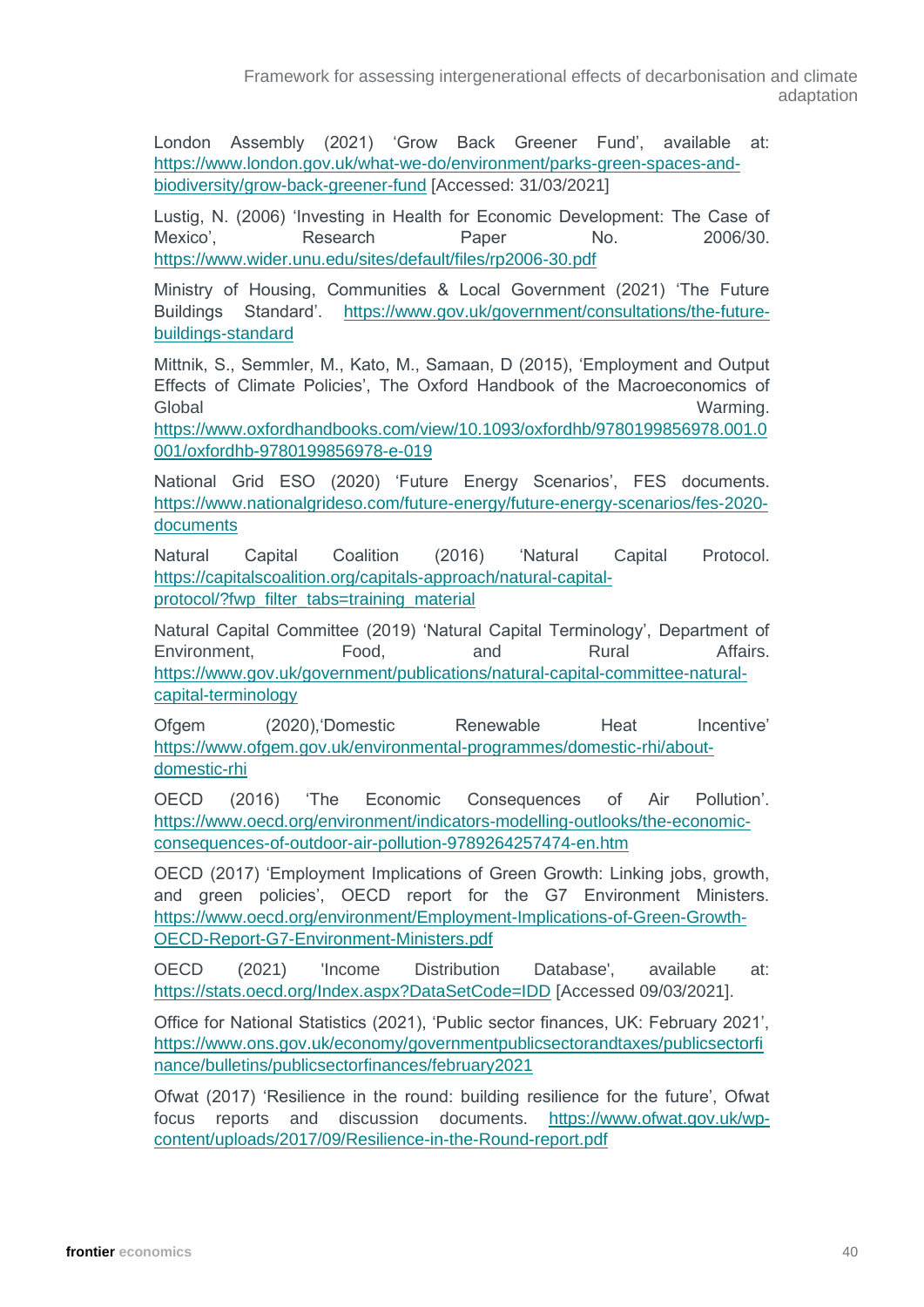Onuzo, U. et al. (2013) 'Intergenerational Equity: Understanding the linkages between parents and children: A Systematic Review', LSE Capstone. [https://www.unicef.org/socialpolicy/files/LSE\\_Capstone\\_Intergenerational\\_Equity.](https://www.unicef.org/socialpolicy/files/LSE_Capstone_Intergenerational_Equity.pdf) [pdf](https://www.unicef.org/socialpolicy/files/LSE_Capstone_Intergenerational_Equity.pdf)

Oreopolous, P., Page, M., Stevenes, M. (2005) 'The Intergenerational Consequences of Unexpected Job Loss', NBER Working Paper Series, 11587. [https://www.researchgate.net/publication/23547508\\_The\\_Intergenerational\\_Effec](https://www.researchgate.net/publication/23547508_The_Intergenerational_Effects_of_Worker_Displacement) ts\_of\_Worker\_Displacement

Paavola, J. (2017) 'Health impacts of climate change and health and social inequalities in the UK', Environmental Health, 16(113), pp. 61-68. [https://ehjournal.biomedcentral.com/articles/10.1186/s12940-017-0328-z;](https://ehjournal.biomedcentral.com/articles/10.1186/s12940-017-0328-z)

Parfit, D. (1984), Reasons and Persons, Oxford: Oxford University Press.

Priestly, S. (2019) 'Net Zero in the UK: Briefing Paper', House of Commons Library, Number CBP8590. [https://commonslibrary.parliament.uk/research-briefings/cbp-](https://commonslibrary.parliament.uk/research-briefings/cbp-8590/)[8590/](https://commonslibrary.parliament.uk/research-briefings/cbp-8590/) 

Rawls, J. (1972), A Theory of Justice, Oxford: Clarendon Press.

Rio Declaration (1992) 'Rio declaration on environment and development', Report of the united nations conference on environment and development, Rio de Janeiro, 3-14 June 1992. [https://www.un.org/en/development/desa/population/migration/generalassembly/](https://www.un.org/en/development/desa/population/migration/generalassembly/docs/globalcompact/A_CONF.151_26_Vol.I_Declaration.pdf) [docs/globalcompact/A\\_CONF.151\\_26\\_Vol.I\\_Declaration.pdf](https://www.un.org/en/development/desa/population/migration/generalassembly/docs/globalcompact/A_CONF.151_26_Vol.I_Declaration.pdf) 

Robins, N., Gouldson, A., Irwin, W., and Sudmant, A. (2019) 'Investing in a just transition in the UK', Grantham Research Institute on Climate Change and the Environment: Policy Brief. [https://www.lse.ac.uk/GranthamInstitute/wp](https://www.lse.ac.uk/GranthamInstitute/wp-content/uploads/2019/02/Investing-in-a-just-transition-in-the-UK_policy-brief_8pp-1.pdf)[content/uploads/2019/02/Investing-in-a-just-transition-in-the-UK\\_policy-brief\\_8pp-](https://www.lse.ac.uk/GranthamInstitute/wp-content/uploads/2019/02/Investing-in-a-just-transition-in-the-UK_policy-brief_8pp-1.pdf)[1.pdf](https://www.lse.ac.uk/GranthamInstitute/wp-content/uploads/2019/02/Investing-in-a-just-transition-in-the-UK_policy-brief_8pp-1.pdf) 

Rojas-Rueda, D., Nieuwenhuijsen, M., Khreis, H., and Frumkin, H. (2020) 'Autonomous Vehicles and Public Health', Annual Review of Public Health, 41, pp. 329-345. [https://www.annualreviews.org/doi/full/10.1146/annurev-publhealth-](https://www.annualreviews.org/doi/full/10.1146/annurev-publhealth-040119-094035)[040119-094035](https://www.annualreviews.org/doi/full/10.1146/annurev-publhealth-040119-094035) 

Sheoran, M., and Kumar, M. (2020) 'Modelling the Enablers of Sustainable Consumer Behaviour Towards Electronic Products', Journal of Modelling in Management.

https://www.researchgate.net/profile/Monika Sheoran3/publication/338935501 Modelling the Enablers of Sustainable Consumer Behaviour Towards Electr [onic\\_Products/links/5ee8cf62a6fdcc73be7fdf21/Modelling-the-Enablers-of-](https://www.researchgate.net/profile/Monika_Sheoran3/publication/338935501_Modelling_the_Enablers_of_Sustainable_Consumer_Behaviour_Towards_Electronic_Products/links/5ee8cf62a6fdcc73be7fdf21/Modelling-the-Enablers-of-Sustainable-Consumer-Behaviour-Towards-Electronic-Products.pdf)[Sustainable-Consumer-Behaviour-Towards-Electronic-Products.pdf](https://www.researchgate.net/profile/Monika_Sheoran3/publication/338935501_Modelling_the_Enablers_of_Sustainable_Consumer_Behaviour_Towards_Electronic_Products/links/5ee8cf62a6fdcc73be7fdf21/Modelling-the-Enablers-of-Sustainable-Consumer-Behaviour-Towards-Electronic-Products.pdf) 

Slaughter and May and Sustainability First (2020) 'Notes on Sustainability, Law and Regulation in the Utilities Sector', available at: [https://www.sustainabilityfirst.org.uk/images/publications/fair\\_for\\_the\\_future/Note](https://www.sustainabilityfirst.org.uk/images/publications/fair_for_the_future/Notes_on_Sustainability_Law_and_Regulation_in_the_Utilities_Sector.pdf) s on Sustainability Law and Regulation in the Utilities Sector.pdf

Smith, A. (1759) The theory of moral sentiments. Printed for A. Millar, and A. Kincaid and J. Bell, in Edinburgh London.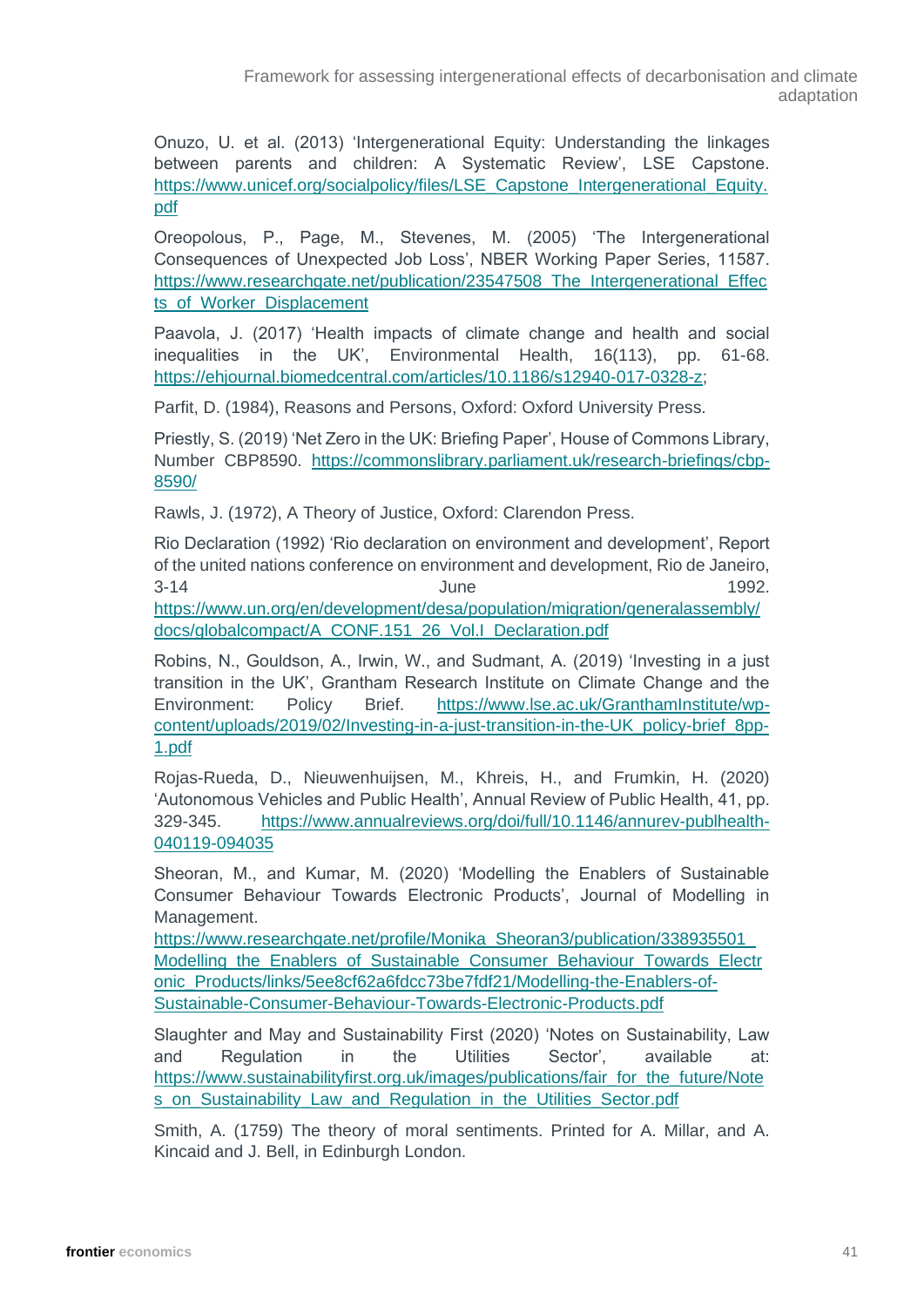Framework for assessing intergenerational effects of decarbonisation and climate adaptation

Stern, N. (2007). The Economics of Climate Change: The Stern Review. Cambridge: Cambridge University Press. [https://www.lse.ac.uk/granthaminstitute/publication/the-economics-of-climate](https://www.lse.ac.uk/granthaminstitute/publication/the-economics-of-climate-change-the-stern-review/)[change-the-stern-review/](https://www.lse.ac.uk/granthaminstitute/publication/the-economics-of-climate-change-the-stern-review/) 

Tsuboi, M. (2019) 'Resource scarcity, technological progress, and stochastic growth', Economic Modelling, 81, pp.73-88. <https://www.sciencedirect.com/science/article/abs/pii/S0264999318310757>

United Nations / Framework Convention on Climate Change (2015) Adoption of the Paris Agreement, 21st Conference of the Parties, Paris: United Nations. [https://unfccc.int/sites/default/files/english\\_paris\\_agreement.pdf](https://unfccc.int/sites/default/files/english_paris_agreement.pdf) 

Watts, N. et al. (2020) 'The 2020 report of the Lancet Countdown on health and climate change: responding to converging crises', The Lancet, 397(10269), pp. 129-170. [https://www.thelancet.com/action/showPdf?pii=S0140-](https://www.thelancet.com/action/showPdf?pii=S0140-6736%2820%2932290-X) [6736%2820%2932290-X](https://www.thelancet.com/action/showPdf?pii=S0140-6736%2820%2932290-X) 

Woodward, A. et al. (2014) 'Climate change and health: on the latest IPCC report', The Lancet, 383(9924), pp. 1185-1189. [https://www.thelancet.com/journals/lancet/article/PIIS0140-6736\(14\)60576-](https://www.thelancet.com/journals/lancet/article/PIIS0140-6736(14)60576-6/fulltext) [6/fulltext](https://www.thelancet.com/journals/lancet/article/PIIS0140-6736(14)60576-6/fulltext) 

World Bank (2021) 'Gini index (World Bank estimate)', available at: <https://data.worldbank.org/indicator/SI.POV.GINI?end=2018&start=2013> [Accessed 09/03/2021]

Yang, C., et al. (2012). 'Environmental regulations, induced R&D, and Productivity: Evidence from Taiwan's Manufacturing Industries', Resource and Energy Economics, 34, pp. 514-532. <https://www.sciencedirect.com/science/article/abs/pii/S0928765512000292>